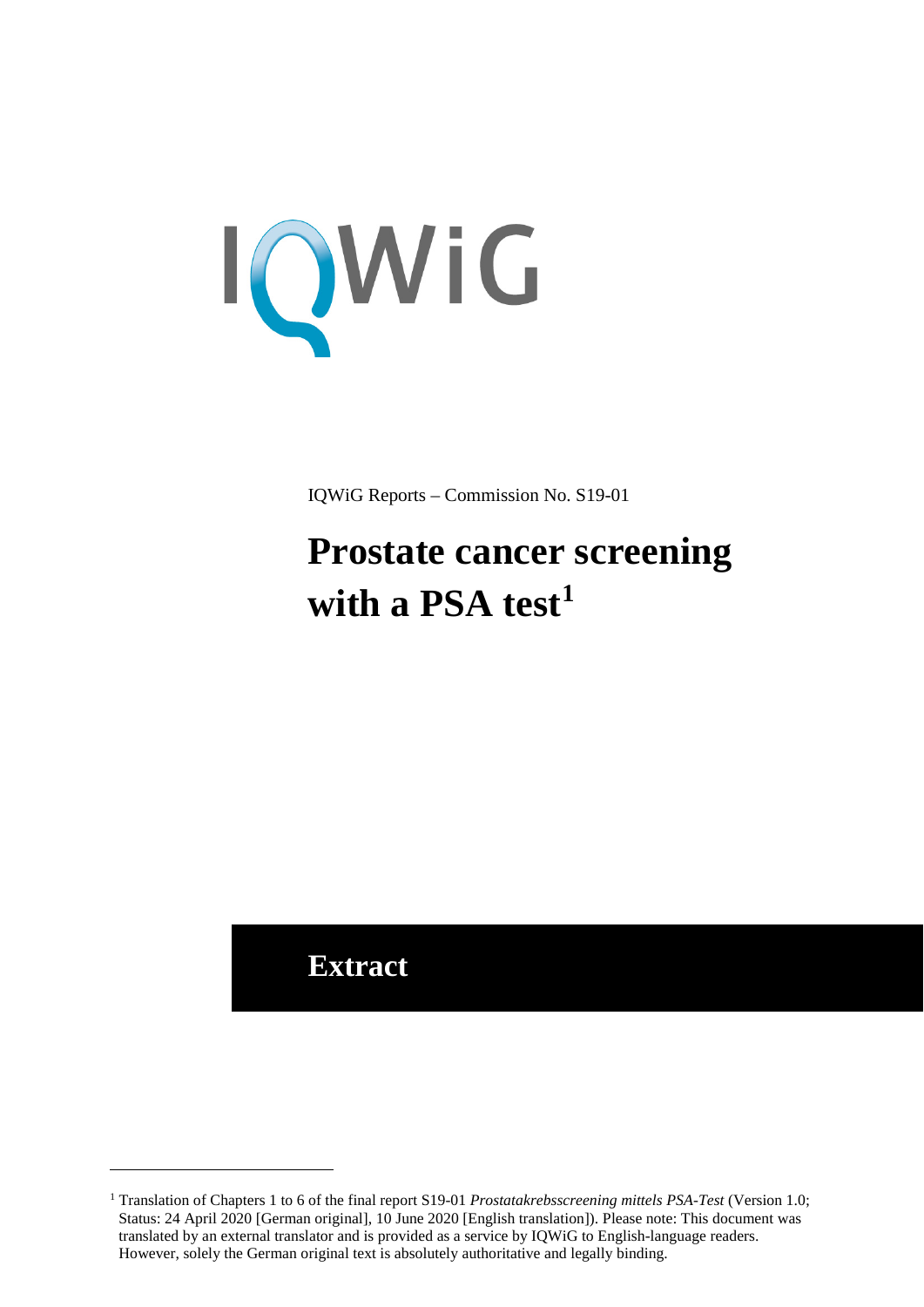# Publishing details

## **Publisher:**

Institute for Quality and Efficiency in Health Care

## **Topic:**

Prostate cancer screening with a PSA test

**Commissioning agency:** 

Federal Joint Committee

**Commission awarded on:**  18 April 2019

**Internal Commission No.:**  S19-01

#### **Address of publisher:**

Institut für Qualität und Wirtschaftlichkeit im Gesundheitswesen Im Mediapark 8 50670 Köln Germany

Phone: +49 221 35685-0 Fax: +49 221 35685-1 E-mail: [berichte@iqwig.de](mailto:berichte@iqwig.de) Internet: [www.iqwig.de](http://www.iqwig.de/)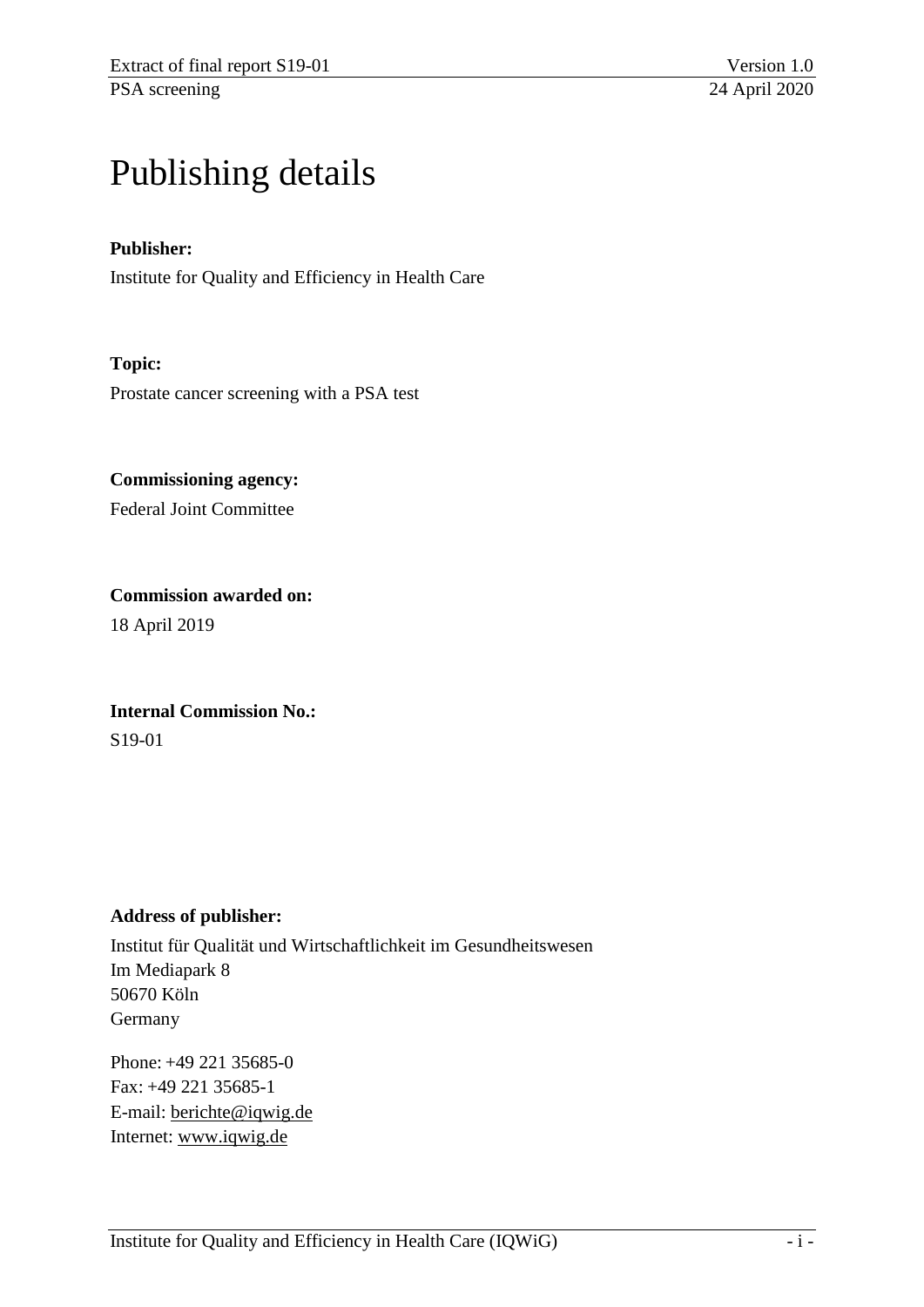This report was prepared in collaboration with external experts.

The responsibility for the contents of the report lies solely with IQWiG.

According to §139b (3) No. 2 of Social Code Book (SGB) V, Statutory Health Insurance, external experts who are involved in the Institute's research commissions must disclose "all connections to interest groups and contract organizations, particularly in the pharmaceutical and medical devices industries, including details on the type and amount of any remuneration received". The Institute received the completed *Form for disclosure of potential conflicts of interest* from each external expert. The information provided was reviewed by a Committee of the Institute specifically established to assess conflicts of interests. The information on conflicts of interest provided by the external experts and external reviewers is presented in Chapter A9 of the full report. No conflicts of interest were detected that could endanger professional independence with regard to the work on the present commission.

#### **External experts**

- Philipp Dahm, Evidence Foundation, Cleveland Heights, OH, USA
- Nina Kreuzberger, Cologne University, Cologne, Germany
- Nicole Skoetz, Cologne University, Cologne, Germany

IQWiG thanks the external experts for their collaboration in the project.

#### **IQWiG employees**

- **Ulrike Paschen**
- Moritz Felsch
- **Daniel Fleer**
- **Ulrike Lampert**
- Sibylle Sturtz

**Keywords:** Mass Screening, Prostatic Neoplasms, Benefit Assessment, Systematic Review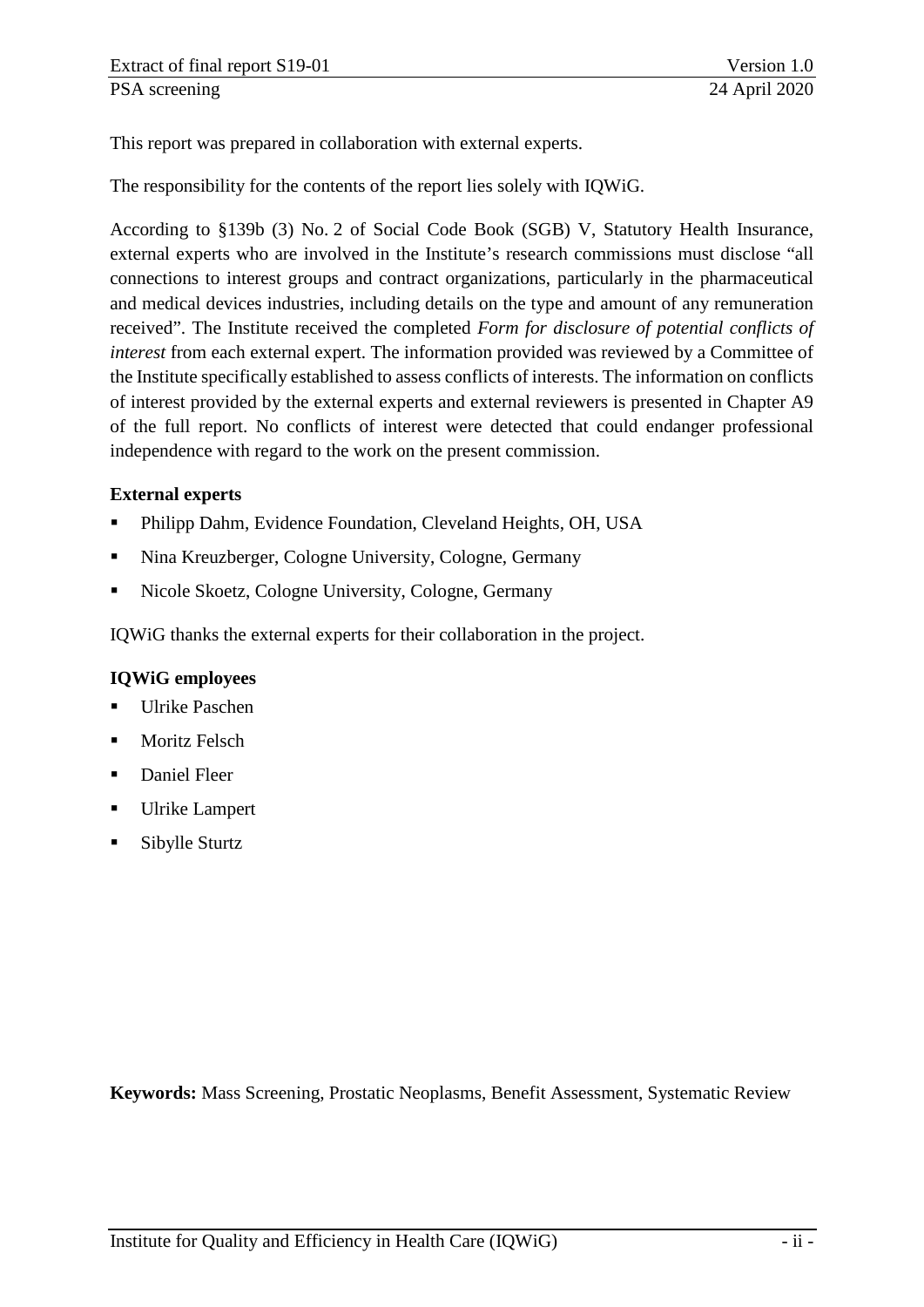## <span id="page-3-0"></span>**Key statement**

## *Research question*

The objective of this investigation is to assess the benefit of prostate cancer screening with the prostate-specific antigen (PSA) test in participants without suspected prostate cancer in respect of patient-relevant outcomes.

# *Conclusion*

With regard to all-cause mortality, there was no hint of any benefit or harm of prostate cancer screening with the PSA test in comparison with no such screening. With regard to prostate cancer-specific mortality, the studies using a PSA cut-off value below 4 ng/mL revealed an indication of a benefit of prostate cancer screening with the PSA test. For the other subgroup, there was no hint of any benefit or harm. Since opportunistic prostate cancer screening with the PSA test was common in the control groups of the 2 largest studies using a PSA cut-off value of 4 ng/mL or higher (i.e. high contamination), it is doubtful whether the PSA cut-off value is the actual characteristic which convincingly explains the difference between subgroups. With regard to the outcome of diagnoses of metastatic prostate cancers, there was an indication of benefit. With regard to the outcomes of health-related quality of life and adverse events as well as the consequences of false-negative screening findings, there was no hint of benefit or harm, albeit based on insufficient available data (no data at all). Proof of harm was found for the consequences of overdiagnoses as well as for false-positive screening findings.

Prostate cancer screening by PSA test causes harm to overdiagnosed men (men with prostate cancer which does not require treatment) as well as to men with false-positive screening results (men without prostate cancer). Much of screening-related harm arises at an early time and, in many cases, persists lifelong.

Prostate cancer screening with the PSA test benefits some men with prostate cancer by sparing them the distress caused by metastatic cancer or delaying the same. However, this benefit arises only after several years. Even these men might experience early treatment-related complications which persist lifelong. It is unclear whether screening leads to any life extension at all in these men.

Considerably more men experience overdiagnosis-related harm rather than benefits from prostate cancer screening by PSA test. All things considered, the benefits of prostate cancer screening with the PSA test therefore do not outweigh the associated harms.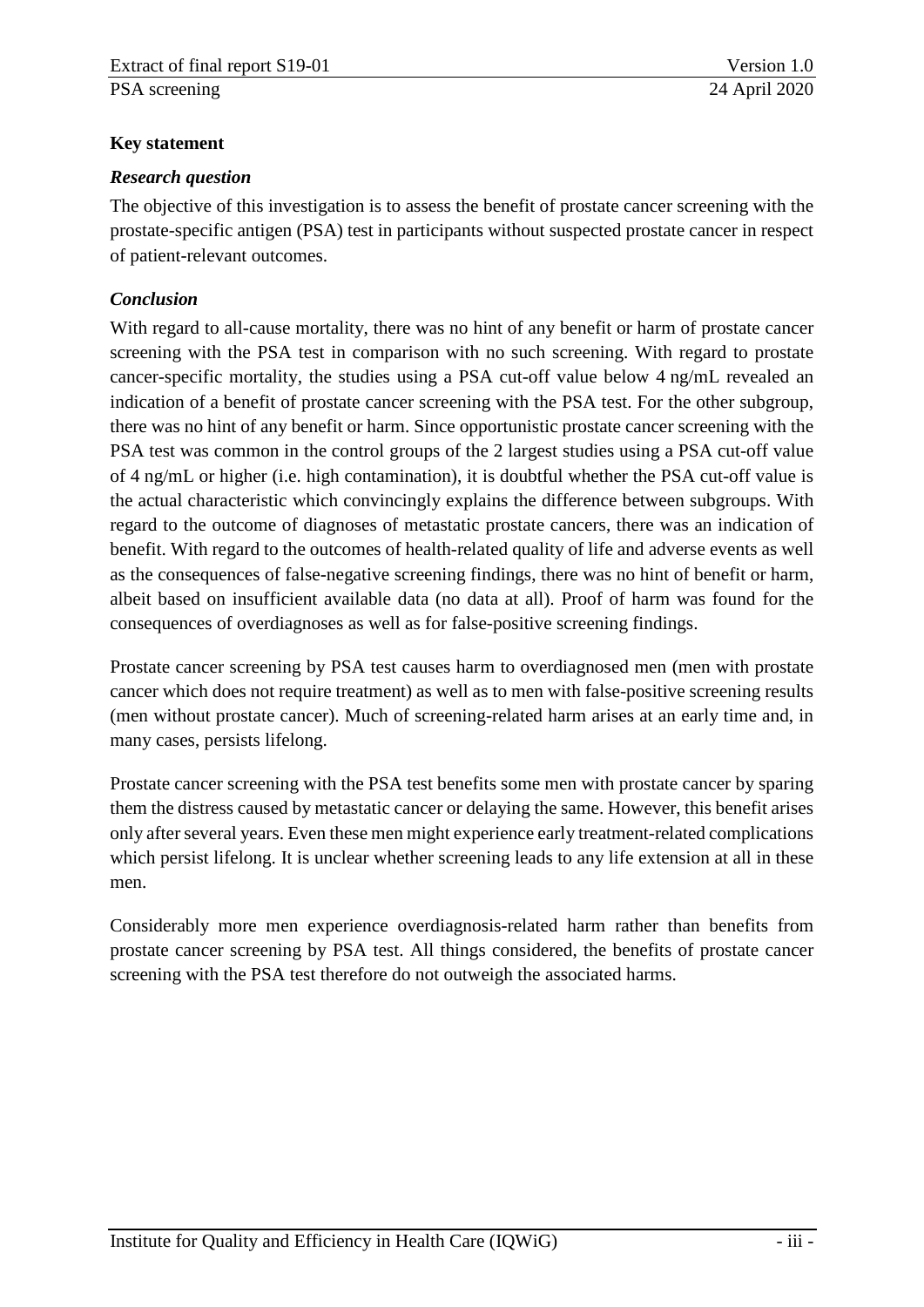# Table of contents

#### **Page**

| 1                |       |                                                                                                                                                       |  |
|------------------|-------|-------------------------------------------------------------------------------------------------------------------------------------------------------|--|
| $\mathbf{1}$     |       |                                                                                                                                                       |  |
| $\overline{2}$   |       |                                                                                                                                                       |  |
| 3                |       |                                                                                                                                                       |  |
|                  | 3.1   |                                                                                                                                                       |  |
|                  | 3.2   |                                                                                                                                                       |  |
|                  | 3.3   |                                                                                                                                                       |  |
|                  | 3.4   |                                                                                                                                                       |  |
|                  | 3.5   |                                                                                                                                                       |  |
|                  | 3.5.1 |                                                                                                                                                       |  |
|                  | 3.5.2 |                                                                                                                                                       |  |
|                  | 3.5.3 |                                                                                                                                                       |  |
|                  | 3.5.4 |                                                                                                                                                       |  |
|                  | 3.5.5 |                                                                                                                                                       |  |
|                  | 3.5.6 | Results on harm directly or indirectly resulting from the screening, including<br>the consequences of false screening results and overdiagnoses (e.g. |  |
|                  |       |                                                                                                                                                       |  |
|                  | 3.5.7 |                                                                                                                                                       |  |
|                  | 3.5.8 |                                                                                                                                                       |  |
|                  | 3.6   |                                                                                                                                                       |  |
| $\boldsymbol{4}$ |       |                                                                                                                                                       |  |
| 5                |       |                                                                                                                                                       |  |
|                  |       |                                                                                                                                                       |  |
|                  |       |                                                                                                                                                       |  |
|                  |       |                                                                                                                                                       |  |
|                  |       |                                                                                                                                                       |  |
|                  |       |                                                                                                                                                       |  |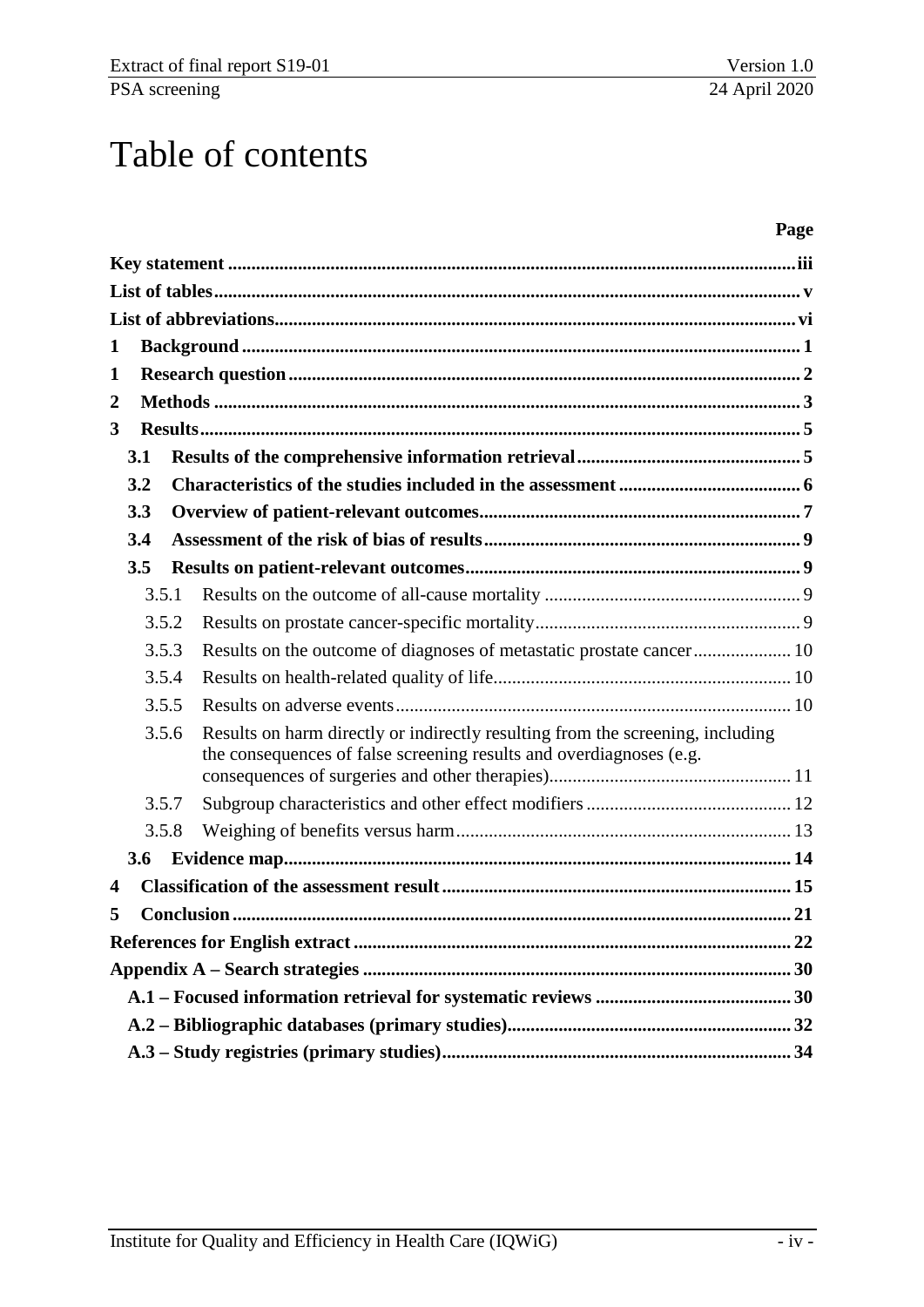**Page** 

# <span id="page-5-0"></span>**List of tables**

| Table 4: Weighing of benefits versus harm of prostate cancer screening with the PSA test |  |
|------------------------------------------------------------------------------------------|--|
|                                                                                          |  |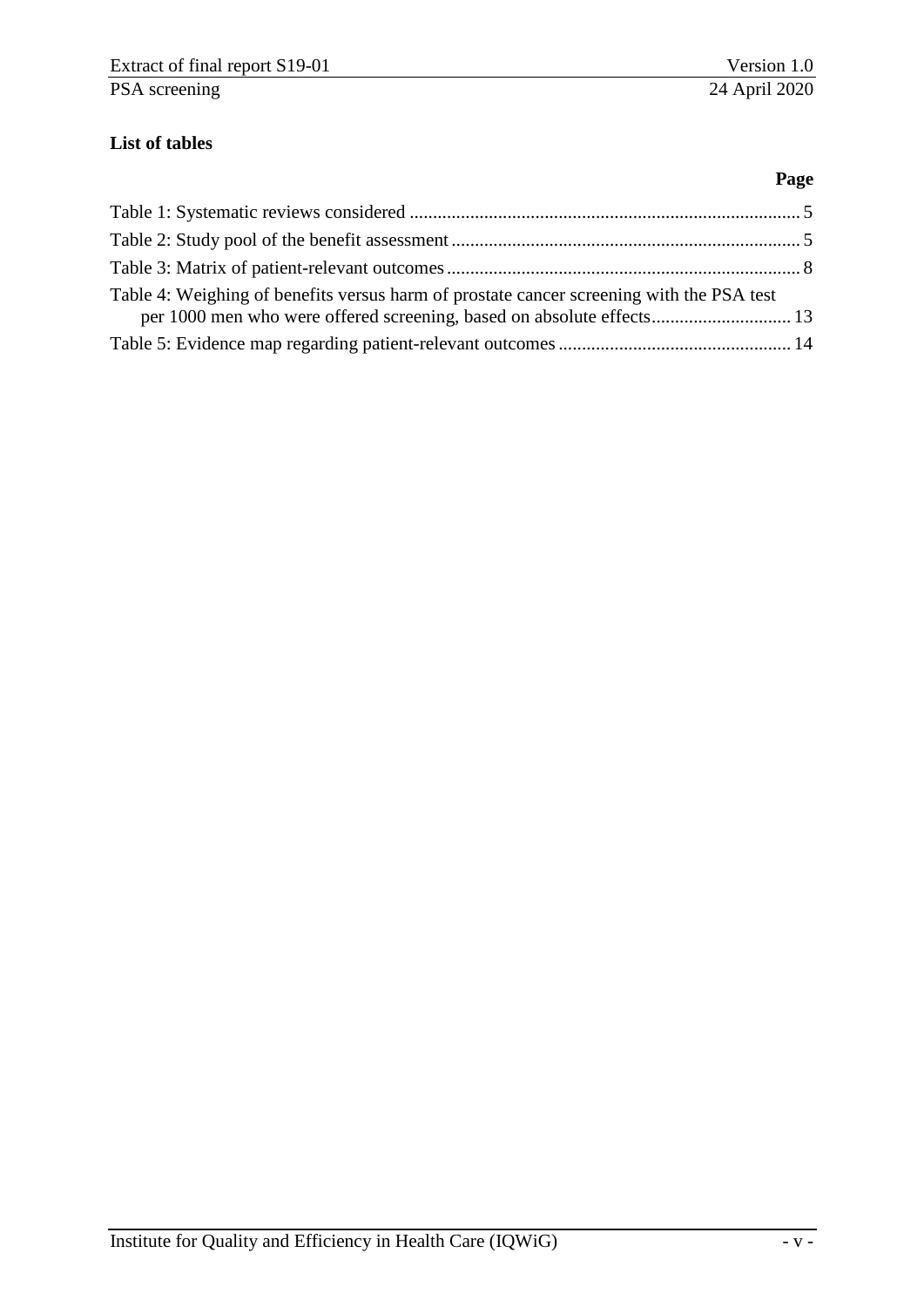## <span id="page-6-0"></span>**List of abbreviations**

| <b>Abbreviation</b> | <b>Meaning</b>                                                                                                            |
|---------------------|---------------------------------------------------------------------------------------------------------------------------|
| <b>CI</b>           | Confidence interval                                                                                                       |
| <b>DEGAM</b>        | Deutsche Gesellschaft für Allgemeinmedizin und Familienmedizin                                                            |
| <b>DRE</b>          | Digital rectal examination                                                                                                |
| $G-BA$              | Gemeinsamer Bundesausschuss (Federal Joint Committee)                                                                     |
| <b>HTA</b>          | Health technology assessment                                                                                              |
| <b>IDR</b>          | Incidence density ratio                                                                                                   |
| IQWiG               | Institut für Qualität und Wirtschaftlichkeit im Gesundheitswesen<br>(Institute for Quality and Efficiency in Health Care) |
| mpMRI               | Multiparametric magnetic resonance imaging                                                                                |
| <b>MRI</b>          | Magnetic resonance imaging                                                                                                |
| <b>PSA</b>          | Prostate-specific antigen                                                                                                 |
| <b>RCT</b>          | Randomized controlled trial                                                                                               |
| <b>TRUS</b>         | <b>Transrectal ultrasound</b>                                                                                             |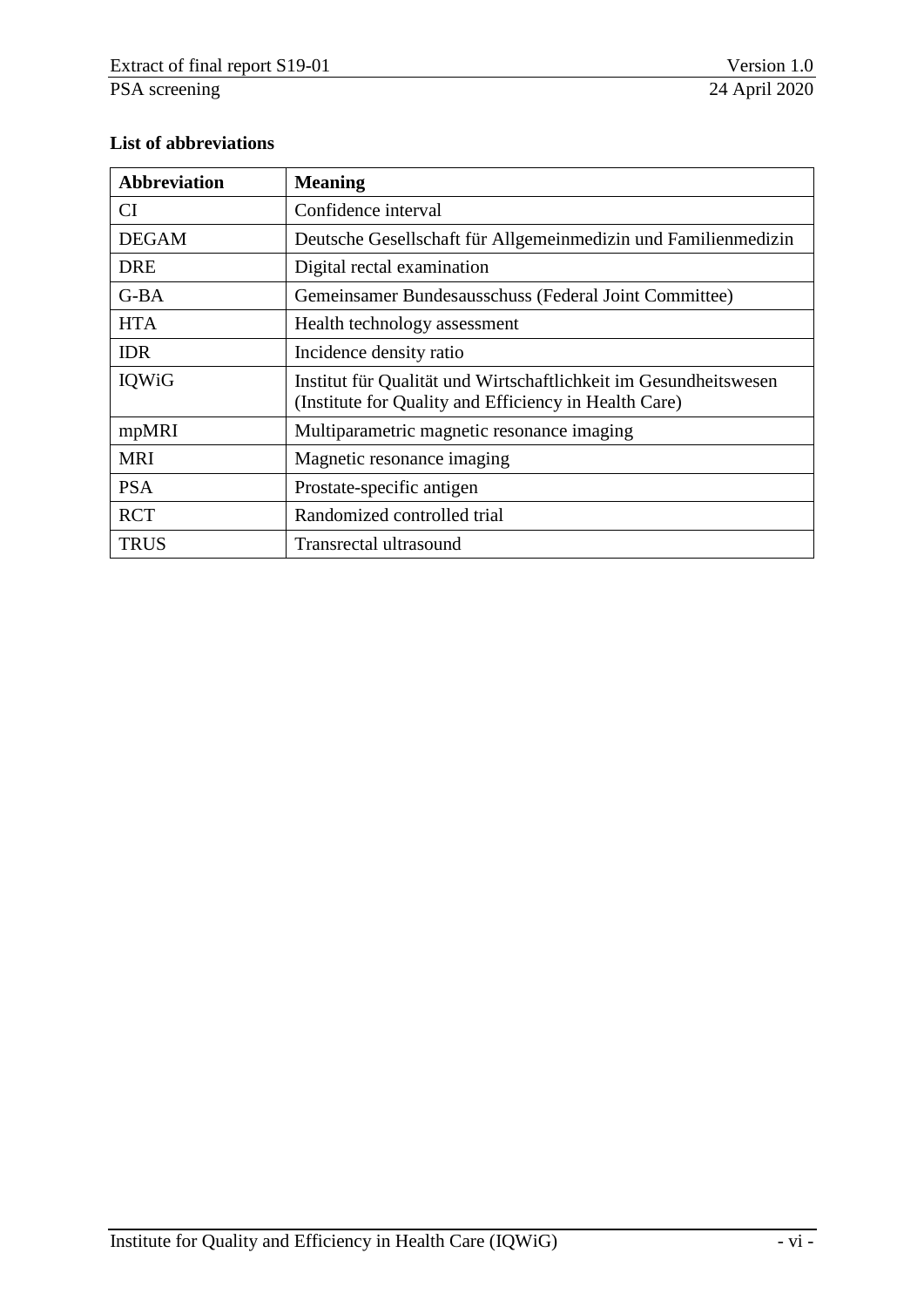## <span id="page-7-0"></span>**1 Background**

Prostate cancer is a malignant change in the prostate; as it progresses, it can infiltrate directly adjacent tissue (seminal vesicle, urinary bladder, large intestine) and can form distant metastases. As measured by the number of new cases, prostate cancer is the most common tumour disease in men in Germany, making up 23.0% of all cancer cases. For 2016, the Robert Koch Institute estimated that about 58 780 men received an initial diagnosis of prostate cancer [1]. Age is considered the most important risk factor for the development of prostate cancer [1, 2]. At a median age of onset of 72 years, prostate cancer occurs predominantly in advanced age; it is rarely found before the  $45<sup>th</sup>$  to  $50<sup>th</sup>$  year of life [1].

Every year, about 14 000 men in Germany die of the consequences of prostate cancer [1]. The prognosis of the disease decisively depends on the tumour stage as well as tumour typing with regard to cell type, grade of tumour cells, and changes in cell structure (often assessed using the Gleason score) [2]. While men with localized prostate cancer and a low Gleason score have a favourable prognosis even without immediate invasive treatment, men with metastatic prostate cancer are thought to have no curative treatment options available to them [2]. It is hoped that screening for prostate cancer will discover cases of prostate cancer with a high risk of progression at a curable stage in order to reduce the morbidity (e.g. pain due to bone metastases) and mortality associated with metastatic prostate cancer [2].

Currently, 2 screening tests are in use in Germany: the digital rectal exam (DRE) and the test for prostate-specific antigen (PSA). While the DRE is covered for male statutory health insurance members starting at age 45, the PSA test is available exclusively as an individual outof-pocket health service (*Individuelle Gesundheitsleistung*, or IGeL).

Screening measures are potentially associated with considerable harm. For PSA screening, this potential harm particularly includes its high number of false-positive test results, which are associated with subsequent invasive biopsies, and the considerable proportion of overdiagnoses resulting in overtreatment [3–5]. Whether the benefit of PSA screening outweighs the associated harm is still being debated [3–8]. This is reflected by the fact that almost all competent national health authorities and professional societies worldwide are currently opposed to organized, population-based PSA screening [9], but simultaneously, they are often in favour of individual decision-making by the affected person following a shared decisionmaking process with a physician or using a decision-making aid [2, 10, 11]. Recently, the U.S. Preventive Services Task Force (USPSTF) changed its recommendation from a general rejection of screening to a recommendation of shared decision making in men 55 through 69 years of age [10].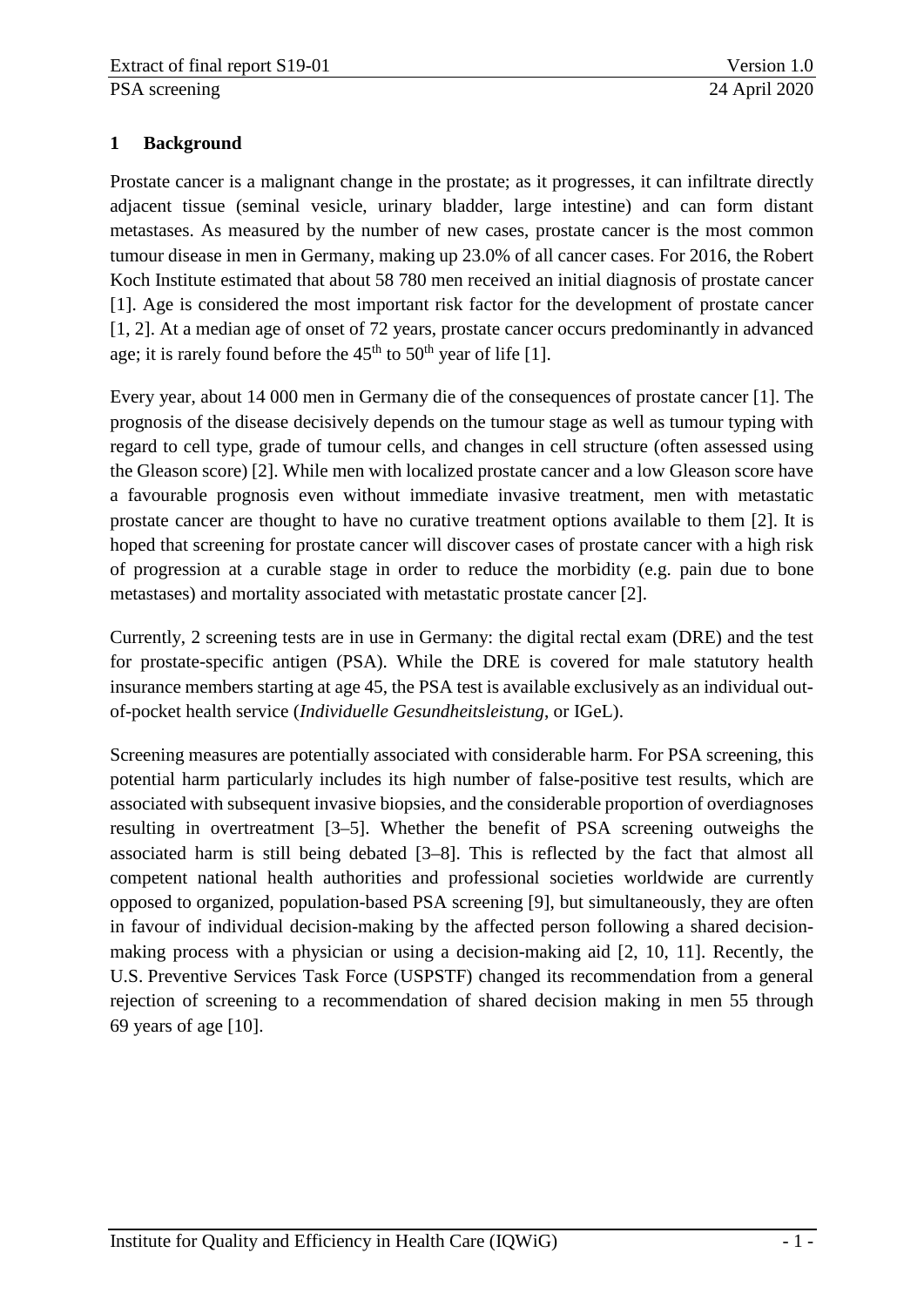## <span id="page-8-0"></span>**1 Research question**

The objective of this investigation is to

assess the benefit of prostate cancer screening with the PSA test

in participants without suspected prostate cancer in respect of patient-relevant outcomes.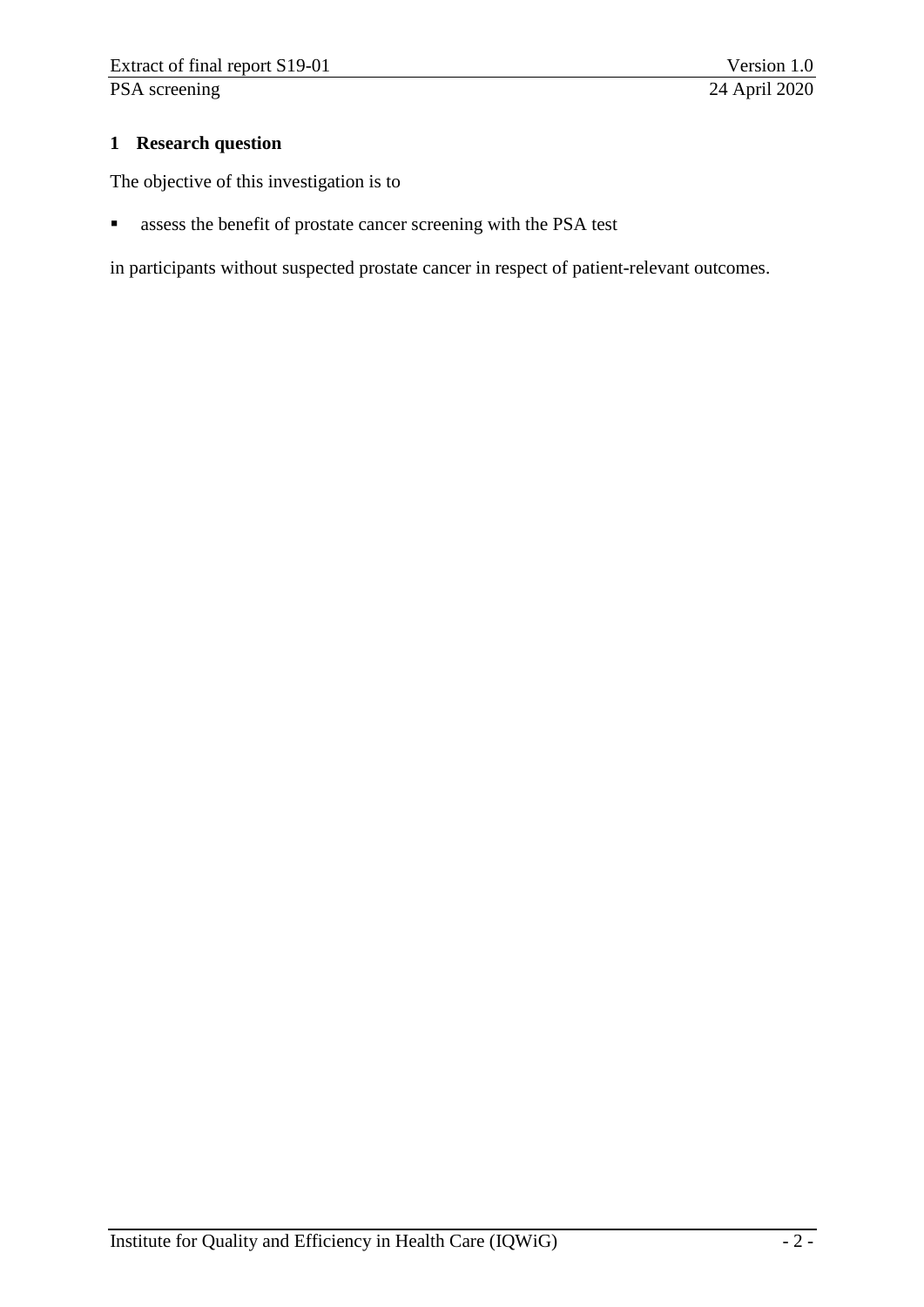# <span id="page-9-0"></span>**2 Methods**

The target population of the benefit assessment is men without suspected prostate cancer. The experimental intervention is screening for prostate cancer with the PSA test. The comparator intervention is no screening with the PSA test.

The investigation examined the following patient-relevant outcomes:

- All-cause mortality
- **Prostate-cancer-specific mortality**
- Diagnosis of metastatic prostate cancer
- Morbidity (e.g. pain due to bone metastases)
- $\blacksquare$  Health-related quality of life
- Adverse events
- Harm directly or indirectly resulting from the screening, including the consequences of false screening results and overdiagnoses (e.g. consequences of surgeries and other therapies)

Randomized controlled trials (RCTs) were included in the benefit assessment. There were no restrictions regarding the study duration.

With the aim of retrieving results as efficiently as possible and using existing scientific evidence at the highest evidence level, the  $1<sup>st</sup>$  step consisted of focused information retrieval for systematic reviews. The objective was to choose one or several systematic reviews, whose primary studies were to be extracted and selected. In a  $2<sup>nd</sup>$  step, the information retrieval was updated for the time period not covered by the systematic reviews.

The search for systematic reviews as part of the focused information retrieval was conducted in MEDLINE, Cochrane Database of Systematic Reviews, and Health Technology Assessment (HTA) Database. In addition, the websites of HTA agencies, such as the National Institute for Clinical Excellence and Care (NICE) or the Agency for Healthcare Research and Quality (AHRQ), were searched for systematic reviews. The supplementary search for primary studies was done as part of the comprehensive information retrieval for the time period not covered by the systematic reviews in the databases of MEDLINE, Embase, and Cochrane Central Register of Controlled Trials.

The following sources of information and search techniques were additionally used: trial registries, documents sent by the Federal Joint Committee (G-BA), documents made available from hearing procedures, and author queries.

The selection of relevant systematic reviews as part of the focused information retrieval was done by 1 reviewer. Relevant studies found in the comprehensive information retrieval were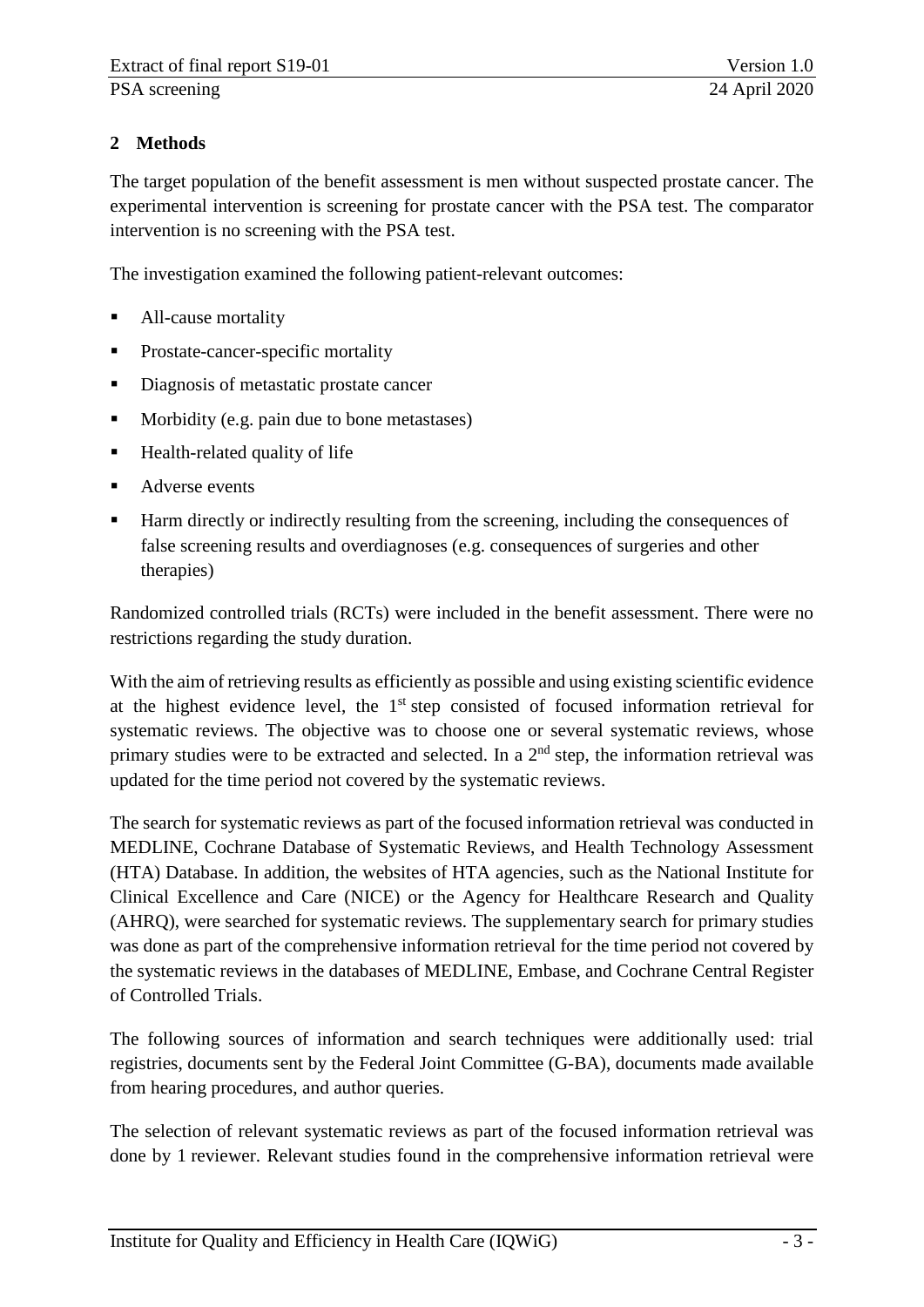selected by 2 reviewers independently from one another. Any discrepancies were resolved by discussion between them.

Data were extracted into standardized tables. To assess the qualitative certainty of results, study-level criteria of risk of bias were assessed and rated as high or low. Outcome-specific criteria of the risk of bias were not assessed because all studies already had a high risk of bias on the study level due to study-level criteria, and this directly affected the outcome-specific risk of bias of results. Nevertheless, the usability of the results of the outcomes was checked for these studies as well. The results of the individual studies were organized according to outcomes and described.

To the extent that the studies were comparable in terms of their research questions and relevant characteristics and no meaningful heterogeneity was observed, the results from individual studies were quantitatively combined in meta-analyses.

For each outcome, a conclusion was drawn on the evidence for (greater) benefit and (greater) harm, with 4 levels of certainty of conclusions: Proof (highest certainty of conclusions), indication (moderate certainty of conclusions), hint (lowest certainty of conclusions), or neither of the above 3. The latter was the case if no data were available or the available data did not permit classification into one of the 3 other categories. In that case, the conclusion "There is no hint of (greater) benefit or (greater) harm" was drawn. Finally, the benefit and harm of prostate cancer screening with the PSA test was assessed across outcomes.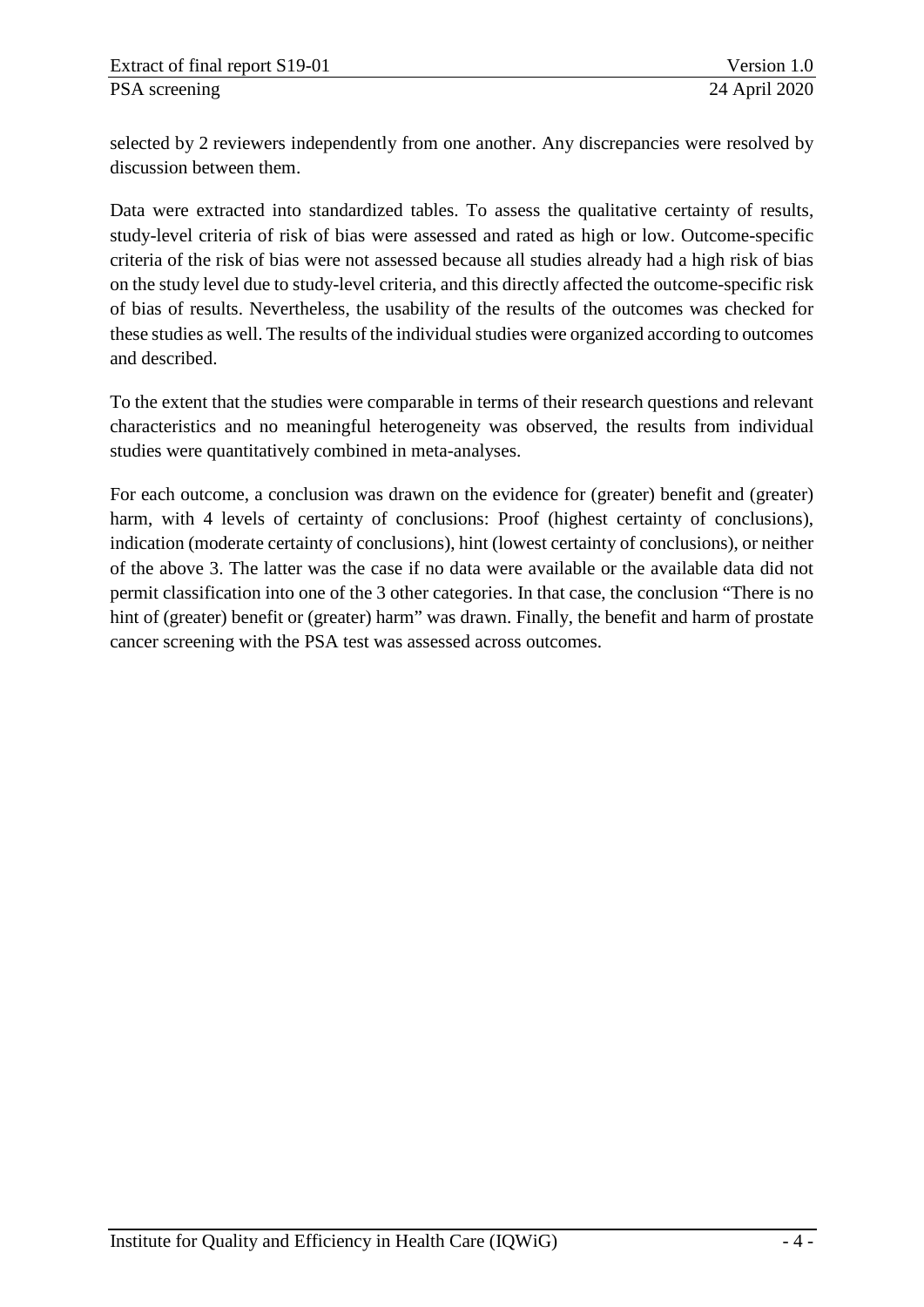## <span id="page-11-0"></span>**3 Results**

#### <span id="page-11-1"></span>**3.1 Results of the comprehensive information retrieval**

In a  $1<sup>st</sup>$  step, a search was done for recent high-quality, systematic reviews on the basis of which primary studies were to be identified. The search was conducted on 29 January 2019. Among the 8 included systematic reviews (see Section A6.1 of the full report), 2 systematic reviews were rated as current and of high quality and were taken into consideration for the purpose of identifying primary studies (see [Table 1\)](#page-11-2).

<span id="page-11-2"></span>Table 1: Systematic reviews considered

| <b>Systematic review</b> | <b>Full publication</b> |
|--------------------------|-------------------------|
| Fenton 2018              | Yes $[3, 12]$           |
| <b>Ilic 2018</b>         | Yes $[5]$               |

In a 2<sup>nd</sup> step, a supplementary search was conducted for primary studies for the time period not covered by the identified systematic reviews. The most recent search was conducted on 20 May 2019.

The search strategies for bibliographic databases and trial registries are found in the appendix.

The comprehensive information retrieval identified 11 randomized controlled studies as being relevant for the research question of this benefit assessment (see [Table 2\)](#page-11-3). Furthermore, 2 ongoing studies and 1 prematurely terminated study without reported results were identified.

| <b>Study</b>                     | <b>Available documents</b>                                   |                                                                     |  |  |  |
|----------------------------------|--------------------------------------------------------------|---------------------------------------------------------------------|--|--|--|
|                                  | <b>Full publication (in professional</b><br><i>journals)</i> | <b>Registry entry / results report from</b><br>the study registries |  |  |  |
| <b>ERSPC</b> Belgium             | Yes $[6, 13-21]$                                             | Yes [22] / no                                                       |  |  |  |
| <b>ERSPC</b> Finland             | Yes $[6, 13-21, 23-33]$                                      |                                                                     |  |  |  |
| <b>ERSPC</b> France <sup>a</sup> | Yes [6, 14, 15, 18, 20, 21, 33]                              |                                                                     |  |  |  |
| <b>ERSPC</b> Italy               | Yes [6, 13–21, 33]                                           |                                                                     |  |  |  |
| <b>ERSPC</b> Netherlands         | Yes $[6, 13-21, 23, 33-38]$                                  |                                                                     |  |  |  |
| <b>ERSPC</b> Sweden              | Yes $[6, 13-21, 23, 39-41]$                                  | Yes [42] / no                                                       |  |  |  |
| <b>ERSPC Switzerland</b>         | Yes [6, 13–15, 17–21, 23]                                    | Yes [22] / no                                                       |  |  |  |
| <b>ERSPC</b> Spain               | Yes [6, 13–15, 17–21, 33, 43]                                |                                                                     |  |  |  |
| <b>PLCO</b>                      | Yes $[44-56]$                                                | Yes [57] / yes [58]                                                 |  |  |  |
| Ouebec <sup>a</sup>              | Yes [59]                                                     | No/no                                                               |  |  |  |
| Stockholm                        | Yes [60, 61]                                                 | No/no                                                               |  |  |  |
|                                  | a: Not taken into account in the benefit assessment.         |                                                                     |  |  |  |

<span id="page-11-3"></span>Table 2: Study pool of the benefit assessment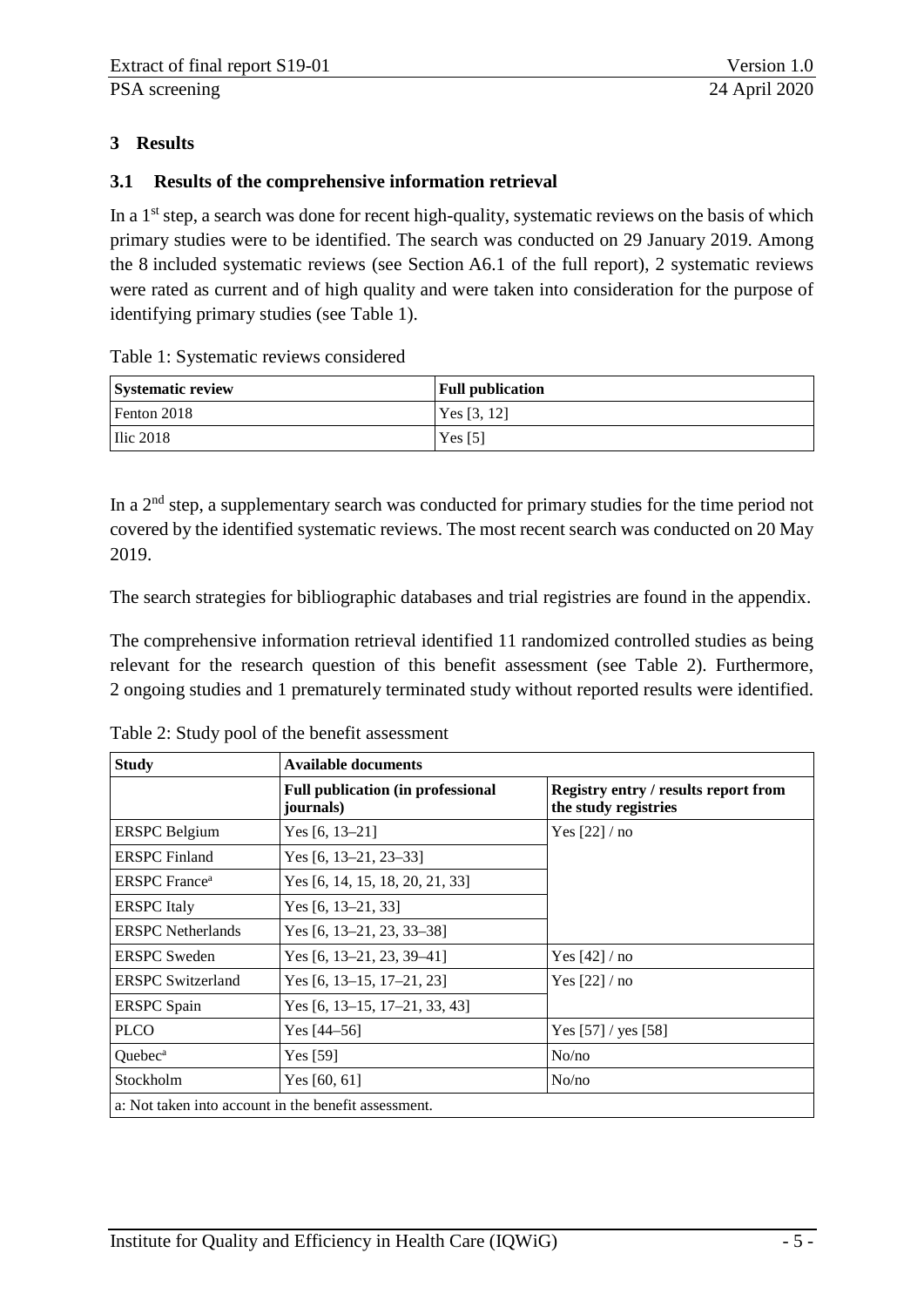## **Exclusion of studies**

The largest screening study, CAP [62], with around 400 000 analysed men, was excluded due to its lack of allocation concealment for the intervention and control groups. Unlike the included screening studies, this study allocated to the screening and control groups not the men themselves, but the primary care practices. After randomization, a total of over 30% of these practices were no longer considered, in most cases because the practices failed to obtain informed consent for study participation. This post hoc exclusion of practices might conceivably have led to a selection of the men, e.g. due to the population structure found near the practices, which violates the randomization principle. Therefore, the CAP study is assessed as a study with inadequate randomization.

#### <span id="page-12-0"></span>**3.2 Characteristics of the studies included in the assessment**

The study pool comprises the multicentric ERSPC study with a total of about 266 000 participants from 8 European countries [22]. Due to their different screening strategies, each of the studies from the 8 different countries was considered individually for the purposes of this assessment. Additionally, 3 further RCTs from Canada (Quebec [59]), Sweden (Stockholm [60]), and the USA (PLCO [51]) were included, with around 46 000, 27 000, and 77 000 participants, respectively. The follow-up was between 13 and 20 years. Nearly all studies included men between 55 and 70 years of age.

In all studies, screening for prostate cancer with the PSA test was compared to no screening, and prostate cancer-specific mortality was examined as the primary outcome. In the PLCO study, the intervention included prostate cancer screening as well as screening for colorectal and lung cancer.

The studies differed in terms of their sequence of randomization and consent as well as their screening strategies, particularly the PSA cut-off value, the use of additional screening tests (in addition to the PSA test), the number of screening rounds, and the period between screening rounds.

As a special characteristic of several ERSPC studies, different screening strategies were used for some members of the screening group: The number of screening rounds decreased with increasing participant age at inclusion since a maximum screening age was defined close to the highest inclusion age. Consequently, participants who had already reached the maximum screening age at the start of the study were screened only once, while the youngest participants at the start of the study were screened up to 3 times (e.g. ERSPC Belgium, ERSPC Finland, ERSPC Spain), 5 times (ERSPC Netherlands), or 10 times (ERSPC Sweden).

In several studies, the screening strategy changed over the course of the study. For instance, in the ERSPC Sweden study, the PSA cut-off value was lowered from initially 3.4 ng/mL to 2.9 ng/mL and then 2.5 ng/mL, and in the ERSPC Netherlands study, it was reduced from initially 5 ng/mL to 3 ng/mL. Further, several studies, such as ERSPC Netherlands, initially used DRE and transrectal ultrasound (TRUS) as screening tests in addition to the PSA test. In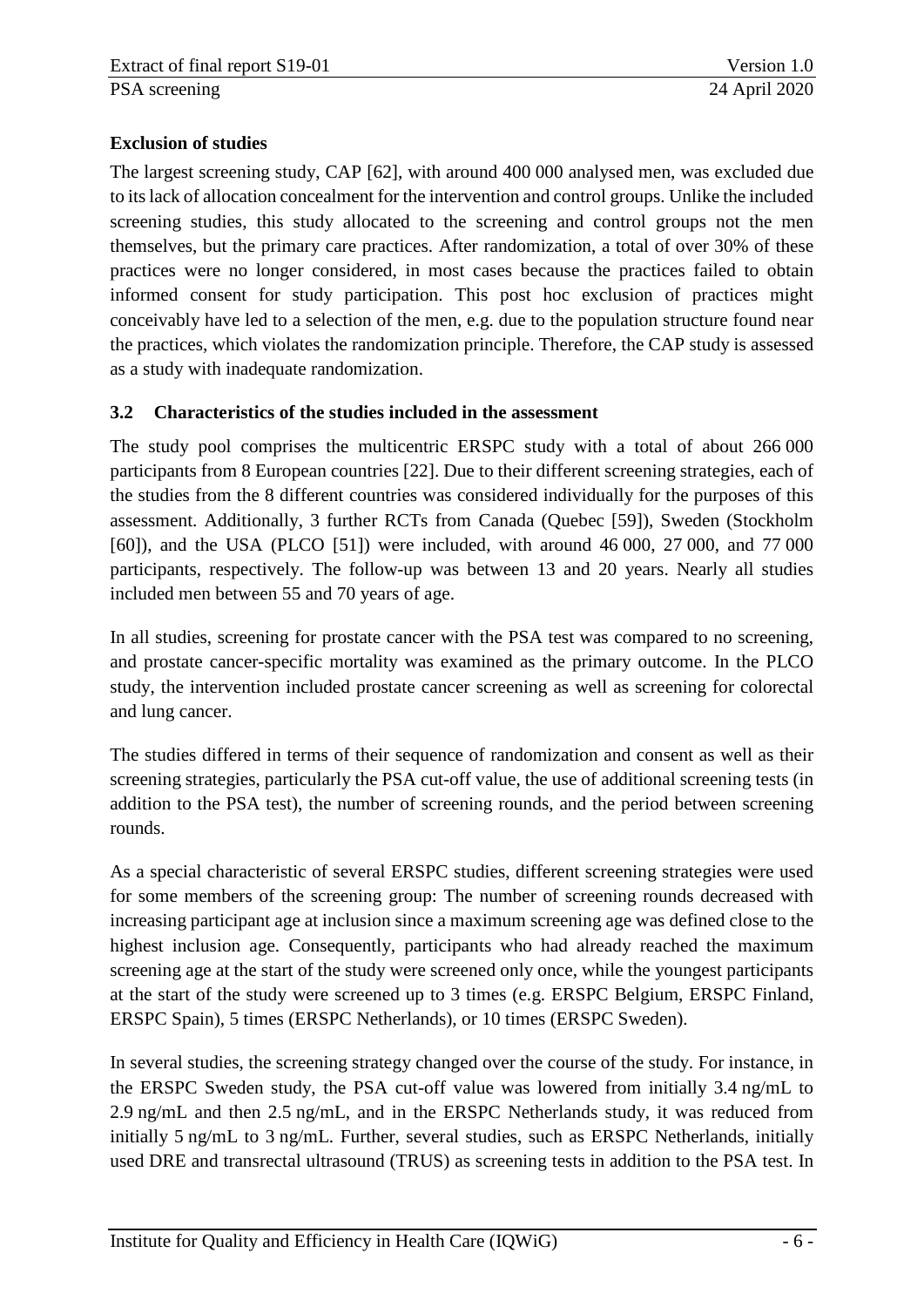the PLCO study, the men who were first included were offered 4 rounds of PSA screening, those included later, 5 rounds, and those included last, 6 rounds.

Finally, the studies differ in the percentage of men in the screening groups who participated in PSA screening at least once (adherence). While the PSA testing rate was 90% or higher in all studies where consent for participation was given before randomization, it was below 80% in all studies where consent for study participation was given after randomization.

## **Non-consideration of studies**

The testing rate was particularly low in the French ERSPC study (28%) and in the Quebec study (24%). In both studies, adherence was assessed as too low to permit an adequate comparison; consequently, the results of these two studies were disregarded. Data on the rate of PSA testing of study participants allocated to the control group (contamination) were reported for 4 of the 11 studies. In 3 of these studies – the PLCO study, ERSPC Finland study, and Quebec study – the difference between the two groups in terms of the PSA testing rate was less than 20 percentage points. In the  $4<sup>th</sup>$  study, ERSPC Netherlands, however, the groups differed by more than 60 percentage points. Thus, the ERSPC Netherlands study exhibited a much greater difference between the screening group and the control group. Since data on contamination are missing from 7 studies, it is unclear which of these studies should be disregarded due to high contamination. Therefore, this criterion was not applied to decide whether study results can be included or not.

## <span id="page-13-0"></span>**3.3 Overview of patient-relevant outcomes**

[Table 3](#page-14-0) presents an overview of the available data on patient-relevant outcomes from the included studies. No studies reported (usable) data on the outcomes of adverse events or healthrelated quality of life.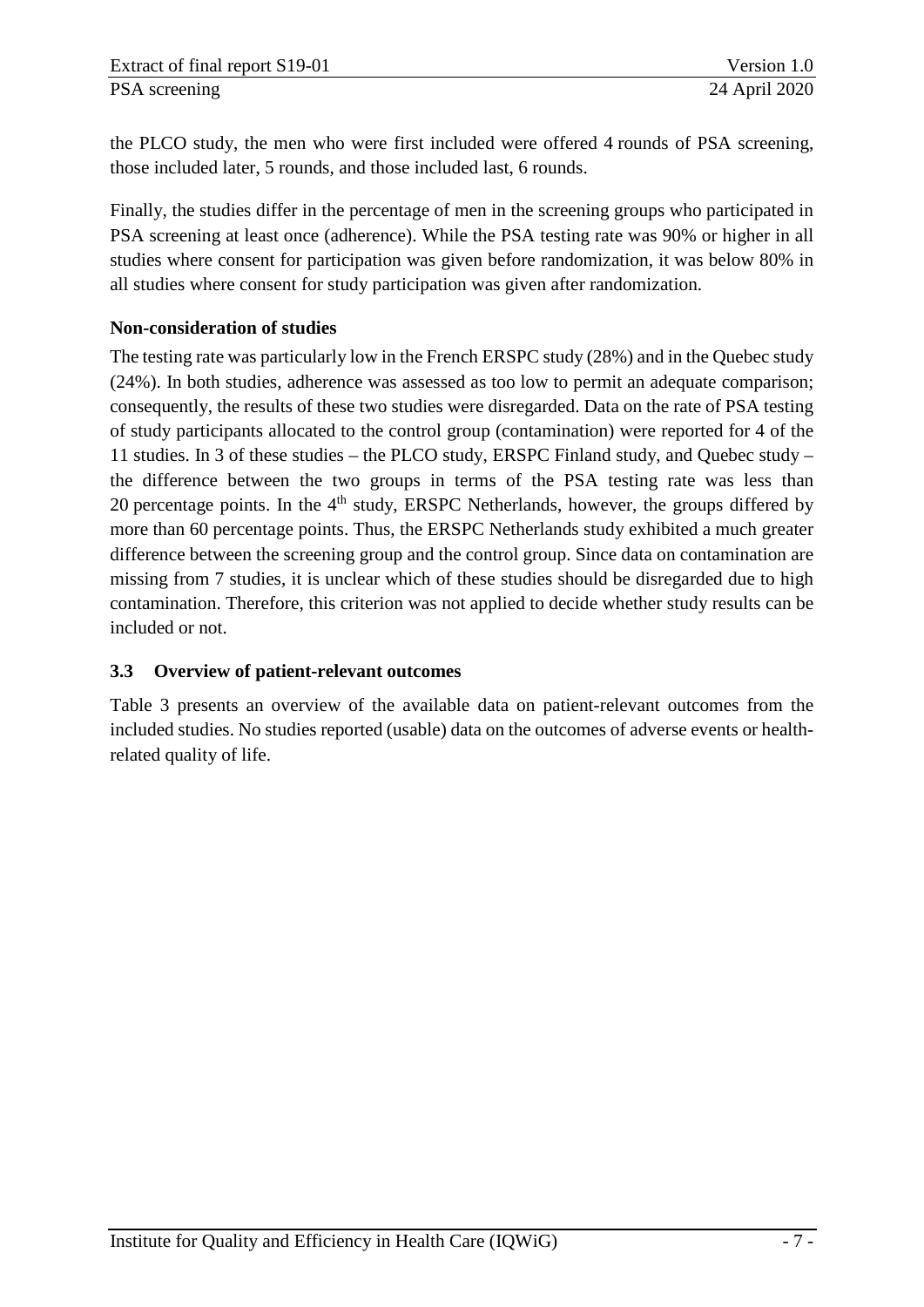<span id="page-14-0"></span>

|  | Table 3: Matrix of patient-relevant outcomes |
|--|----------------------------------------------|
|--|----------------------------------------------|

| <b>Study</b>                     | <b>Outcomes</b>               |                                       |                                            |                          |                                      |                                             |                                                    |                                |
|----------------------------------|-------------------------------|---------------------------------------|--------------------------------------------|--------------------------|--------------------------------------|---------------------------------------------|----------------------------------------------------|--------------------------------|
|                                  |                               | <b>Mortality</b>                      |                                            | QoL                      |                                      |                                             |                                                    |                                |
|                                  |                               |                                       |                                            |                          | <b>Screening-related harm</b>        |                                             |                                                    |                                |
|                                  | All-cause mortality           | Prostate cancer-specific<br>mortality | Diagnoses of metastatic prostate<br>cancer | AEs                      | <b>Consequences of overdiagnoses</b> | Consequences of false-positive<br>diagnoses | <b>Consequences of false-negative</b><br>diagnoses | Health-related quality of life |
| ERSPC total <sup>a</sup>         | $\bullet$                     | $\bullet$                             | $\overline{a}$                             | $\overline{a}$           | $\bullet$                            | $\overline{\phantom{a}}$                    |                                                    | $\overline{\phantom{0}}$       |
| <b>ERSPC</b> Belgium             | -                             | $\bullet$                             | $\overline{\phantom{0}}$                   | $\overline{a}$           | $\bullet$                            | $\bullet$                                   | -                                                  | -                              |
| <b>ERSPC</b> Finland             | $\bullet$                     | $\bullet$                             | $\bullet^{\mathrm{b}}$                     | $\overline{a}$           | $\bullet$                            | $\bullet$                                   | $\overline{a}$                                     | $\circ$ <sup>c</sup>           |
| <b>ERSPC</b> France <sup>d</sup> | -                             | -                                     | $\overline{\phantom{0}}$                   | ۰                        | $\bigcirc$                           |                                             | -                                                  | $\qquad \qquad -$              |
| <b>ERSPC</b> Italy               | -                             | $\bullet$                             | $\overline{\phantom{0}}$                   | -                        | $\bullet$                            | $\bullet$                                   |                                                    | $\overline{\phantom{0}}$       |
| <b>ERSPC</b> Netherlands         | -                             | $\bullet$                             | $\bullet$                                  | $\overline{a}$           | $\bullet$                            | $\bullet$                                   | $\overline{a}$                                     | -                              |
| <b>ERSPC</b> Sweden              | $\bullet$                     | $\bullet$                             | 0                                          |                          | $\bullet$                            | ●                                           |                                                    |                                |
| <b>ERSPC</b> Switzerland         | -                             | 8                                     | e                                          | $\overline{\phantom{0}}$ | 8                                    | -                                           |                                                    | -                              |
| <b>ERSPC</b> Spain               | -                             | $\bullet$                             | $\overline{\phantom{0}}$                   | $\overline{a}$           | $\bullet$                            | $\overline{\phantom{a}}$                    | $\overline{a}$                                     | $\qquad \qquad -$              |
| <b>PLCO</b>                      | $\mathop{\circ}^{\mathrm{e}}$ | $\bullet$                             | $\circ^{\text{f}}$                         | $\overline{a}$           | $\bullet$                            | $\bullet$                                   | -                                                  | -                              |
| Quebec <sup>d</sup>              | -                             | $\bigcirc$                            | $\overline{\phantom{0}}$                   | ۰                        | $\overline{\phantom{0}}$             | -                                           |                                                    | $\overline{a}$                 |
| Stockholm                        |                               | $\bullet$                             | $\overline{a}$                             |                          |                                      |                                             |                                                    | -                              |

● Data were reported and usable.

○ Data were reported but unusable for the benefit assessment.

- No data were reported (no further information). / Outcome not surveyed.

a: The pooled analysis of all 7 included ERSPC studies was used for the outcome of all-cause mortality (since separate results were available from only 2 out of 7 ERSPC studies) and for the outcome of prostate cancerspecific mortality with regard to the subgroup analysis by age.

b: Exclusively for the Finnish study centre of Tampere (25% of all Finnish men).

c: Results not usable since in both groups, no results on health-related quality of life are available for over 30% of the men in the random sample.

d: The result was disregarded since adherence to the screening intervention (operationalized as PSA testing rate) in the screening group was too low to adequately assess the comparison.

e: Result not usable since the PLCO study intervention consisted of not only prostate cancer screening, but also colorectal and lung cancer screening.

f: Result not usable since in both groups, results on the presence of metastases are missing for more than 30% of men with prostate cancer.

AE: adverse event; PSA: prostate-specific antigen; QoL: health-related quality of life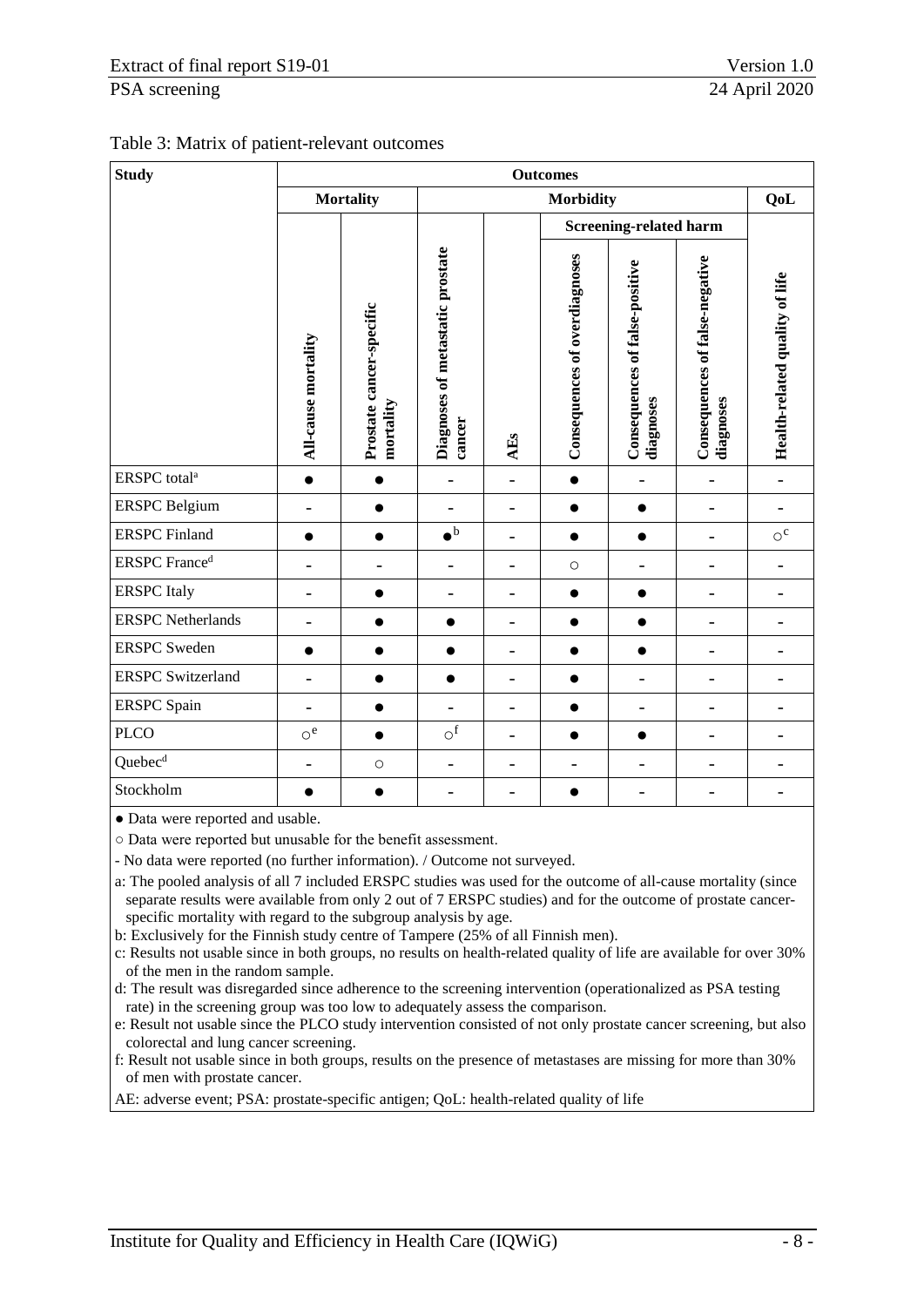#### **Non-consideration of results on patient-relevant outcomes**

Two out of the 9 included studies reported data which were assessed as unusable: the PLCO study on the outcomes of all-cause mortality and diagnoses of metastatic prostate cancer, and the ERSPC Finland study on health-related quality of life.

The PLCO study's results on all-cause mortality were disregarded because in this study, the intervention consisted not solely of prostate cancer screening, but also of colorectal and lung cancer screening [52]. The most recent analysis of the PLCO study reveals a statistically significant effect in favour of the intervention [52]. It is unclear to what extent the intervention's statistically significant favourable effect on all-cause mortality is due to prostate cancer screening, particularly given the fact that colorectal cancer screening was the only one of the 3 cancer screening interventions to show a statistically significant favourable effect on cancerspecific mortality. The PLCO study's results on the outcome of diagnoses of metastatic prostate cancer were disregarded since data were missing from over 30% of men with prostate cancer. From the ERSPC Finland study, it was not possible to include the results on health-related quality of life because the data of over 30% of the men in the random sample were missing.

#### <span id="page-15-0"></span>**3.4 Assessment of the risk of bias of results**

For all studies, the risk of bias of results was rated as high on the study level and, as a result, also on the outcome level. In all studies, it was unclear whether the allocation to the intervention and control groups was concealed. Consequently, the qualitative certainty of results was moderate for all outcomes of all included studies.

Some studies obtained consent for study participation only after randomization. Consent was provided exclusively by men in the screening group; men in the control group were not informed about the study. Therefore, the informed consent declaration presumably did not cover data analysis, but instead focused on the examinations associated with screening. In the analyses, all randomized men were included in accordance with their group allocation. Therefore, the sequence of randomization and informed consent procedure suggests that neither self-selections nor group switching relevant to the analysis had taken place.

#### <span id="page-15-1"></span>**3.5 Results on patient-relevant outcomes**

#### <span id="page-15-2"></span>**3.5.1 Results on the outcome of all-cause mortality**

For all-cause mortality, the qualitative evidence synthesis revealed no statistically significant result. For the outcome of all-cause mortality, there is consequently no hint of benefit or harm of prostate cancer screening with the PSA test.

#### <span id="page-15-3"></span>**3.5.2 Results on prostate cancer-specific mortality**

With regard to prostate cancer-specific mortality, a statistically significant difference was found in favour of prostate cancer screening with the PSA test. For this outcome, it was possible to determine whether any effect modification was present. This was not the case for the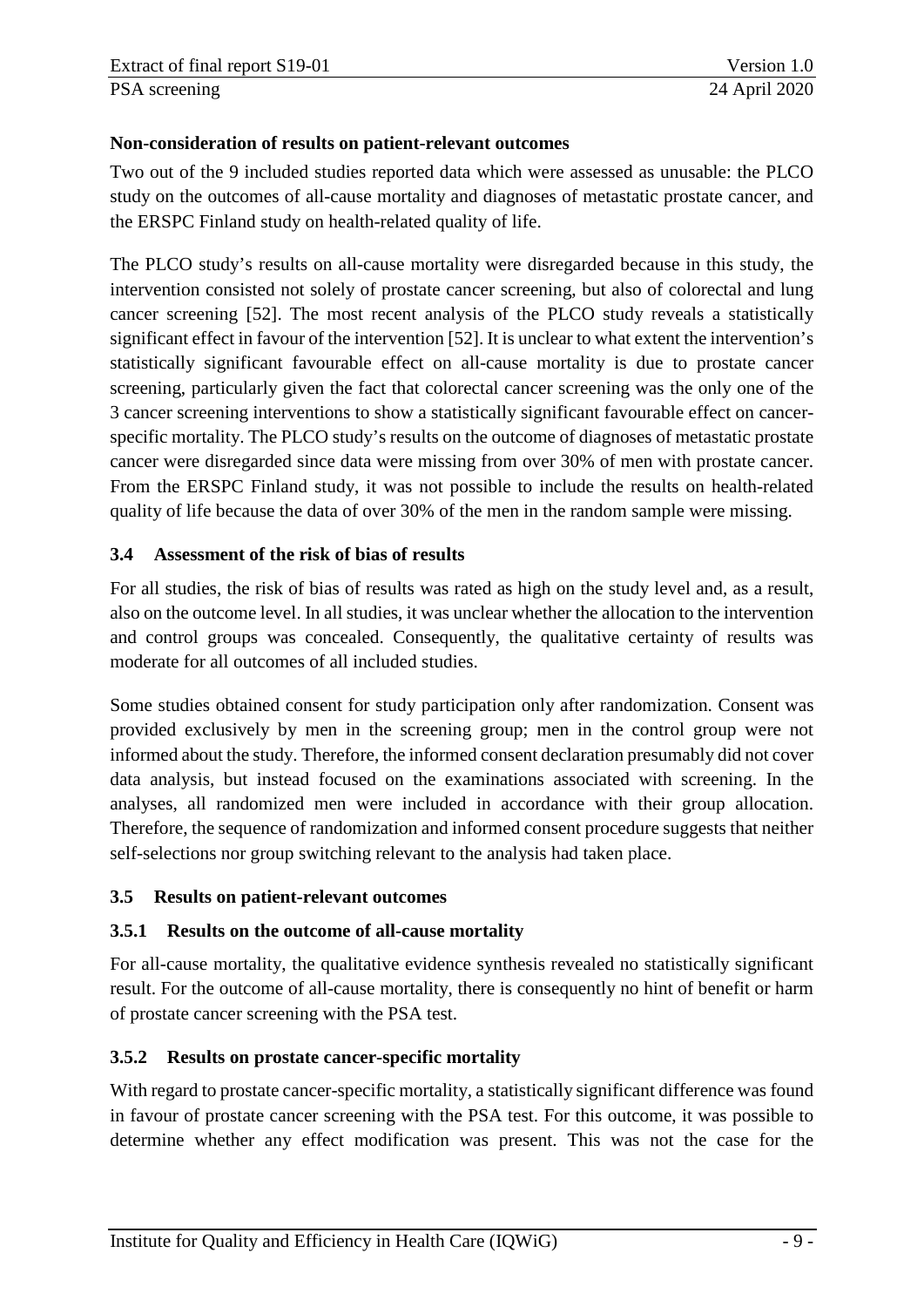characteristics of age, number of screening rounds, or screening interval. Since no suitable data were available, no subgroup analysis was performed for the subgroup characteristic of duration of screening. For the potential effect modifier of PSA cut-off value ( $\lt 4$  ng/mL versus  $\ge 4$ ng/mL), proof of interaction was found ( $p < 0.001$ ). In the subgroup of the 4 studies using a PSA cut-off value below 4 ng/mL, a statistically significant difference was found in favour of prostate cancer screening with the PSA test. The incidence density ratio (IDR) is 0.68 (95% CI [0.51; 0.89]). In contrast, in the subgroup of the 4 studies using a PSA cut-off value of 4 ng/mL or higher, no statistically significant difference between groups was found (IDR 0.95; 95% CI [0.86; 1.05]).

However, it must be noted that the 2 largest studies in the subgroup using a PSA cut-off value of at least 4 ng/mL – PLCO and ERSPC Finland – showed high contamination in the control group. For the two other studies in this subgroup, the contamination rate remained unclear. Conceivably, a potential effect of prostate cancer screening using a PSA cut-off value of 4 ng/mL or higher might be masked by high contamination. Therefore, it is doubtful whether the PSA cut-off value is actually the characteristic which largely explains the difference between subgroups. Among the studies, PLCO and ERSPC Finland provide results with the largest numeric effects. The calculation of a pooled effect estimate for this subgroup, disregarding PLCO and ERSPC Finland, does not provide any different result.

In summary, for the outcome of prostate cancer-specific mortality, there is an indication of benefit of prostate cancer screening with the PSA test for the subgroup of studies using a PSA cut-off value below 4 ng/mL. Any benefit of prostate cancer screening with the PSA test using a PSA cut-off value of 4 ng/mL or higher remains unclear.

## <span id="page-16-0"></span>**3.5.3 Results on the outcome of diagnoses of metastatic prostate cancer**

A statistically significant difference was found in favour of prostate cancer screening with the PSA test. The incidence density ratio is 0.67 (95% CI [0.58; 0.78]). For the outcome of diagnoses of metastatic prostate cancer, this results in an indication of benefit of prostate cancer screening with the PSA test.

# <span id="page-16-1"></span>**3.5.4 Results on health-related quality of life**

None of the included studies reported any usable results on this outcome.

# <span id="page-16-2"></span>**3.5.5 Results on adverse events**

None of the included studies reported any usable results on this outcome.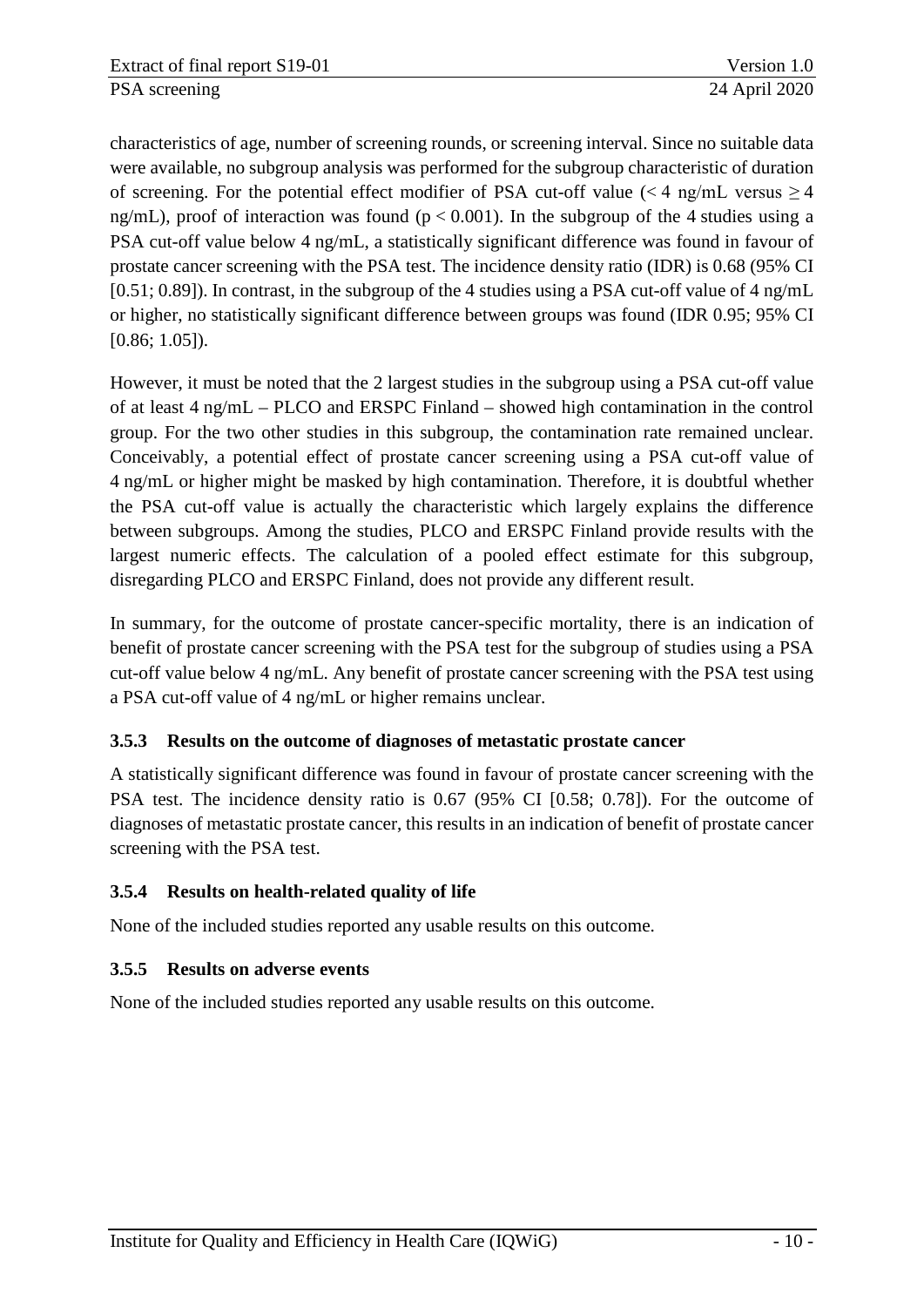# <span id="page-17-0"></span>**3.5.6 Results on harm directly or indirectly resulting from the screening, including the consequences of false screening results and overdiagnoses (e.g. consequences of surgeries and other therapies)**

## **Results on the consequences of overdiagnoses**

In the studies using a PSA cut-off value below 4 ng/mL, the setting-dependent risk of overdiagnosis equalled 35 (95% CI [13; 56]) to 60 (95% CI [54; 66]) per 1000 invited men. In the studies using a PSA cut-off value of 4 ng/mL or higher, the setting-dependent risk of overdiagnosis risk equalled 7 (95% CI [3; 12]) to 16 (95% CI [11; 20]) per 1000 invited men.

Unlike in most publications on prostate cancer screening, it must be noted that the overdiagnosis rate in this assessment was calculated based on the number of men included in the screening group rather than the number of prostate cancer cases detected by screening test. In the studies using a PSA cut-off value < 4 ng/mL, about 100 prostate cancer cases were detected per 1000 invited men [18]. An overdiagnosis risk of 35 to 60 overdiagnoses per 1000 invited men (3.5% to 6%) therefore corresponds to a proportion of 35 to 60 overdiagnoses per 100 prostate cancer cases detected by screening test (35% to 60%) and therefore is at the same magnitude as the overdiagnosis rates reported in the studies [23, 63, 64].

It is safe to assume that all prostate cancer cases were diagnosed and treated by prostate biopsy. Hence, there was proof of harm of prostate cancer screening with the PSA test with regard to the consequences of overdiagnoses (i.e. complications of prostate biopsies and overtreatment). However, since different treatment concepts exist (e.g. radical prostatectomy, percutaneous radiotherapy, active surveillance, watchful waiting) and these concepts differ in their range of side effects as well as the timing of adverse events, it remains unclear in how many men overtreatment led to adverse events, which events they were, and how long they persisted. The included studies did not provide any data on this topic.

## **Results on the consequences of false-positive screening results**

A false-positive screening result is an abnormal finding (e.g. elevated PSA value) for which the subsequently performed biopsy was negative for prostate cancer.

In the studies using a PSA cut-off value below 4 ng/mL, about 76% to 82% of positive screening results were found to be false (men with elevated PSA value in whom no prostate cancer was found), and about 8% to 19% of all screening participants had a false positive screening result. In these studies, after at least 3 screening rounds, 22.3% to 26.1% of all screening participants (men who took a PSA test) received at least 1 false-positive screening result.

In the studies using a PSA cut-off value of 4 ng/mL or higher, about 68% to 81% of positive screening results in each round were found to be false, and about 4% to 9% of all screening participants received a false-positive screening result. In these studies, after at least 3 screening rounds, 11% to 13% of all screening participants had at least 1 false positive screening result.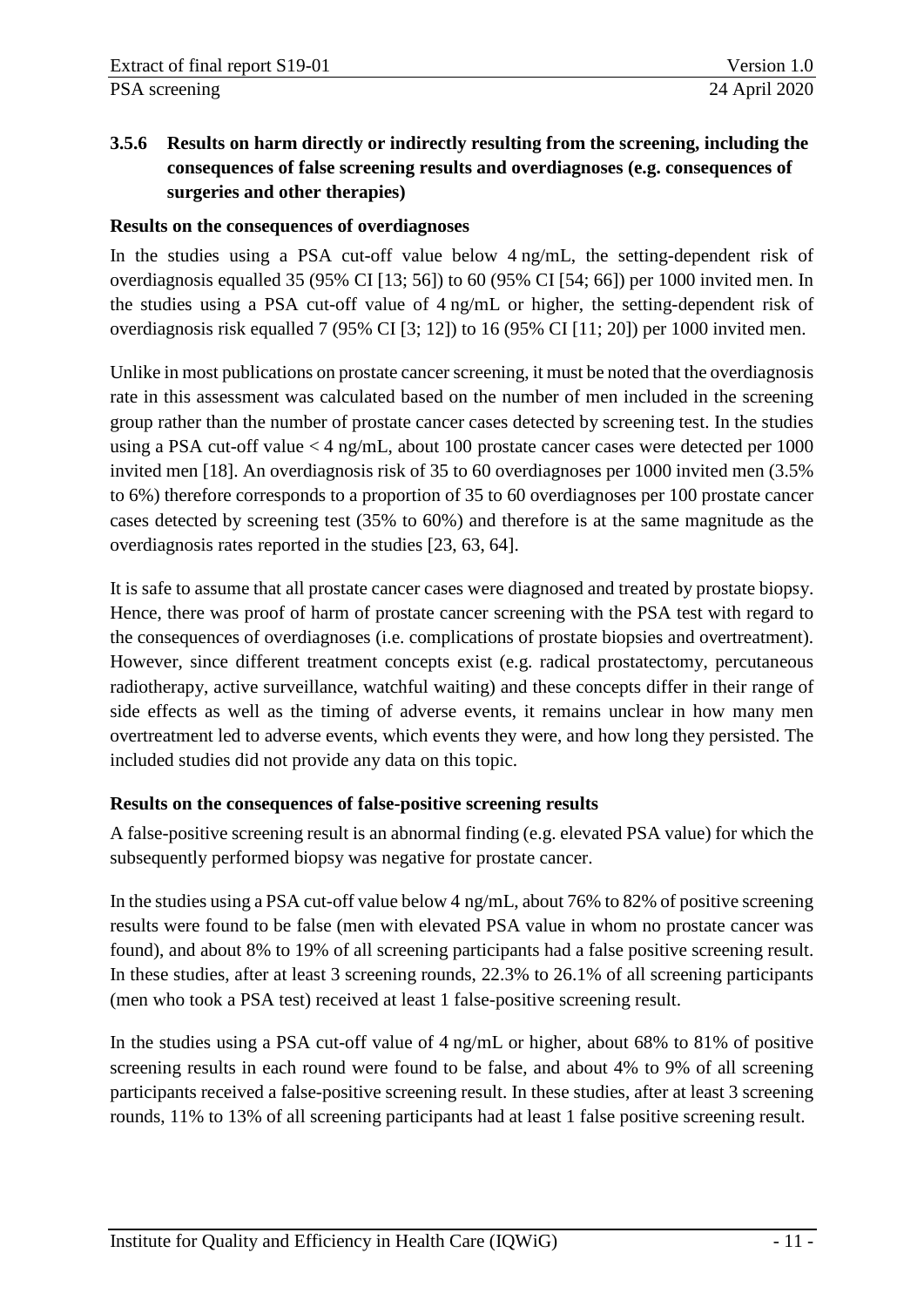Complications after prostate biopsies were examined in 1 out of the 9 included studies. This study used a PSA cut-off value of 4 ng/mL. Usable data were reported exclusively for men in the screening group who had a false-positive screening result and in whom exactly 1 prostate biopsy was performed and no prostate cancer was confirmed within 1 year after prostate biopsy. In about 2% of these men, complications arose within 120 days after prostate biopsy. About one-third of these complications were due to infection. No information was available on the type and severity of infections. No deaths occurred as a result of biopsies.

Consequently, there is proof of harm of prostate cancer screening by PSA test with regard to the consequences of false-positive screening findings.

## **Results on the consequences of false-negative screening results**

None of the included studies reported any usable results on false-negative screening results.

Consequently, there was no hint of any benefit or harm of prostate cancer screening by PSA test with regard to the consequences of false-negative screening results.

## <span id="page-18-0"></span>**3.5.7 Subgroup characteristics and other effect modifiers**

Subgroup analyses were performed only for the outcome of prostate cancer-specific mortality (see Section [4.5.2\)](#page-15-3). The results reported on harm arising from the screening were stratified by the category of PSA cut-off value, thus permitting an assessment of the impact of this factor.

For all-cause mortality as well as the outcome of diagnoses of metastatic prostate cancer, no subgroup analyses were performed because either no data were available or no meaningful categorization of the studies was possible.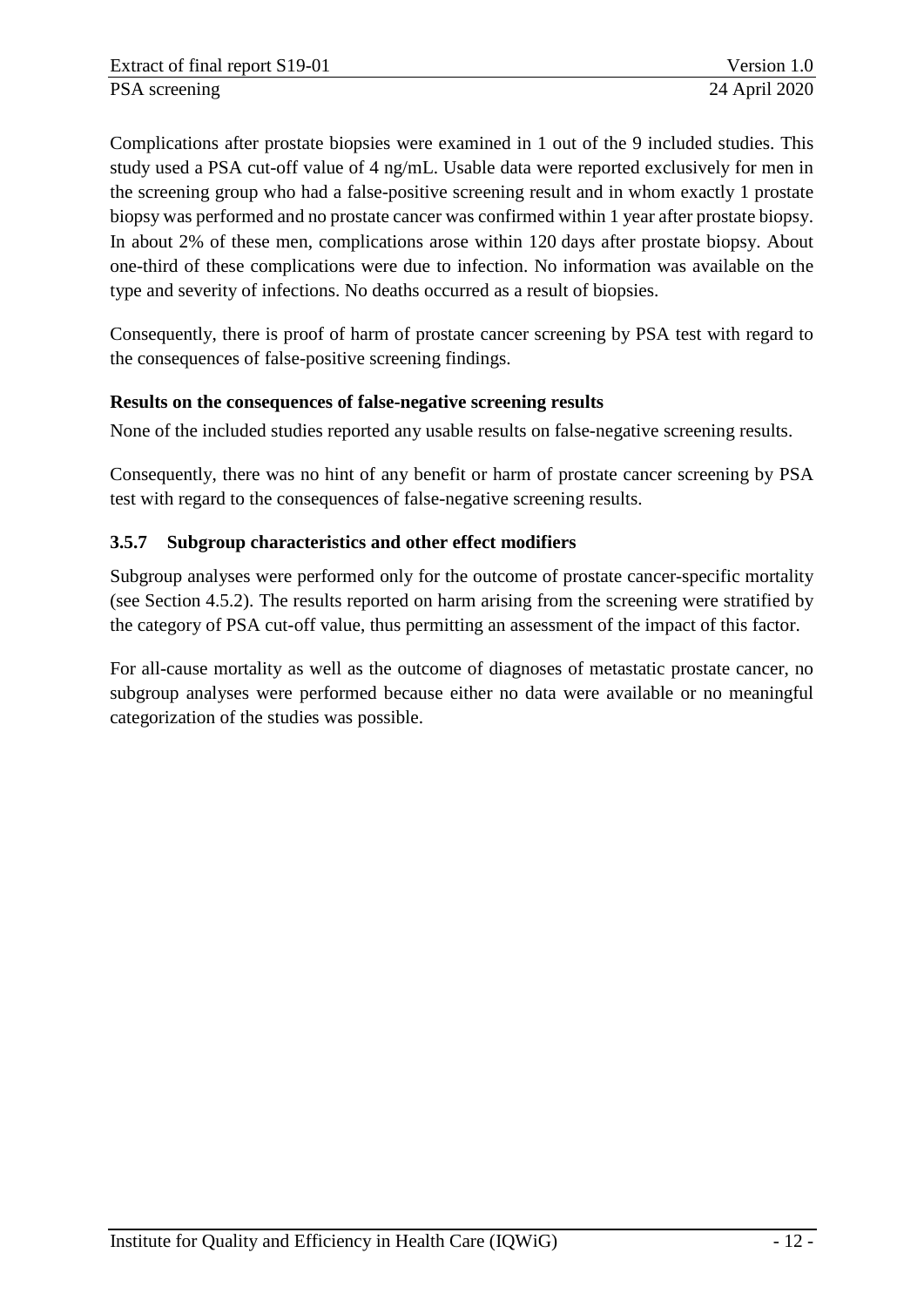## <span id="page-19-0"></span>**3.5.8 Weighing of benefits versus harm**

<span id="page-19-1"></span>

| Table 4: Weighing of benefits versus harm of prostate cancer screening with the PSA test per |
|----------------------------------------------------------------------------------------------|
| 1000 men who were offered screening, based on absolute effects                               |

| <b>Outcomes</b>                                        | <b>Baseline</b><br>risk <sup>a</sup> per<br>1000 men | Absolute effect<br>per 1000<br>invited men<br>[95% CI]     | Interpretation                                                                                                                                                                                                                                                                                                                                            |
|--------------------------------------------------------|------------------------------------------------------|------------------------------------------------------------|-----------------------------------------------------------------------------------------------------------------------------------------------------------------------------------------------------------------------------------------------------------------------------------------------------------------------------------------------------------|
| <b>Benefit</b> <sup>b</sup>                            |                                                      |                                                            |                                                                                                                                                                                                                                                                                                                                                           |
| Prostate cancer-<br>specific mortality                 | 9                                                    | $3^c$ [1; 5]                                               | Screening with the PSA test using a PSA cut-off value<br>< 4 ng/mL would prevent the prostate cancer-related death<br>of about 3 men within 16 years. Considering the high<br>number of competing causes of death in the age group in<br>question, it is questionable whether PSA screening leads<br>to a notable extension of life for the affected men. |
| Diagnoses of<br>metastatic prostate<br>cancer          | $\mathbf{Q}$                                         | $3^c$ [2; 4]                                               | Screening with the PSA test would prevent the occurrence<br>of metastases in about 3 men within 12 years.                                                                                                                                                                                                                                                 |
| Harm <sup>b</sup>                                      |                                                      |                                                            |                                                                                                                                                                                                                                                                                                                                                           |
| Consequences of<br>overdiagnoses                       |                                                      | 35 [13; $56$ ] <sup>d</sup> to<br>60 [54; 66] <sup>e</sup> | As a result of screening with the PSA test using a PSA<br>cut-off value of $<$ 4 ng/mL, about 35 to 60 men would<br>receive an unnecessary prostate cancer diagnosis, which<br>can lead to serious, long-term complications, particularly<br>due to unnecessary therapy but also due to prostate biopsy.                                                  |
| Consequences of<br>false-positive<br>screening results |                                                      | $223^f$ to $261^f$                                         | As a result of screening with the PSA test using a PSA<br>cut-off value of $<$ 4 ng/mL, 223 to 261 screening<br>participants would be upset at least once by the suspicion<br>of prostate cancer, which is later rejected. The subsequent<br>prostate biopsy can, in rare cases, lead to SAEs (e.g.<br>sepsis).                                           |

a: Median risk of the control group.

b: For patient-relevant outcomes not listed in this table, there was no hint of benefit or harm.

c: It seems plausible that men who die of prostate cancer are a subgroup of the men with prostate cancer who (at an earlier time) had metastases.

d: ERSPC Spain.

e: ERSPC Netherlands.

f: Relative to the number of screening participants rather than the number of invited men.

CI: confidence interval; PSA: prostate-specific antigen; SAE: serious adverse event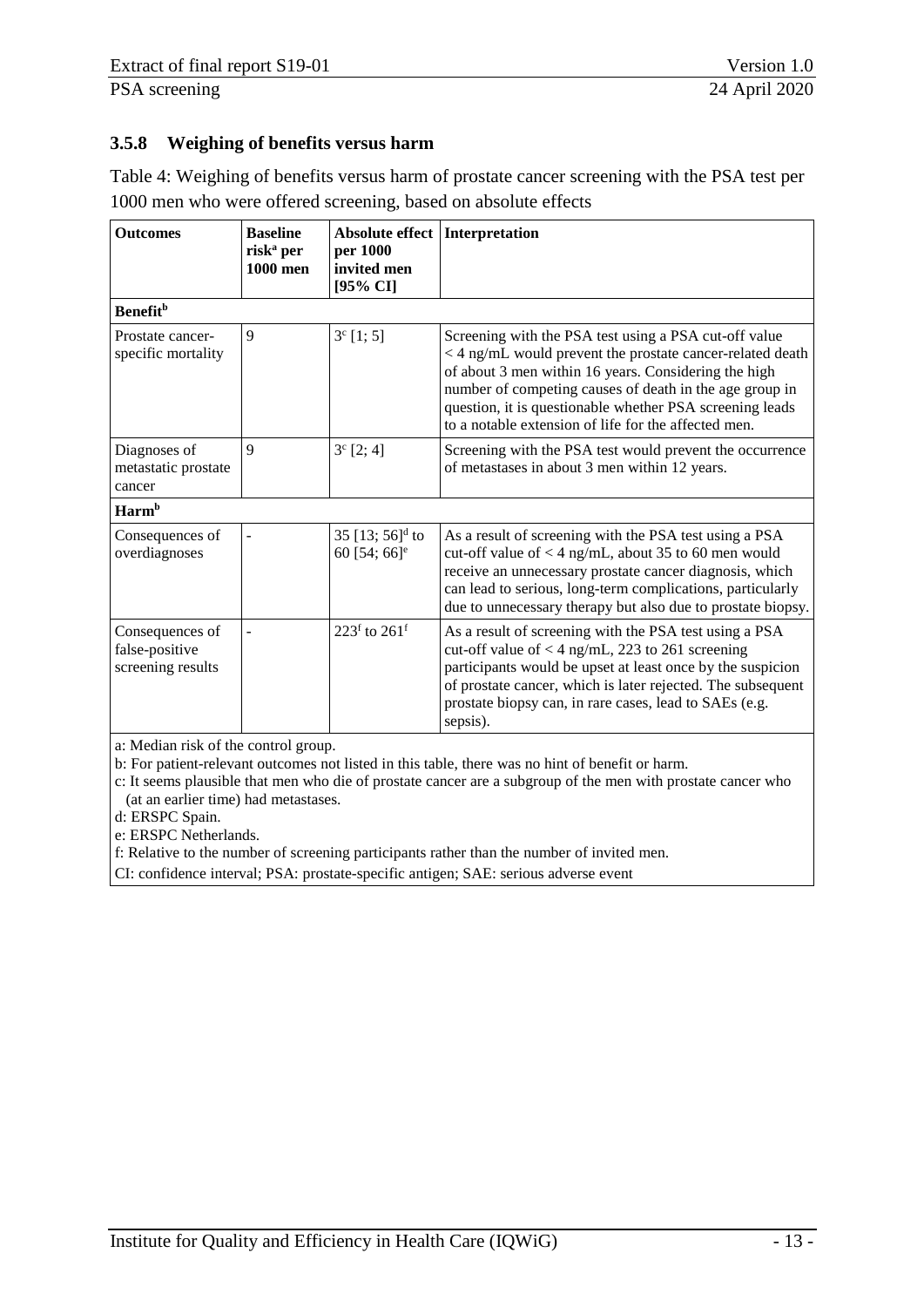#### <span id="page-20-0"></span>**3.6 Evidence map**

[Table 5](#page-20-1) shows the evidence map regarding patient-relevant outcomes.

<span id="page-20-1"></span>

| Table 5: Evidence map regarding patient-relevant outcomes |  |  |  |
|-----------------------------------------------------------|--|--|--|
|-----------------------------------------------------------|--|--|--|

|                     | <b>Mortality</b>                                                                                                                                                                                                                                                                                                                   | <b>Morbidity</b>                              |     |                                    |                                                   |                                                                |                           |         |
|---------------------|------------------------------------------------------------------------------------------------------------------------------------------------------------------------------------------------------------------------------------------------------------------------------------------------------------------------------------|-----------------------------------------------|-----|------------------------------------|---------------------------------------------------|----------------------------------------------------------------|---------------------------|---------|
|                     |                                                                                                                                                                                                                                                                                                                                    |                                               |     |                                    | Screening-related harm                            |                                                                |                           | of life |
| All-cause mortality | -specific<br>cancer<br>mortality<br>Prostate                                                                                                                                                                                                                                                                                       | Diagnoses of metastatic<br>cancer<br>prostate | AEs | ್<br>Consequences<br>overdiagnoses | of false<br>diagnoses<br>Consequences<br>positive | of false<br>diagnoses<br>Consequences<br>$\bullet$<br>negative | quality<br>Health-related |         |
| $\Leftrightarrow$   | $\hat{\mathbb{I}}^{\mathsf{a}} \mathsf{/} \Leftrightarrow^{\mathsf{b}}$                                                                                                                                                                                                                                                            |                                               |     | <b>UU</b> c                        | $J\!\!\!J J\!\!\!J^d$                             |                                                                |                           |         |
|                     | $\mathbf{H} \mathbf{H}$ $\mathbf{D}$ $\mathbf{D}$ $\mathbf{D}$ $\mathbf{C}$ $\mathbf{C}$ $\mathbf{D}$ $\mathbf{C}$ $\mathbf{D}$ $\mathbf{D}$ $\mathbf{D}$ $\mathbf{D}$ $\mathbf{C}$ $\mathbf{D}$ $\mathbf{D}$ $\mathbf{D}$ $\mathbf{D}$ $\mathbf{D}$ $\mathbf{D}$ $\mathbf{D}$ $\mathbf{D}$ $\mathbf{D}$ $\mathbf{D}$ $\mathbf{D}$ |                                               | CDA |                                    |                                                   |                                                                |                           |         |

⇓⇓: Proof of lesser benefit or proof of harm of PSA screening.

⇑: Indication of (greater) benefit or indication of lesser harm of PSA screening.

⇔: no hint, indication, or proof; homogeneous result.

-: no data reported.

a: Subgroup of studies using a PSA cut-off value below 4 ng/mL.

b: Subgroup of studies using a PSA cut-off value of 4 ng/mL or higher; due to high contamination in the 2 largest studies of this subgroup, it is doubtful whether the PSA cut-off value is actually the characteristic explaining the majority of the difference between the subgroups.

c: Particularly complications of prostate biopsies and overtreatment.

d: Particularly complications of prostate biopsies.

AE: adverse event; PSA: prostate-specific antigen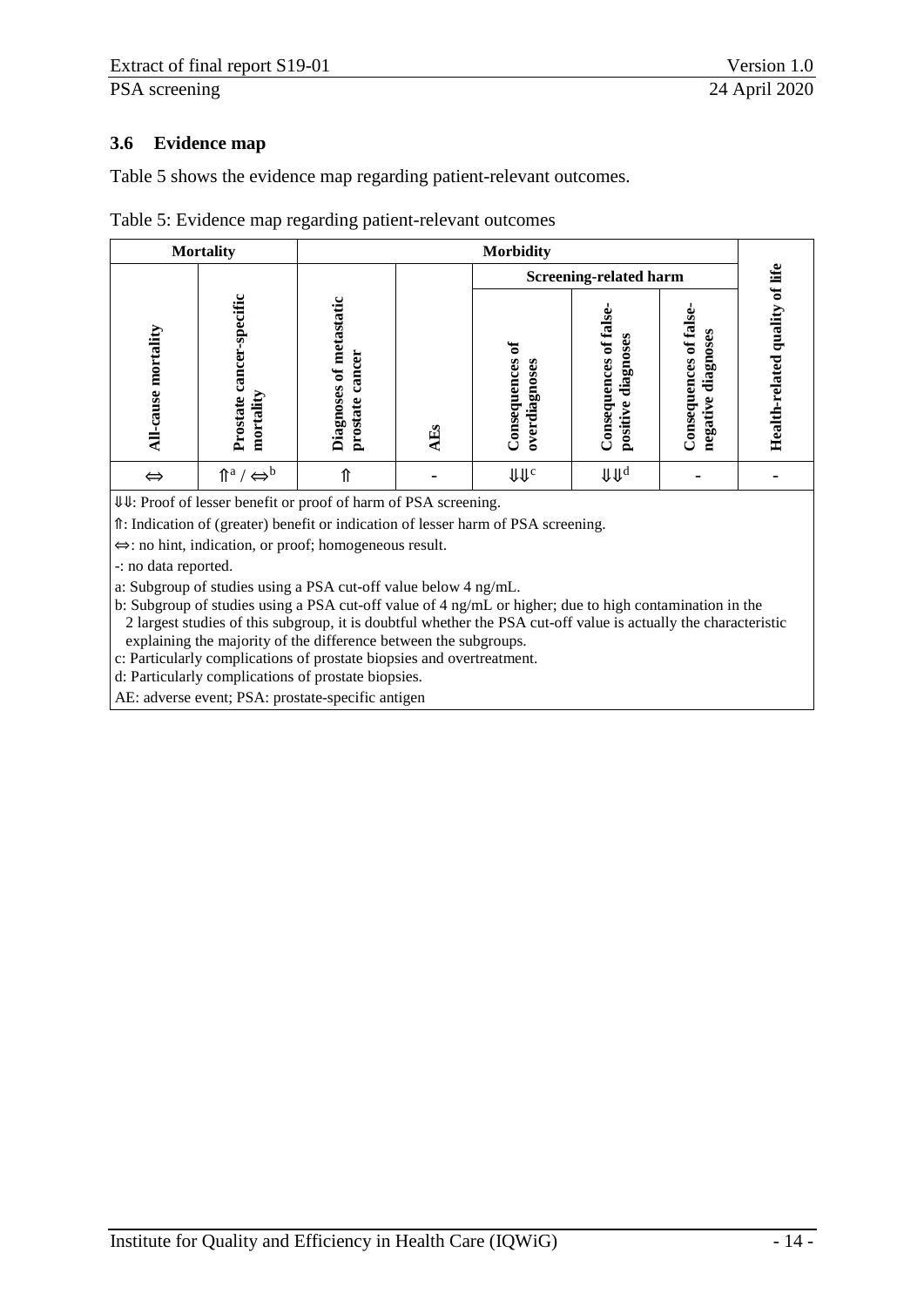#### <span id="page-21-0"></span>**4 Classification of the assessment result**

The objective of this investigation was to assess the benefit of prostate cancer screening with the PSA test. Included were only screening studies which compared prostate cancer screening with a PSA test versus no prostate cancer screening, but no study was found on the comparison of prostate cancer screening with the PSA test versus the standard procedure currently in use in Germany, prostate cancer screening with DRE. Consequently, the data are particularly suitable for determining whether prostate cancer screening with the PSA test is associated with any benefit or harm in comparison with no prostate cancer screening. Yet, there is nothing to suggest that DRE is superior to the PSA test or has any notable positive effects at all [65]. Therefore, the available evidence also permits drawing conclusions on the comparison of prostate cancer screening with the PSA test versus the procedure currently covered in Germany, prostate cancer screening with DRE (comparisons of PSA test plus DRE versus DRE as well as PSA test versus DRE).

The available information does not suggest publication bias.

## **Weighing of the benefits and harms of prostate cancer screening**

Any screening causes harm as a result of false screening results and overdiagnoses. Screening is justified only if its associated benefits outweigh its harms.

## *Benefit of prostate cancer screening*

Although PSA screening using a PSA cut-off value of < 4 ng/mL led to a statistically significant reduction in prostate cancer-specific mortality (see [Table 4\)](#page-19-1) in comparison with no screening, no statistically significant difference between the groups was found with regard to all-cause mortality. However, deaths due to prostate cancer made up only a small percentage of deaths of any cause, e.g. only 3% in the pooled analysis of all ERSPC studies. Therefore, the lack of statistical significance for all-cause mortality does not necessarily mean that PSA screening will not extend the lives of affected men. Simultaneously, in consideration of the median age of onset of 72 years [1], the relatively favourable prognosis of prostate cancer, and the numerous competing causes of death at that age, it is at least questionable whether PSA screening leads to a meaningful extension of the lives of affected men. Men who are spared death from prostate cancer might conceivably die at a similar time from another cause, or they might conceivably live longer.

PSA screening also led to a statistically significant reduction of the diagnoses of metastatic prostate cancer (see [Table 4\)](#page-19-1). In this regard, it appears plausible that men who die of prostate cancer are a subgroup of the men with prostate cancer in whom metastases occur (at an earlier time). Therefore, the effects in terms of prostate cancer-specific mortality and diagnoses of metastatic prostate cancer should be analysed together. Although it is unclear whether PSA screening led to any extension of lives of affected men, this outcome shows that the screening delayed or entirely spared patients the distress caused by metastatic cancer (e.g. due to chemotherapy, lymphadenectomy, palliative castration, and palliative radiotherapy).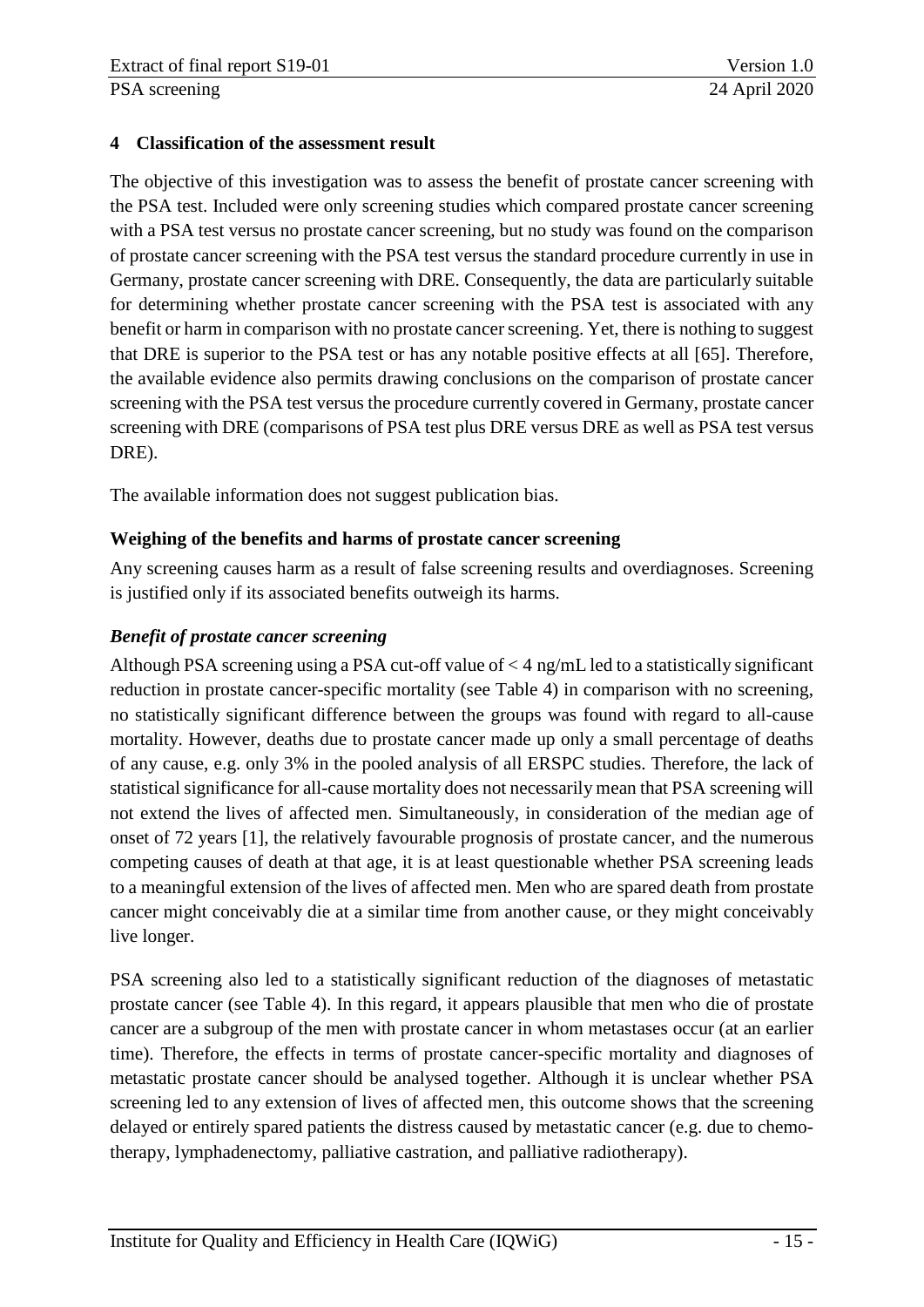A further conceivable benefit of screening for some men might arise from earlier treatment being associated with fewer adverse events than later treatment, and the adverse events of earlier treatment being of short duration. Unfortunately, however, no results are available on adverse events or health-related quality of life, and consequently, no conclusions can be drawn in this respect.

## *Harm of prostate cancer screening*

Prostate cancer screening with the PSA test led to overdiagnoses and false-positive screening results (see [Table 4\)](#page-19-1).

Overdiagnosed men cannot benefit from screening. The diagnosis of a potentially fatal disease and its disclosure per se represent harm for overdiagnosed men. Furthermore, they suffer the distress of unnecessary prostate biopsy and unnecessary therapy as well as any related complications (e.g. impotence, incontinence), which are irreversible in many cases and, due to the early treatment time, affect the men for a long time. None of the included studies reported any results on adverse events. Modelling performed on the basis of a systematic review predicts about 3 additional men with permanent incontinence and 25 additional men with permanent impotence per 1000 screening participants [5]. It must be noted, however, that this model is based on a different study pool and therefore invariably rests on assumptions which do not necessarily apply to the study pool of this report. For instance, this model is based on the assumptions that (1) prostate cancer patients are treated exclusively by the 3 treatment modalities of radical prostatectomy, percutaneous radiotherapy, and active surveillance and (2) that radical prostatectomy is used in 40% of prostate cancer patients, while percutaneous radiotherapy and active surveillance are each administered to 30% of prostate cancer patients. In Germany, about 9% of prostate cancer patients are currently treated using an observational strategy (typically active surveillance) [66]. Modelling on the basis of the treatment methods used in Germany is therefore likely to show an even higher estimated number of additional men with permanent incontinence and/or impotence.

Men whose screening test is false positive do not benefit from screening either. They experience exclusively harm in the form of worrisome screening test results leading to prostate biopsy which would have been unnecessary in the absence of screening. Complications following prostate biopsy arose in about 2% of men, who each underwent 1 prostate biopsy to confirm positive screening results. One-third of the complications were infections, which can manifest, inter alia, as sepsis [67–69]. In about 22% to 26% of screening participants, PSA screening using a PSA cut-off value of  $<$  4 ng/mL was positive, but no prostate cancer was ultimately detected (ERSPC Sweden and ERSPC Netherlands). Hence, about 5 to 6 out of 1000 screening participants experienced prostate biopsy-related complications which would not have arisen in the absence of screening.

## *Further aspects in weighing the benefit and harm of prostate cancer screening*

When weighing the benefit and harm of prostate cancer screening, it must also be noted that the results for the various outcomes differ in relevance from man to man.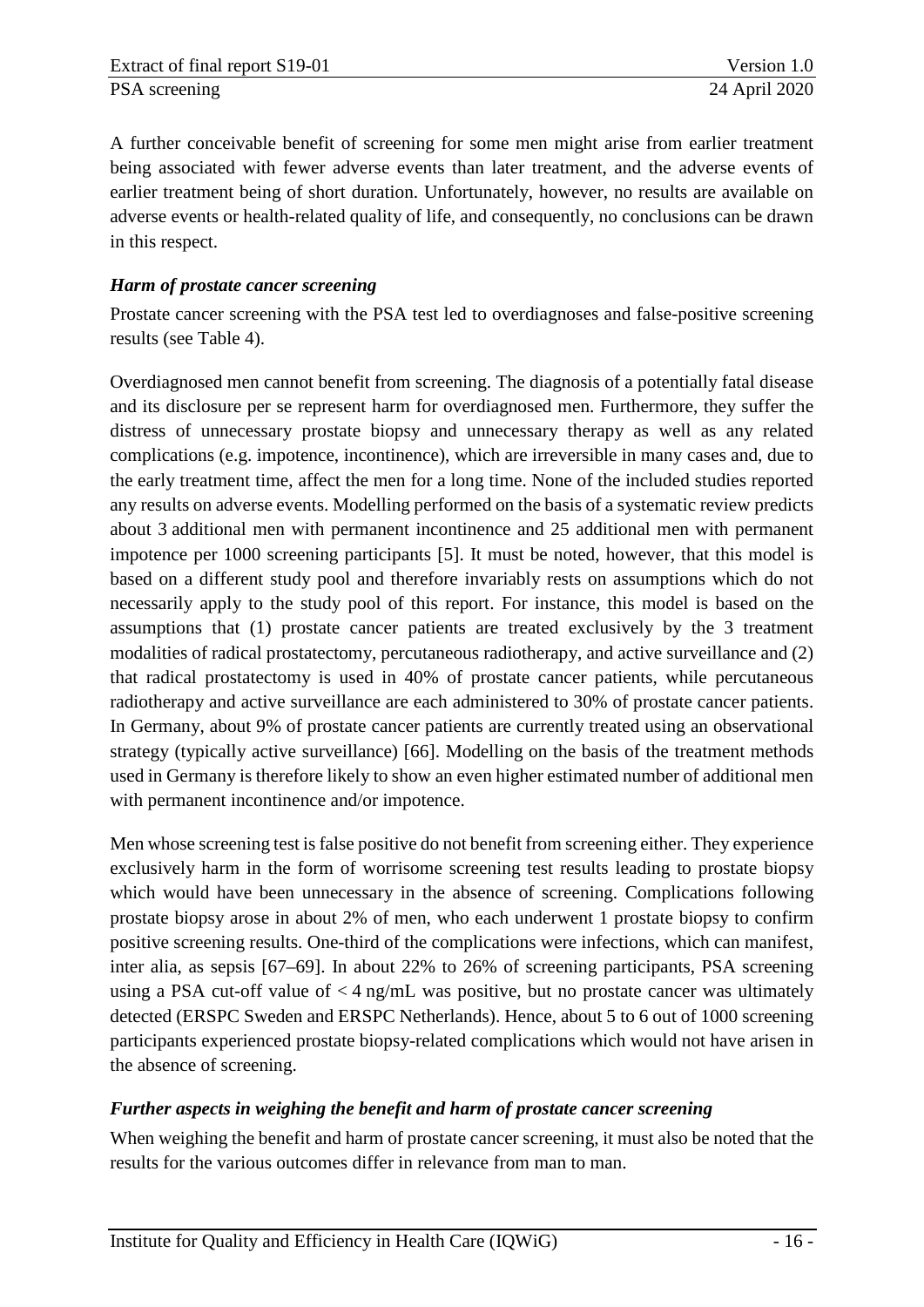For example, to some men, a benefit in prostate cancer-specific mortality might weigh more heavily than the harm of false-positive diagnoses. A systematic review concluded that men differ greatly with regard to their values and preferences concerning prostate cancer screening [70]. This result highlights the fact that in the individual decision in favour of or against PSA screening, the personal values and preferences of each man to be screened must be taken into account. This finding is in line with the recommendations of many of the competent national health authorities and professional societies [2, 10, 11, 71, 72].

Another aspect is that benefit and harm arise at different points in time. Many harms, such as the complications caused by overtreatment, occur at an early time and, in many cases, last for life (e.g. incontinence, impotence). In contrast, due to the long asymptomatic phase of prostate cancer, any benefit in terms of avoiding metastases or prostate cancer-specific mortality usually arises several years later.

In comparison with data collected for the mammography screening leaflet [73], it is striking that both the overdiagnosis risk and the number of false-positive screening results are estimated to be many times higher for prostate cancer screening than for mammography screening: 5 to 7 overdiagnoses within 20 years versus 35 to 60 overdiagnoses within 16 years as well as 24 false-positive screening results versus 80 to 187 false-positive screening results (each per screening round and 1000 participants). The estimated effect on cancer-specific mortality, in contrast, is at a similar magnitude for both screening procedures (3 avoided prostate cancer deaths per 1000 invited men within a time period of 16 years). These estimates demonstrate that the benefit-to-harm ratio is less favourable for prostate cancer screening than for mammography screening.

#### **Implementation of prostate cancer screening**

-

Regardless of whether the German statutory health insurance will cover prostate cancer screening with the PSA test, there will be a continued need for consultation on this topic. This consultation should be an unbiased discussion characterized by shared decision making. A suitable basis for this process is a patient information leaflet containing an unbiased description of the advantages and disadvantages of prostate cancer screening with the PSA test. According to a current investigation, however, half of the 14 reviewed German patient information leaflets did not describe the advantages and disadvantages of prostate cancer screening with the PSA test in a sufficiently neutral manner [74]. The recommendation in the S3 guideline on prostate cancer screening also fails to explicitly call for men to be informed about advantages and disadvantages in an unbiased manner  $[2]^2$  $[2]^2$  $[2]^2$ . This is all the more notable since the dissenting opinion from the German College of General Practitioners and Family

<span id="page-23-0"></span><sup>2</sup> Recommendation 3.1: "Men should be informed about the advantages and disadvantages of the early detection measures, particularly the informative value of positive and negative test results as well as about any further measures which might be necessary."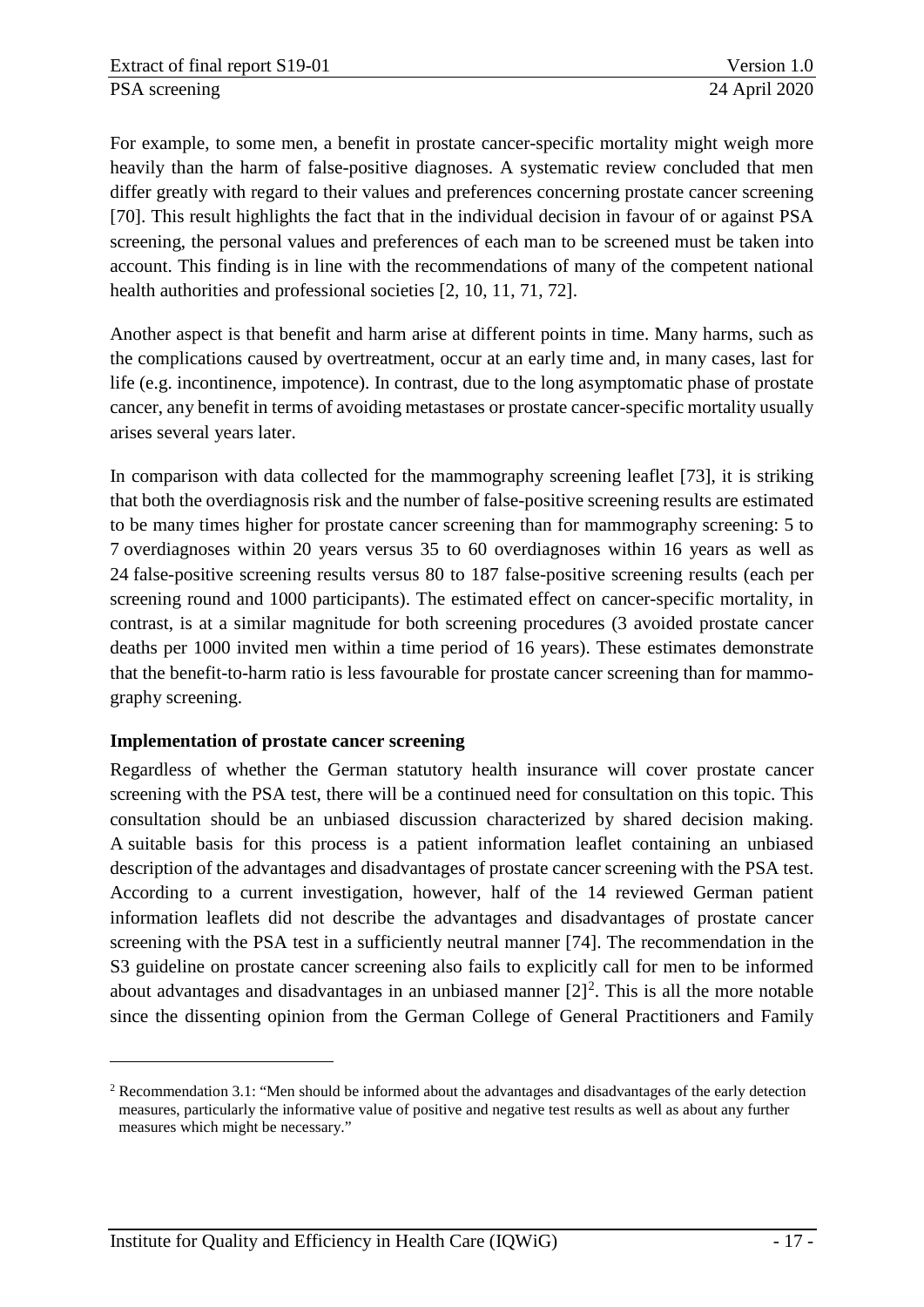Physicians (DEGAM) includes the term "unbiased"  $[2]^3$  $[2]^3$ . Hence, it is questionable how often men receive an unbiased consultation on the topic of prostate cancer screening with the PSA test as a basis for making a well-informed decision in favour or against it. In addition, men for whom no evidence is available from randomized studies on the screening chain, e.g. men over 75 years of age, are often (opportunistically) screened [75, 76]. This problem prompted the call for introducing an organized screening programme [75].

If a prostate cancer screening programme were to be introduced in Germany, the question is how exactly it should be designed. Unfortunately, the included studies do not provide any satisfactory information on this topic since they exhibit considerable heterogeneity in terms of their screening strategies, which were furthermore changed in the course of several of the studies. At the start of several of the studies (e.g. ERSPC Netherlands), for instance, the screening test comprised not only the PSA test, but also other tests, e.g. DRE and TRUS. The subgroup analyses did not permit answering this question either. This is reflected in the differing recommendations provided by different guidelines, which suggest various screening strategies which are not based on the study results alone, but include additional considerations [2, 71, 77]. It remains to be seen to what extent current efforts to establish a risk-based approach in prostate cancer screening change the assessment [78]. The following section discusses various measures for reducing screening-related harm.

## **Measures for reducing screening-related harm**

Undeniably, the screening strategies used in the studies included on PSA screening were associated with a large number of false-positive screening results as well as overdiagnoses and the associated complications from unnecessary biopsies and/or treatment. Consequently, efforts are made to reduce this screening-related harm with the aid of supplementary measures. As part of the written and oral commenting procedure on the preliminary report, various measures intended to reduce screening-related harm were discussed:

- Before the screening test: Consideration of suitable criteria to limit the population to be screened, e.g. life expectancy under 10 years, prior illnesses, familial prostate cancer risk, genetic risk factors
- On the basis of the individual PSA test results:

<u>.</u>

- Categorization of men into risk groups to be screened more or less intensively (e.g. as per a baseline PSA test at age 45 or 50)
- $\Box$  Dynamic adjustment of the screening interval on the basis of the patient-specific development of the PSA value

<span id="page-24-0"></span><sup>3</sup> Dissenting opinion of DEGAM: "Men who ask for early detection should be informed about advantages and disadvantages in an unbiased manner. The potential benefit as well as risks (overdiagnosis and overtreatment) should be explained using natural numbers and graphics. Additionally, the informative value of positive and negative test results should be illustrated."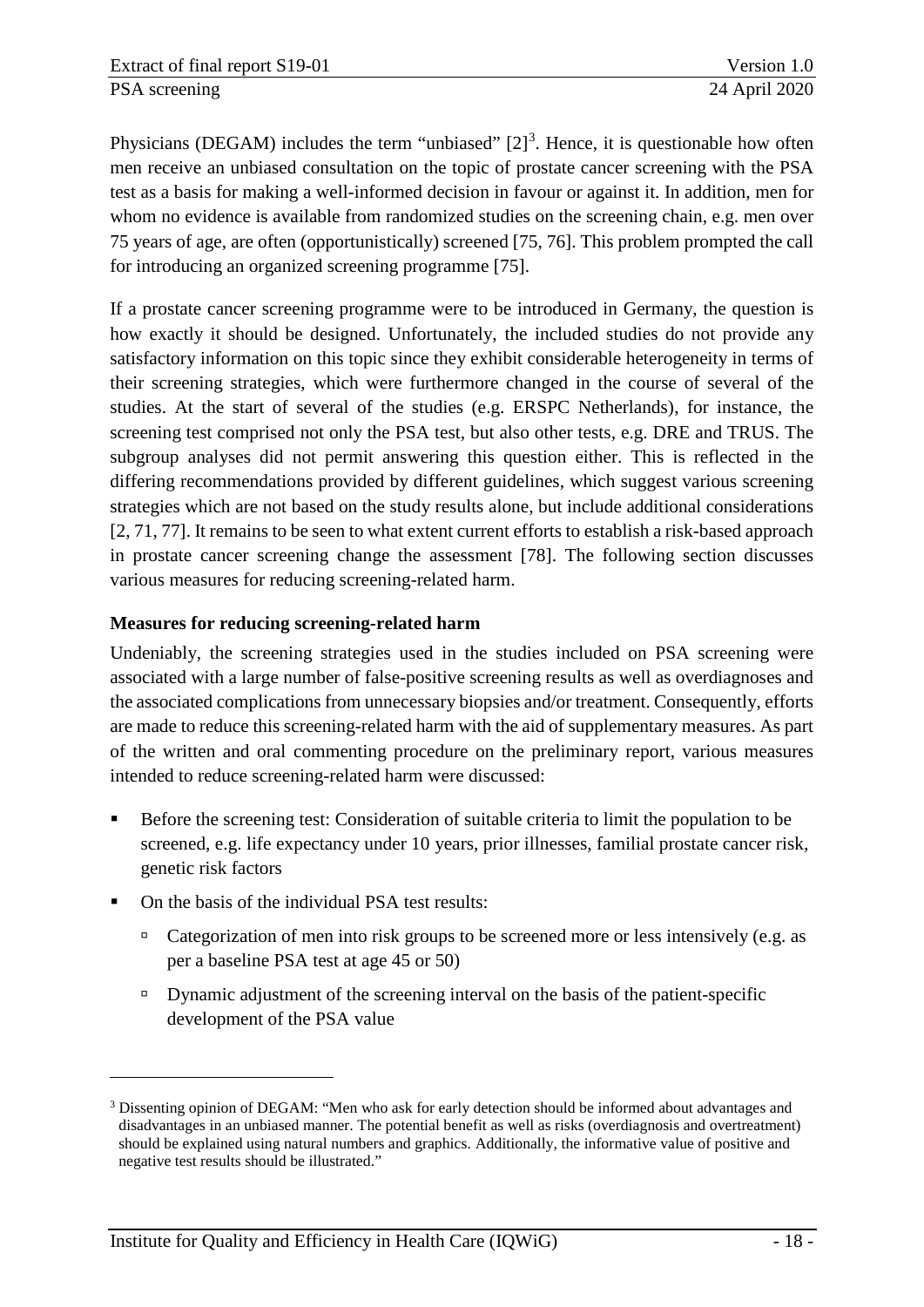- <sup>n</sup> Adjustment of the PSA threshold for biopsy depending on PSA dynamics
- After the screening test and before biopsy: Use of suitable tests to limit the biopsy indication to men at high risk of clinically significant prostate cancer, e.g. risk calculators, multiparametric magnetic resonance imaging (mpMRI), or biomarkers
- For the biopsy itself: Use of new biopsy methods, e.g. mpMRI-targeted biopsy, which allows taking targeted biopsies from areas likely to harbour prostate cancer as per mpMRI

Many of these measures appear generally suitable for reducing screening-related harm. For instance, overdiagnoses might conceivably be avoided by not screening men with a life expectancy of less than 10 years (e.g. due to pre-existing conditions) in an effort to reduce the proportion of men who would die of other causes before the onset of symptomatic prostate cancer. It is also conceivable that overdiagnoses could be reduced by performing biopsy only on those men whose pre-biopsy test predicts clinically significant prostate cancer (e.g. with the aid of a risk calculator or mpMRI). These measures reduce the number of men who undergo biopsy and hence indirectly reduce overdiagnoses. In contrast, mpMRI-guided biopsy aims to identify more clinically significant prostate cancer cases among men with abnormal mpMRI findings than would be possible with systematic biopsy [79, 80]. This reflects the plausible assumption that overdiagnosis mainly occurs in clinically non-significant prostate cancer.

However, it must be noted that it is impossible to differentiate between the presence and absence of overdiagnosis on the individual case level. Even a man with (most likely) clinically significant prostate cancer might be overdiagnosed, and conversely, a man with (most likely) clinically non-significant prostate cancer might not be overdiagnosed. A further issue is that even some of the clinically significant prostate cancers will be left undetected by any of the suggested measures [81]. Furthermore, the large number of suggested measures shows that at this time, no risk-adapted screening strategy has gained general acceptance yet. The current guideline of the European Association of Urology (EAU) does not recommend a clear algorithm for a risk-adapted screening strategy either. For instance, it suggests various test candidates for limiting the biopsy indication: "In men at risk of significant prostate cancer according to PSA levels consider the following tests to select biopsy candidates: – Risk calculators – mpMRI – Tests based on biomarkers and genetic polymorphisms" [77]. All things considered, it is therefore unclear whether and how specifically the mentioned measures for reducing screeningrelated harm impact the benefit-to-harm ratio of prostate cancer screening. To answer the question whether screening strategies which include mpMRI can reduce overdiagnoses without associated mortality increases, 2 new screening RCTs [82, 83] recently started, but their results are expected no earlier than 2028. In addition, it must be noted that mpMRI is an expensive and time-consuming procedure whose availability throughout Germany cannot be guaranteed, at least not at this time.

Another strategy for reducing overdiagnosis-related harm is implemented after prostate cancer has been diagnosed; it involves reducing overtreatment by using an observational strategy instead of local treatment with curative intent in men with localized prostate cancer and a low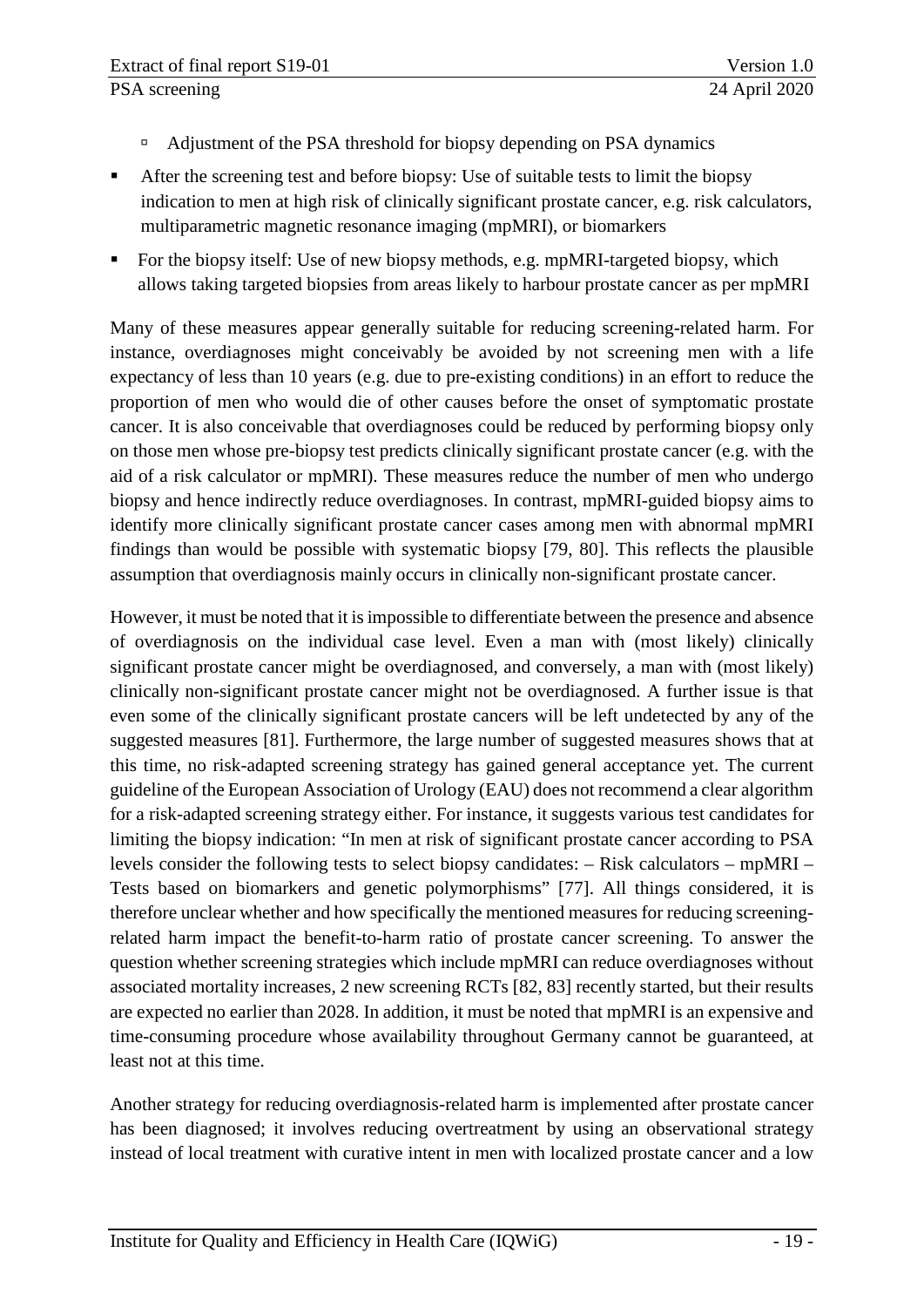risk of progression. This strategy is based on the same assumption as foregoing biopsy in case of unremarkable mpMRI findings, namely that overdiagnosis applies particularly to men with localized prostate cancer and a low risk of progression<sup>[4](#page-26-0)</sup>. With these men, it is therefore recommended to discuss not only local therapies with curative intent (e.g. radical prostatectomy and percutaneous radiotherapy), but also the concepts of watchful waiting (at a life expectancy of less than 10 years) and active surveillance (at a life expectancy of more than 10 years). However, these recommendations cannot contribute to reducing overdiagnosis-related harm unless they are both implemented by physicians and accepted by patients. On this topic, the current S3 guideline for early detection, diagnosis, and treatment of prostate cancer notes that active surveillance requires intensive consultation and care and is presumably often difficult for patients [2] In the ProtecT study, about 10% of the men from the active surveillance group decided to switch to local treatment within the first 9 months after randomization, thereby confirming that this treatment concept is not accepted by all patients [84]. In the USA, among prostate cancer patients eligible for active surveillance<sup>[5](#page-26-1)</sup>, the percentage of those treated using an observational strategy (active surveillance or watchful waiting) rose between 2010 and 2014, from about 30% to about 60% [85]. However, it is unclear for how long these men continued with the observational strategy and for which reasons they discontinued it. In the ProtecT study, about 50% of men in the active surveillance group who initially did receive active surveillance, switched to local treatment within a period of about 10 years. This is another study in which it remains unclear for what reasons active surveillance was discontinued. The data on the number of men with progression of prostate cancer in comparison with the number of treatment switchers suggest that a large percentage of patients switched to local treatment for non-clinical reasons [84]. In Germany, the percentage of prostate cancer patients eligible for active surveillance who have actually been treated using this strategy can be further increased. Between 2013 and 2017, it rose from about 16% to about 27% [66].

-

<span id="page-26-0"></span><sup>&</sup>lt;sup>4</sup> PSA value  $\leq$  10 ng/mL, tumour stage  $\leq$  T2a, Gleason score  $\leq$  6, tumour in  $\leq$  2 punch biopsies, with 10 to 12 punch biopsies taken in compliance with guidelines,  $\leq$  50% tumour per punch biopsy

<span id="page-26-1"></span><sup>&</sup>lt;sup>5</sup> PSA < 10 ng/mL, tumour stage  $\leq$  T2a, Gleason score  $\leq$  6 and positive punch biopsies < 33%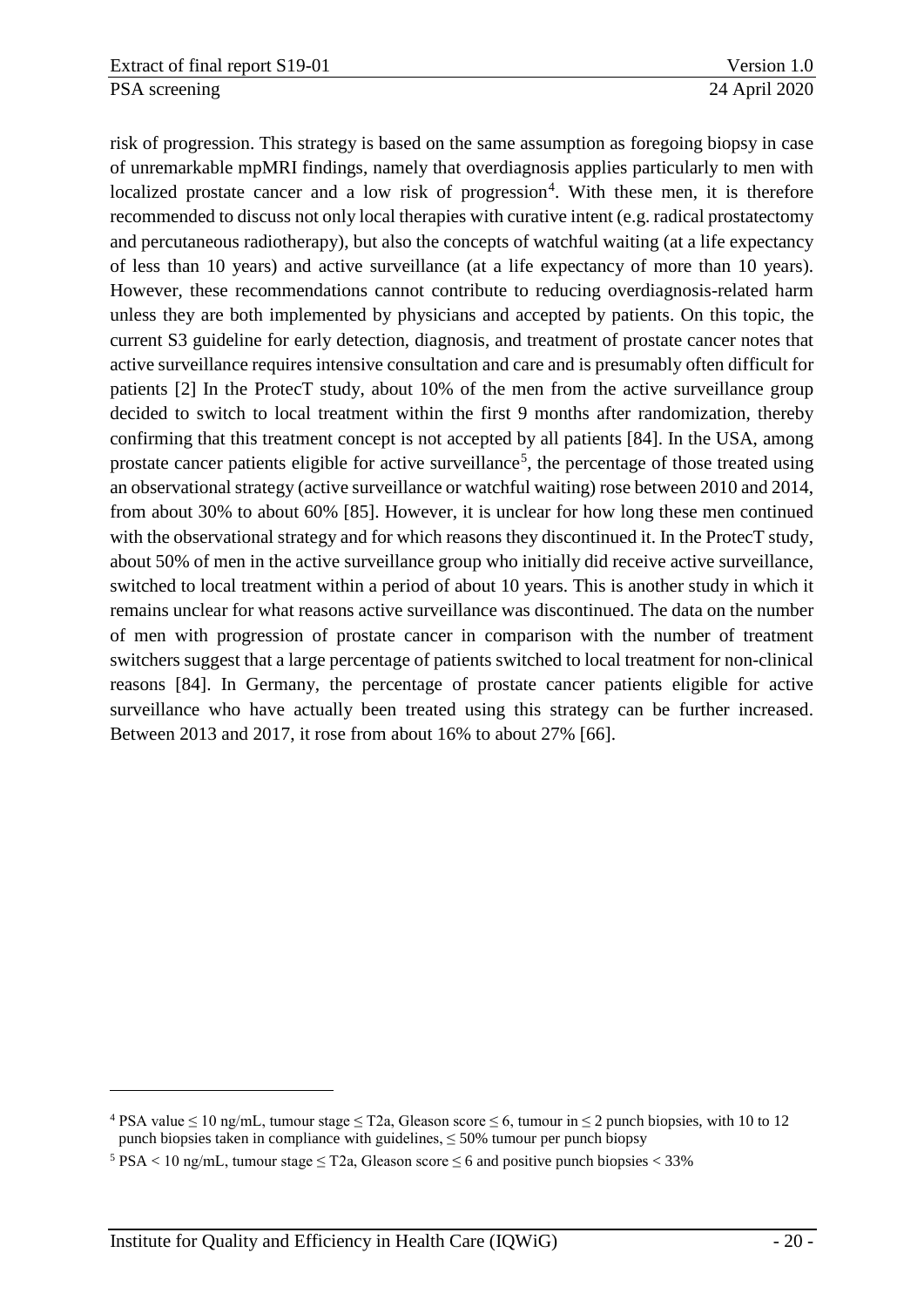## <span id="page-27-0"></span>**5 Conclusion**

With regard to all-cause mortality, there was no hint of any benefit or harm of prostate cancer screening with the PSA test in comparison with no such screening. With regard to prostate cancer-specific mortality, the studies using a PSA cut-off value below 4 ng/mL revealed an indication of a benefit of prostate cancer screening with the PSA test. For the other subgroup, there was no hint of any benefit or harm. Since opportunistic prostate cancer screening with the PSA test was common in the control groups of the 2 largest studies using a PSA cut-off value of 4 ng/mL or higher (i.e. high contamination), it is doubtful whether the PSA cut-off value is the actual characteristic which convincingly explains the difference between subgroups. With regard to the outcome of diagnoses of metastatic prostate cancers, there was an indication of benefit. With regard to the outcomes of health-related quality of life and adverse events as well as the consequences of false-negative screening findings, there was no hint of benefit or harm, albeit based on insufficient available data (no data at all). Proof of harm was found for the consequences of overdiagnoses as well as for false-positive screening findings.

Prostate cancer screening by PSA test causes harm to overdiagnosed men (men with prostate cancer which does not require treatment) as well as to men with false-positive screening results (men without prostate cancer). Much of screening-related harm arises at an early time and, in many cases, persists lifelong.

Prostate cancer screening with the PSA test benefits some men with prostate cancer by sparing them the distress caused by metastatic cancer or delaying the same. However, this benefit arises only after several years. Even these men might experience early treatment-related complications which persist lifelong. It is unclear whether screening leads to any life extension at all in these men.

Considerably more men experience overdiagnosis-related harm rather than benefits from prostate cancer screening by PSA test. All things considered, the benefits of prostate cancer screening with the PSA test therefore do not outweigh the associated harms.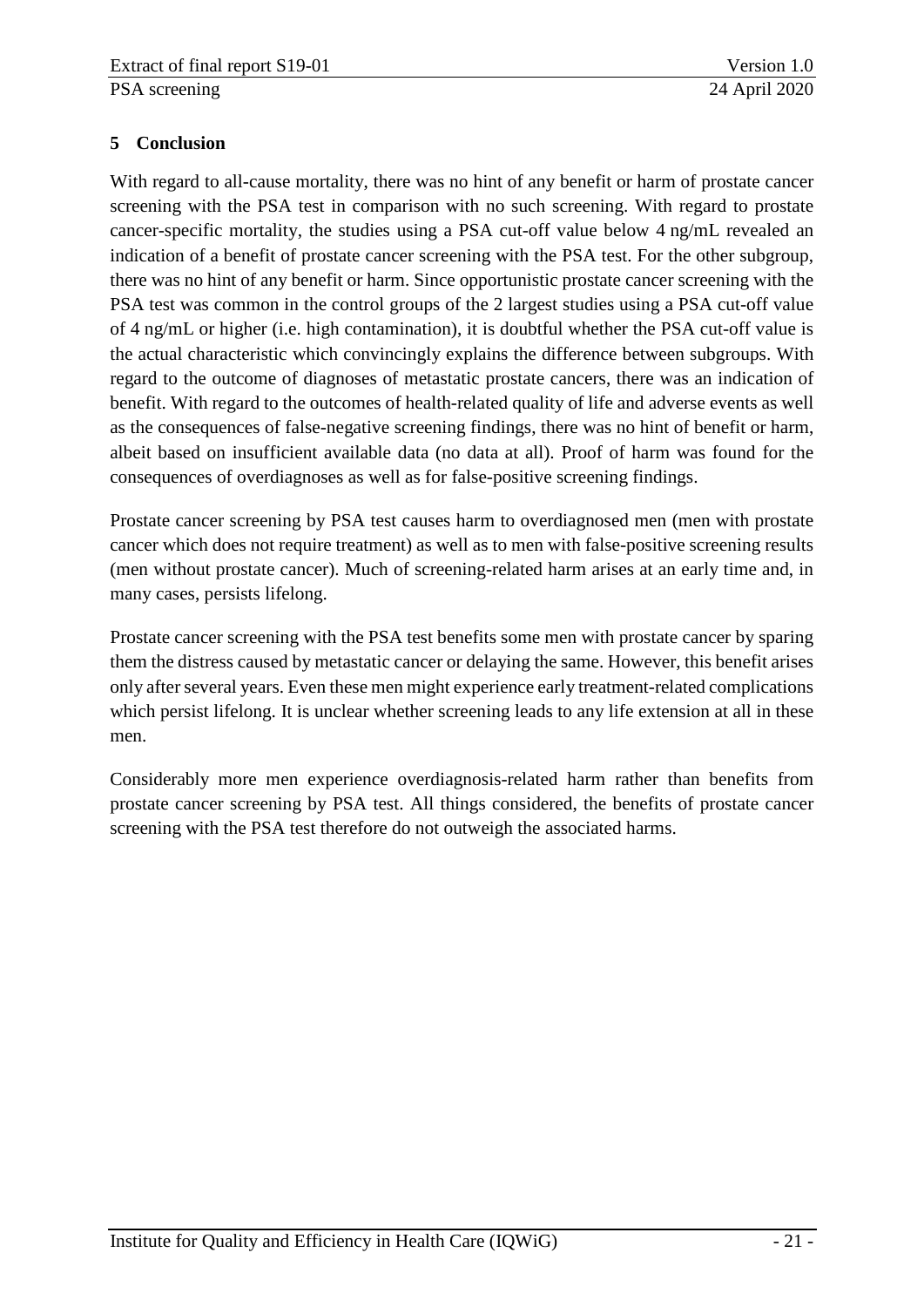## <span id="page-28-0"></span>**References for English extract**

Please see full final report for full reference list.

1. Robert Koch-Institut, Gesellschaft der epidemiologischen Krebsregister in Deutschland (Ed). Krebs in Deutschland für 2015/2016. Berlin: RKI; 2019. URL: https://www.krebsdaten.de/Krebs/DE/Content/Publikationen/Krebs\_in\_Deutschland/kid\_2019 /krebs\_in\_deutschland\_2019.pdf?\_\_blob=publicationFile.

2. Leitlinienprogramm Onkologie der Arbeitsgemeinschaft der Wissenschaftlichen Medizinischen Fachgesellschaften, Deutschen Krebsgesellschaft, Deutschen Krebshilfe. Interdisziplinäre Leitlinie der Qualität S3 zur Früherkennung, Diagnose und Therapie der verschiedenen Stadien des Prostatakarzinoms, Langversion 5.0 [online]. 04.2018 [Accessed: 13.06.2018]. URL: https://www.leitlinienprogramm-

onkologie.de/fileadmin/user\_upload/Downloads/Leitlinien/Prostata\_5\_0/LL\_Prostata\_Langve rsion\_5.0.pdf.

3. Fenton JJ, Weyrich MS, Durbin S, Liu Y, Bang H, Melnikow J. Prostate-specific antigenbased screening for prostate cancer: a systematic evidence review for the U.S. Preventive Services Task Force; AHRQ publication no. 17-05229-EF-1 [online]. 05.2018 [Accessed: 23.04.2019]. (AHRQ Evidence Syntheses; Volume 154). URL: https://www.ncbi.nlm.nih.gov/books/NBK518890/pdf/Bookshelf\_NBK518890.pdf.

4. Ilic D, Neuberger MM, Djulbegovic M, Dahm P. Screening for prostate cancer. Cochrane Database Syst Rev 2013; (1): CD004720.

5. Ilic D, Djulbegovic M, Jung JH, Hwang EC, Zhou Q, Cleves A et al. Prostate cancer screening with prostate-specific antigen (PSA) test: a systematic review and meta-analysis. BMJ 2018; 362: k3519.

6. Schröder FH, Hugosson J, Roobol MJ, Tammela TL, Zappa M, Nelen V et al. Screening and prostate cancer mortality: results of the European randomised study of screening for prostate cancer (ERSPC) at 13 years of follow-up. Lancet 2014; 384(9959): 2027-2035.

7. Keller N, Jenny MA, Gigerenzer G, Ablin RJ. PSA-Screening: möglicher Nutzen und Schaden. Dtsch Arztebl 2018; 115(13): A583-A587.

8. Stephan C, Schlomm T, Jung K. Reply to "PSA screening: possible uses and harm" by N. Keller, M. Jenny, G. Gigerenzer, R. Ablin. Urologe A 2018; 57(7): 777-779.

9. Ebell MH, Thai TN, Royalty KJ. Cancer screening recommendations: an international comparison of high income countries. Public Health Rev 2018; 39: 7.

10. Grossman DC, Curry SJ, Owens DK, Bibbins-Domingo K, Caughey AB, Davidson KW et al. Screening for prostate cancer: US Preventive Services Task Force recommendation statement. JAMA 2018; 319(18): 1901-1913.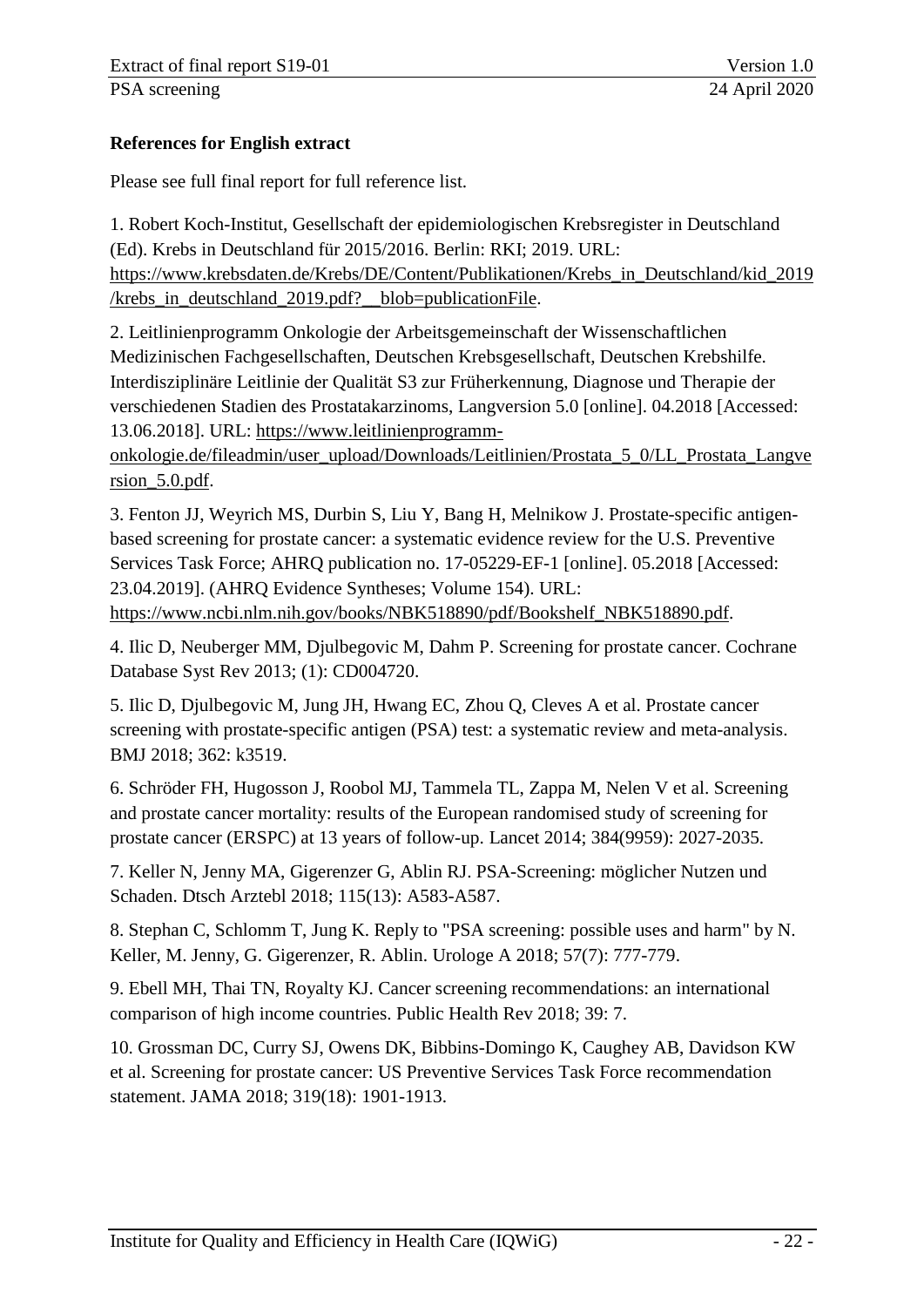11. Public Health England. Prostate cancer risk management programme (PCRMP): benefits and risks of PSA testing [online]. 29.03.2016 [Accessed: 05.04.2019]. URL: https://www.gov.uk/government/publications/prostate-cancer-risk-management-programmepsa-test-benefits-and-risks/prostate-cancer-risk-management-programme-pcrmp-benefits-andrisks-of-psa-testing#population-screening-for-prostate-cancer.

12. Fenton JJ, Weyrich MS, Durbin S, Liu Y, Bang H, Melnikow J. Prostate-specific antigenbased screening for prostate cancer: evidence report and systematic review for the US Preventive Services Task Force. JAMA 2018; 319(18): 1914-1931.

13. Wolters T, Roobol MJ, Steyerberg EW, Van den Bergh RC, Bangma CH, Hugosson J et al. The effect of study arm on prostate cancer treatment in the large screening trial ERSPC. Int J Cancer 2010; 126(10): 2387-2393.

14. Schröder FH, Hugosson J, Roobol MJ, Tammela TL, Ciatto S, Nelen V et al. Screening and prostate-cancer mortality in a randomized European study. N Engl J Med 2009; 360(13): 1320-1328.

15. Schröder FH, Hugosson J, Roobol MJ, Tammela TL, Ciatto S, Nelen V et al. Prostatecancer mortality at 11 years of follow-up. N Engl J Med 2012; 366(11): 981-990.

16. Kilpeläinen TP, Tammela TL, Roobol M, Hugosson J, Ciatto S, Nelen V et al. Falsepositive screening results in the European randomized study of screening for prostate cancer. Eur J Cancer 2011; 47(18): 2698-2705.

17. European Randomized Study of Screening for Prostate Cancer. European Randomized Study of Screening for Prostate Cancer (ERSPC): study book; originally designed for the Rotterdam section [online]. 10.09.1998 [Accessed: 12.09.2019]. URL: https://www.erspc.org/wp-content/uploads/Study-protocol-ERSPC.pdf.

18. Hugosson J, Roobol MJ, Mansson M, Tammela TLJ, Zappa M, Nelen V et al. A 16-yr follow-up of the European randomized study of screening for prostate cancer. Eur Urol 2019; 76(1): 43-51.

19. De Koning HJ, Auvinen A, Berenguer Sanchez A, Calais da Silva F, Ciatto S, Denis L et al. Large-scale randomized prostate cancer screening trials: program performances in the European Randomized Screening for Prostate Cancer trial and the Prostate, Lung, Colorectal and Ovary Cancer trial. Int J Cancer 2002; 97(2): 237-244.

20. Carlsson SV, Mansson M, Moss S, Kwiatkowski M, Recker F, Tammela TLJ et al. Could differences in treatment between trial arms explain the reduction in prostate cancer mortality in the European randomized study of screening for prostate cancer? Eur Urol 2019; 75(6): 1015-1022.

21. Buzzoni C, Auvinen A, Roobol MJ, Carlsson S, Moss SM, Puliti D et al. Metastatic prostate cancer incidence and prostate-specific antigen testing: new insights from the European randomized study of screening for prostate cancer. Eur Urol 2015; 68(5): 885-890.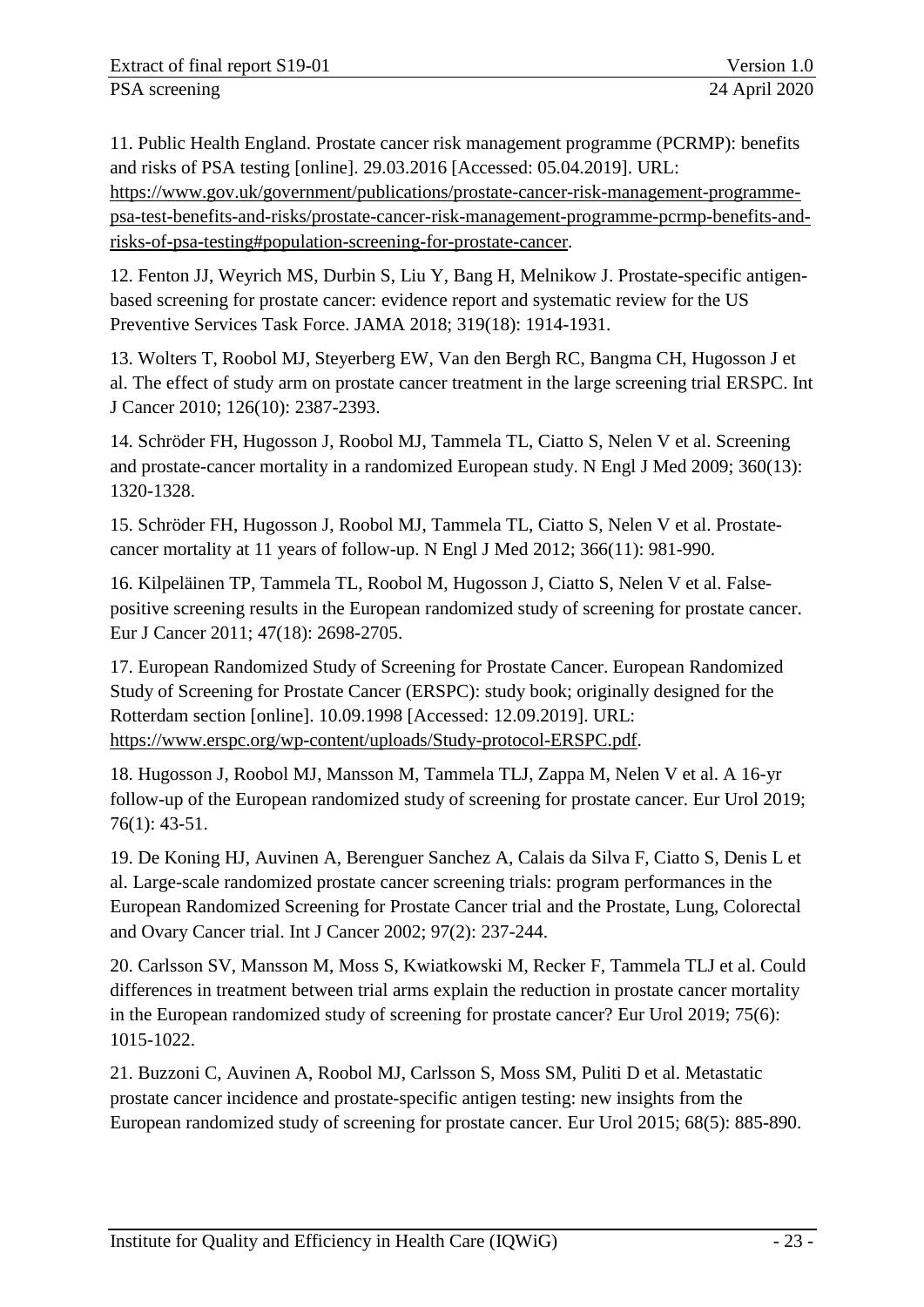22. Erasmus MC. European randomized study of screening for prostate cancer [online]. In: Netherlands Trial Register. 13.05.2019 [Accessed: 12.08.2019]. URL: https://www.trialregister.nl/trial/123.

23. Schröder FH, Hugosson J, Carlsson S, Tammela T, Määttänen L, Auvinen A et al. Screening for prostate cancer decreases the risk of developing metastatic disease: findings from the European randomized study of screening for prostate cancer (ERSPC). Eur Urol 2012; 62(5): 745-752.

24. Saarimäki L, Tammela TL, Määttänen L, Taari K, Kujala PM, Raitanen J et al. Family history in the Finnish prostate cancer screening trial. Int J Cancer 2015; 136(9): 2172-2177.

25. Kilpeläinen TP, Tammela TL, Malila N, Hakama M, Santti H, Määttänen L et al. Prostate cancer mortality in the Finnish randomized screening trial. J Natl Cancer Inst 2013; 105(10): 719-725.

26. Kilpeläinen TP, Pogodin-Hannolainen D, Kemppainen K, Talala K, Raitanen J, Taari K et al. Estimate of opportunistic prostate specific antigen testing in the Finnish randomized study of screening for prostate cancer. J Urol 2017; 198(1): 50-57.

27. Booth N, Rissanen P, Tammela TL, Määttänen L, Taari K, Auvinen A. Health-related quality of life in the Finnish trial of screening for prostate cancer. Eur Urol 2014; 65(1): 39- 47.

28. Pakarainen T, Nevalainen J, Talala K, Taari K, Raitanen J, Kujala P et al. The number of screening cycles needed to reduce prostate cancer mortality in the Finnish section of the European randomized study of prostate cancer (ERSPC). Clin Cancer Res 2019; 25(2): 839- 843.

29. Neupane S, Steyerberg E, Raitanen J, Talala K, Pylväläinen J, Taari K et al. Prognostic factors of prostate cancer mortality in a Finnish randomized screening trial. Int J Urol 2018; 25(3): 270-276.

30. Murtola TJ, Vettenranta AM, Talala K, Taari K, Stenman UH, Tammela TLJ et al. Outcomes of prostate-specific antigen-based prostate cancer screening among men using nonsteroidal anti-inflammatory drugs. Eur Urol Focus 2018; 4(6): 851-857.

31. Lindberg A, Talala K, Kujala P, Stenman UH, Taari K, Kilpeläinen TP et al. Biascorrected estimates of effects of PSA screening decisions on the risk of prostate cancer diagnosis and death: analysis of the Finnish randomized study of screening for prostate cancer. Int J Cancer 2019; 145(3): 632-638.

32. Booth N, Rissanen P, Tammela TLJ, Taari K, Talala K, Auvinen A. Costs of screening for prostate cancer: evidence from the Finnish randomised study of screening for prostate cancer after 20-year follow-up using register data. Eur J Cancer 2018; 93: 108-118.

33. Ciatto S, Zappa M, Villers A, Paez A, Otto SJ, Auvinen A. Contamination by opportunistic screening in the European randomized study of prostate cancer screening. BJU Int 2003; 92(Suppl 2): 97-100.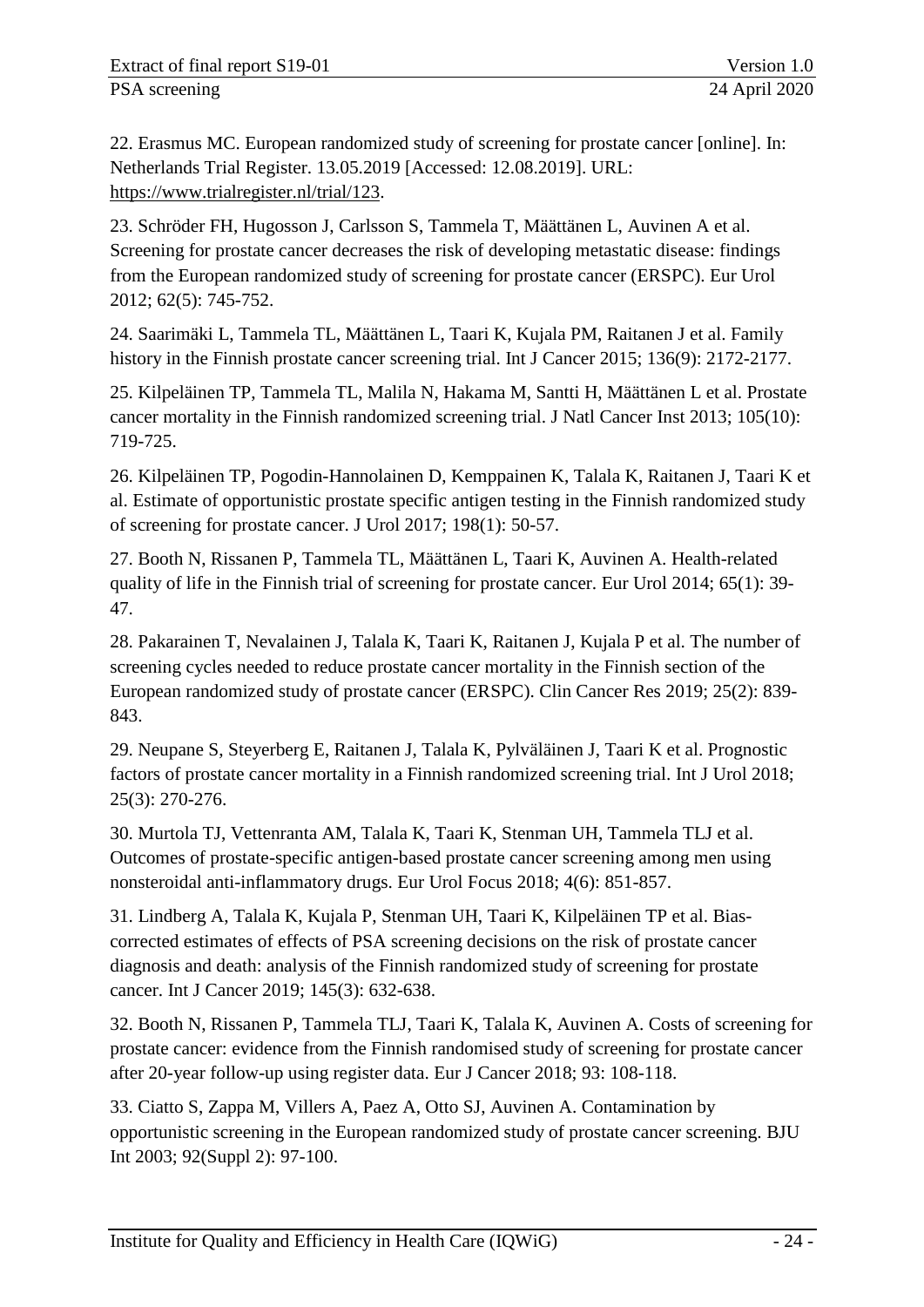34. Roobol MJ, Kranse R, Bangma CH, Van Leenders AG, Blijenberg BG, Van Schaik RH et al. Screening for prostate cancer: results of the Rotterdam section of the European randomized study of screening for prostate cancer. Eur Urol 2013; 64(4): 530-539.

35. Otto SJ, Van der Cruijsen IW, Liem MK, Korfage IJ, Lous JJ, Schröder FH et al. Effective PSA contamination in the Rotterdam section of the European randomized study of screening for prostate cancer. Int J Cancer 2003; 105(3): 394-399.

36. Bokhorst LP, Bangma CH, Van Leenders GJ, Lous JJ, Moss SM, Schröder FH et al. Prostate-specific antigen-based prostate cancer screening: reduction of prostate cancer mortality after correction for nonattendance and contamination in the Rotterdam section of the European randomized study of screening for prostate cancer. Eur Urol 2014; 65(2): 329-336.

37. Roobol MJ, Kirkels WJ, Schröder FH. Features and preliminary results of the Dutch centre of the ERSPC (Rotterdam, the Netherlands). BJU Int 2003; 92(Suppl 2): 48-54.

38. Roobol MJ, Kerkhof M, Schröder FH, Cuzick J, Sasieni P, Hakama M et al. Prostate cancer mortality reduction by prostate-specific antigen-based screening adjusted for nonattendance and contamination in the European Randomised Study of Screening for Prostate Cancer (ERSPC). Eur Urol 2009; 56(4): 584-591.

39. Hugosson J, Carlsson S, Aus G, Bergdahl S, Khatami A, Lodding P et al. Mortality results from the Goteborg randomised population-based prostate-cancer screening trial. Lancet Oncol 2010; 11(8): 725-732.

40. Arnsrud Godtman R, Holmberg E, Lilja H, Stranne J, Hugosson J. Opportunistic testing versus organized prostate-specific antigen screening: outcome after 18 years in the Goteborg randomized population-based prostate cancer screening trial. Eur Urol 2015; 68(3): 354-360.

41. Hugosson J, Godtman RA, Carlsson SV, Aus G, Grenabo Bergdahl A, Lodding P et al. Eighteen-year follow-up of the Göteborg randomized population-based prostate cancer screening trial: effect of sociodemographic variables on participation, prostate cancer incidence and mortality. Scand J Urol 2018; 52(1): 27-37.

42. Sahlgrenska University Hospital. The Göteborg randomised population based prostate cancer screening trial [online]. In: ISRCTN Registry. 13.09.2010 [Accessed: 12.08.2019]. URL: http://www.isrctn.com/ISRCTN54449243.

43. Lujan M, Paez A, Angulo JC, Granados R, Nevado M, Torres GM et al. Prostate cancer incidence and mortality in the Spanish section of the European Randomized Study of Screening for Prostate Cancer (ERSPC). Prostate Cancer Prostatic Dis 2014; 17(2): 187-191.

44. Andriole GL, Crawford ED, Grubb RL 3rd, Buys SS, Chia D, Church TR et al. Mortality results from a randomized prostate-cancer screening trial. N Engl J Med 2009; 360(13): 1310- 1319.

45. Andriole GL, Crawford ED, Grubb RL 3rd, Buys SS, Chia D, Church TR et al. Prostate cancer screening in the randomized prostate, lung, colorectal, and ovarian cancer screening trial: mortality results after 13 years of follow-up. J Natl Cancer Inst 2012; 104(2): 125-132.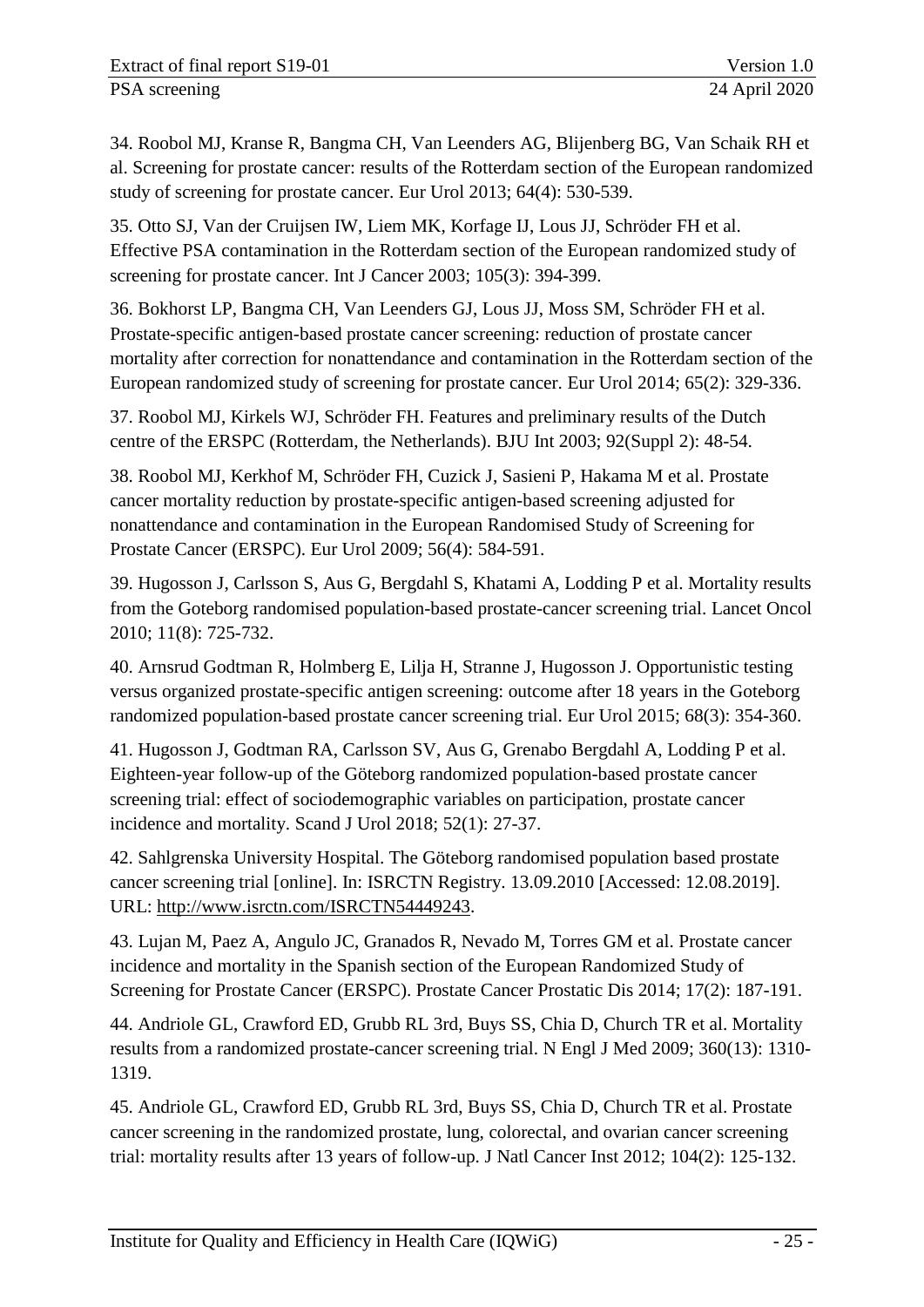46. Croswell JM, Kramer BS, Kreimer AR, Prorok PC, Xu JL, Baker SG et al. Cumulative incidence of false-positive results in repeated, multimodal cancer screening. Ann Fam Med 2009; 7(3): 212-222.

47. Liss MA, Chen H, Hemal S, Krane S, Kane CJ, Xu J et al. Impact of family history on prostate cancer mortality in white men undergoing prostate specific antigen based screening. J Urol 2015; 193(1): 75-79.

48. Miller EA, Pinsky PF, Black A, Andriole GL, Pierre-Victor D. Secondary prostate cancer screening outcomes by race in the prostate, lung, colorectal, and ovarian (PLCO) screening trial. Prostate 2018; 78(11): 830-838.

49. Pinsky PF, Black A, Daugherty SE, Hoover R, Parnes H, Smith ZL et al. Metastatic prostate cancer at diagnosis and through progression in the prostate, lung, colorectal, and ovarian cancer screening trial. Cancer 2019; 125(17): 2965-2974.

50. Pinsky PF, Blacka A, Kramer BS, Miller A, Prorok PC, Berg C. Assessing contamination and compliance in the prostate component of the prostate, lung, colorectal, and ovarian (PLCO) cancer screening trial. Clin Trials 2010; 7(4): 303-311.

51. Pinsky PF, Miller E, Prorok P, Grubb R, Crawford ED, Andriole G. Extended follow-up for prostate cancer incidence and mortality among participants in the prostate, lung, colorectal and ovarian randomized cancer screening trial. BJU Int 2019; 123(5): 854-860.

52. Pinsky PF, Miller EA, Zhu CS, Prorok PC. Overall mortality in men and women in the randomized prostate, lung, colorectal, and ovarian cancer screening trial. J Med Screen 2019; 26(3): 127-134.

53. Pinsky PF, Parnes HL, Andriole G. Mortality and complications after prostate biopsy in the prostate, lung, colorectal and ovarian cancer screening (PLCO) trial. BJU Int 2014; 113(2): 254-259.

54. Pinsky PF, Prorok PC, Yu K, Kramer BS, Black A, Gohagan JK et al. Extended mortality results for prostate cancer screening in the PLCO trial with median follow-up of 15 years. Cancer 2017; 123(4): 592-599.

55. Prorok PC, Andriole GL, Bresalier RS, Buys SS, Chia D, Crawford ED et al. Design of the prostate, lung, colorectal and ovarian (PLCO) cancer screening trial. Control Clin Trials 2000; 21(6 Suppl): 273s-309s.

56. Prorok PC, Wright P, Riley TR, Kramer BS, Berg CD, Gohagan JK. Overall and multiphasic findings of the prostate, lung, colorectal and ovarian (PLCO) randomized cancer screening trial. Rev Recent Clin Trials 2018; 13(4): 257-273.

57. National Cancer Institute. Screening for prostate cancer in older patients (PLCO screening trial): study details [online]. In: ClinicalTrials.gov. 25.02.2019 [Accessed: 12.08.2019]. URL: https://ClinicalTrials.gov/show/NCT00002540.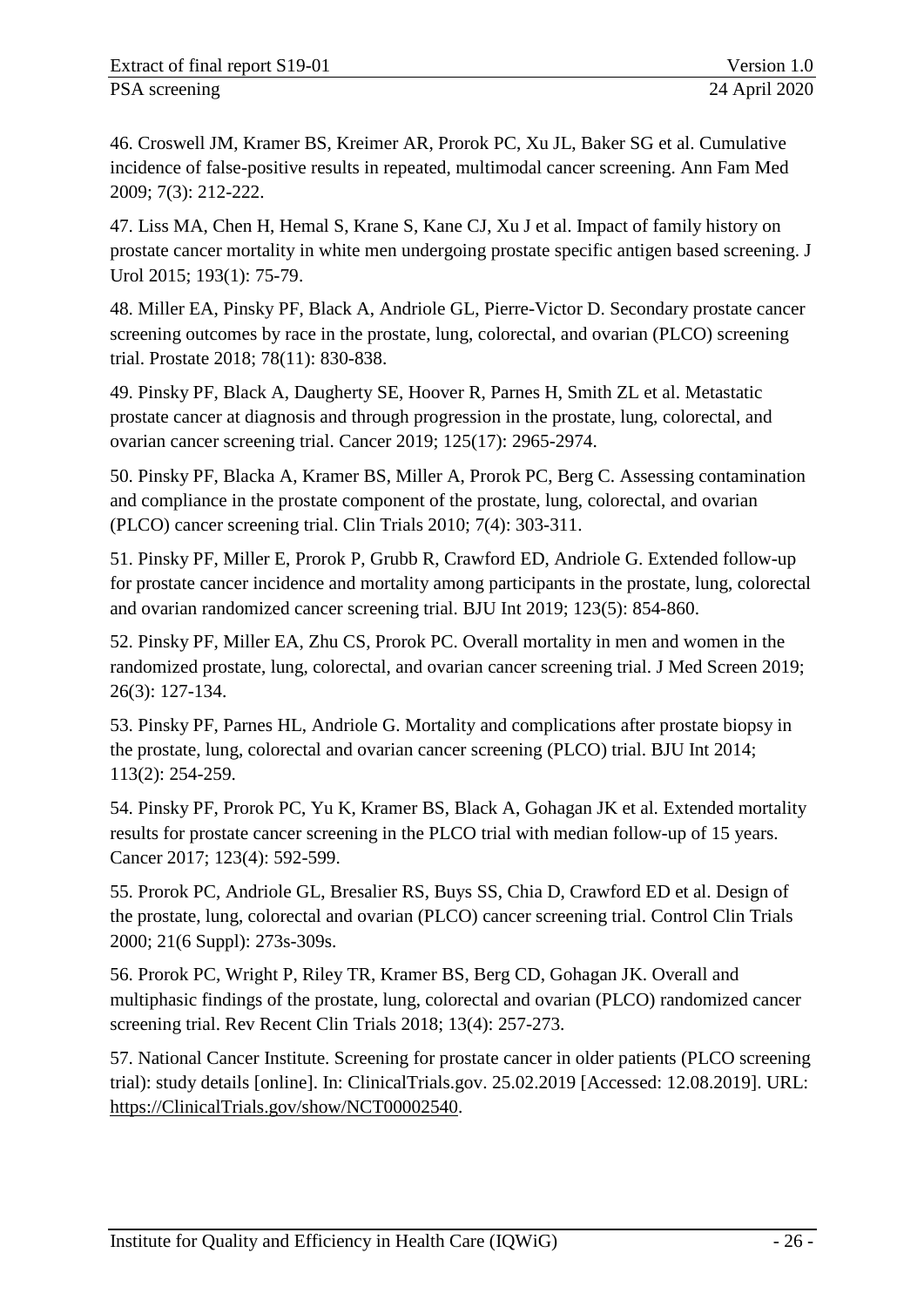58. National Cancer Institute. Screening for prostate cancer in older patients (PLCO screening trial): study results [online]. In: ClinicalTrials.gov. 25.02.2019 [Accessed: 12.08.2019]. URL: https://clinicaltrials.gov/ct2/show/results/NCT00002540.

59. Labrie F, Candas B, Cusan L, Gomez JL, Belanger A, Brousseau G et al. Screening decreases prostate cancer mortality: 11-year follow-up of the 1988 Quebec prospective randomized controlled trial. Prostate 2004; 59(3): 311-318.

60. Lundgren PO, Kjellman A, Norming U, Gustafsson O. Long-term outcome of a single intervention population based prostate cancer screening study. J Urol 2018; 200(1): 82-88.

61. Kjellman A, Akre O, Norming U, Tornblom M, Gustafsson O. 15-year followup of a population based prostate cancer screening study. J Urol 2009; 181(4): 1615-1621.

62. Martin RM, Donovan JL, Turner EL, Metcalfe C, Young GJ, Walsh EI et al. Effect of a low-intensity PSA-based screening intervention on prostate cancer mortality: the CAP randomized clinical trial. JAMA 2018; 319(9): 883-895.

63. Draisma G, Etzioni R, Tsodikov A, Mariotto A, Wever E, Gulati R et al. Lead time and overdiagnosis in prostate-specific antigen screening: importance of methods and context. J Natl Cancer Inst 2009; 101(6): 374-383.

64. Pashayan N, Duffy SW, Pharoah P, Greenberg D, Donovan J, Martin RM et al. Mean sojourn time, overdiagnosis, and reduction in advanced stage prostate cancer due to screening with PSA: implications of sojourn time on screening. Br J Cancer 2009; 100(7): 1198-1204.

65. Naji L, Randhawa H, Sohani Z, Dennis B, Lautenbach D, Kavanagh O et al. Digital rectal examination for prostate cancer screening in primary care: a systematic review and metaanalysis. Ann Fam Med 2018; 16(2): 149-154.

66. Deutsche Krebsgesellschaft (Ed). Kennzahlenauswertung 2019: Jahresbericht der zertifizierten Prostatakrebszentren. Berlin: DKG; 2019. URL: https://www.krebsgesellschaft.de/jahresberichte.html?file=files/dkg/deutschekrebsgesellschaft/content/pdf/Zertifizierung/Jahresberichte%20mit%20DOI%20und%20ISBN /pz\_jahresbericht-2019-A1\_190620.pdf&cid=76459.

67. Borghesi M, Ahmed H, Nam R, Schaeffer E, Schiavina R, Taneja S et al. Complications after systematic, random, and image-guided prostate biopsy. Eur Urol 2017; 71(3): 353-365.

68. Liss MA, Ehdaie B, Loeb S, Meng MV, Raman JD, Spears V et al. An update of the American Urological Association white paper on the prevention and treatment of the more common complications related to prostate biopsy. J Urol 2017; 198(2): 329-334.

69. Hadjipavlou M, Eragat M, Kenny C, Pantelidou M, Mulhem W, Wood C et al. Effect of augmented antimicrobial prophylaxis and rectal swab culture-guided targeted prophylaxis on the risk of sepsis following transrectal prostate biopsy. Eur Urol Focus 2020; 6(1): 95-101.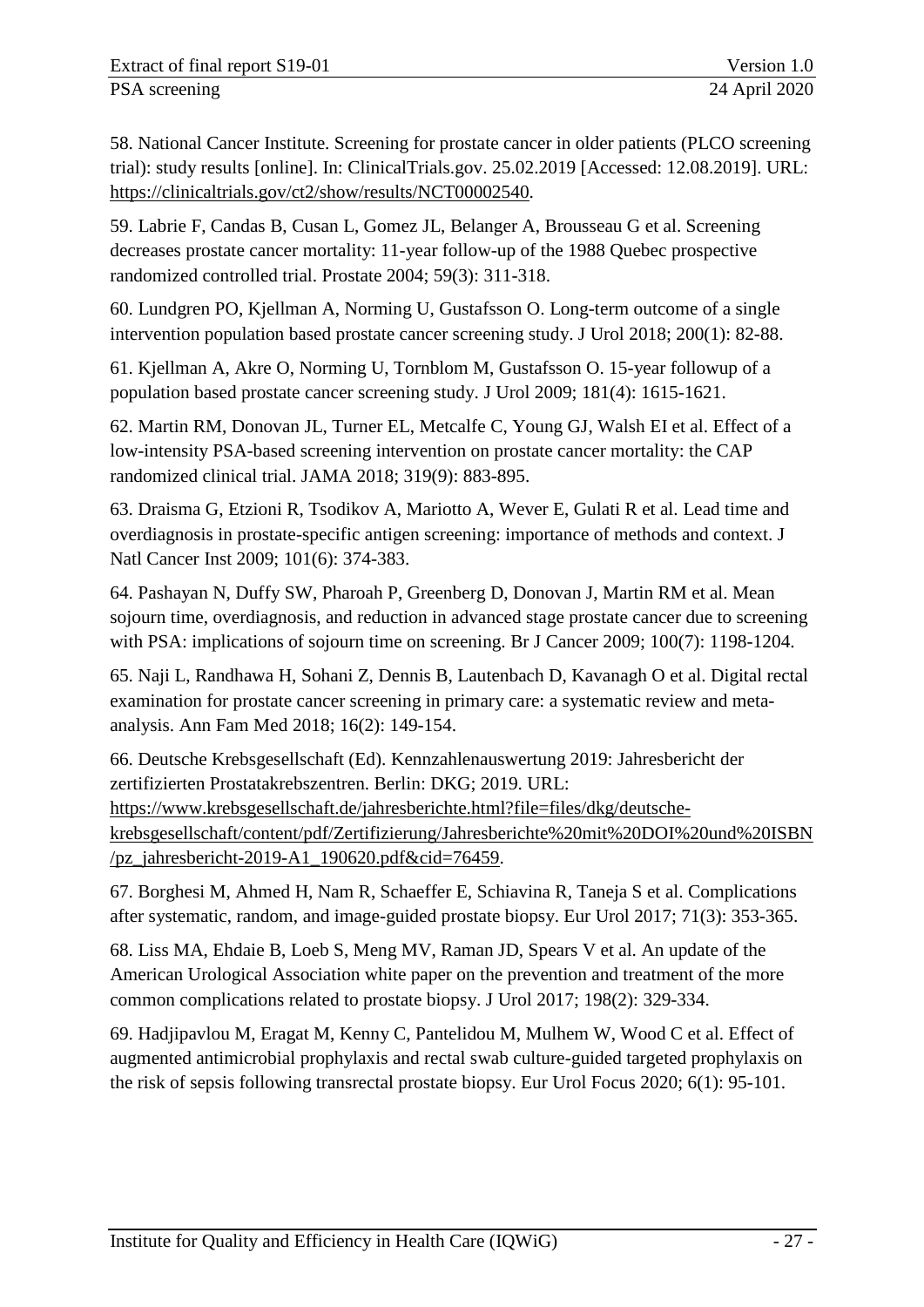70. Vernooij RWM, Lytvyn L, Pardo-Hernandez H, Albarqouni L, Canelo-Aybar C, Campbell K et al. Values and preferences of men for undergoing prostate-specific antigen screening for prostate cancer: a systematic review. BMJ Open 2018; 8(9): e025470.

71. American Urological Association Education and Research. Early detection of prostate cancer [online]. 2018 [Accessed: 22.10.2019]. URL:

https://www.auanet.org/guidelines/prostate-cancer-early-detection-guideline.

72. Heijnsdijk EAM, Bangma CH, Borràs JM, de Carvalho TM, Castells X, Eklund M et al. Summary statement on screening for prostate cancer in Europe. Int J Cancer 2018; 142(4): 741-746.

73. Institut für Qualität und Wirtschaftlichkeit im Gesundheitswesen. Einladungsschreiben und Merkblatt zum Mammographie-Screening: Rapid Report; Auftrag P14-02 [online]. 20.03.2015 [Accessed: 02.05.2015]. (IQWiG-Berichte; Volume 288). URL: https://www.iqwig.de/download/P14-02\_Rapid-Report\_Einladungsschreiben-und-Merkblattzum-Mammographie-Screening.pdf.

74. Beck S, Borutta B, Walter U, Dreier M. Systematic evaluation of written health information on PSA based screening in Germany. PLoS One 2019; 14(8): e0220745.

75. Roobol MJ. Screening for prostate cancer: are organized screening programs necessary? Transl Androl Urol 2018; 7(1): 4-11.

76. Starker A, Saß AC. Participation in cancer screening programmes: results of the German Health Interview and Examination Survey for Adults (DEGS1). Bundesgesundheitsblatt Gesundheitsforschung Gesundheitsschutz 2013; 56(5-6): 858-867.

77. Gandaglia G, Albers P, Abrahamsson PA, Briganti A, Catto JWF, Chapple CR et al. Structured population-based prostate-specific antigen screening for prostate cancer: The European Association of Urology position in 2019. Eur Urol 2019; 76(2): 142-150.

78. Arsov C, Becker N, Hadaschik BA, Hohenfellner M, Herkommer K, Gschwend JE et al. Prospective randomized evaluation of risk-adapted prostate-specific antigen screening in young men: the PROBASE trial. Eur Urol 2013; 64(6): 873-875.

79. Drost FH, Osses D, Nieboer D, Bangma CH, Steyerberg EW, Roobol MJ et al. Prostate magnetic resonance imaging, with or without magnetic resonance imaging-targeted biopsy, and systematic biopsy for detecting prostate cancer: a Cochrane systematic review and metaanalysis. Eur Urol 2020; 77(1): 78-94.

80. Elwenspoek MMC, Sheppard AL, McInnes MDF, Merriel SWD, Rowe EWJ, Bryant RJ et al. Comparison of multiparametric magnetic resonance imaging and targeted biopsy with systematic biopsy alone for the diagnosis of prostate cancer: a systematic review and metaanalysis. JAMA Netw Open 2019; 2(8): e198427.

81. Osses DF, Roobol MJ, Schoots IG. Prediction medicine: biomarkers, risk calculators and magnetic resonance imaging as risk stratification tools in prostate cancer diagnosis. Int J Mol Sci 2019; 20(7): 1637.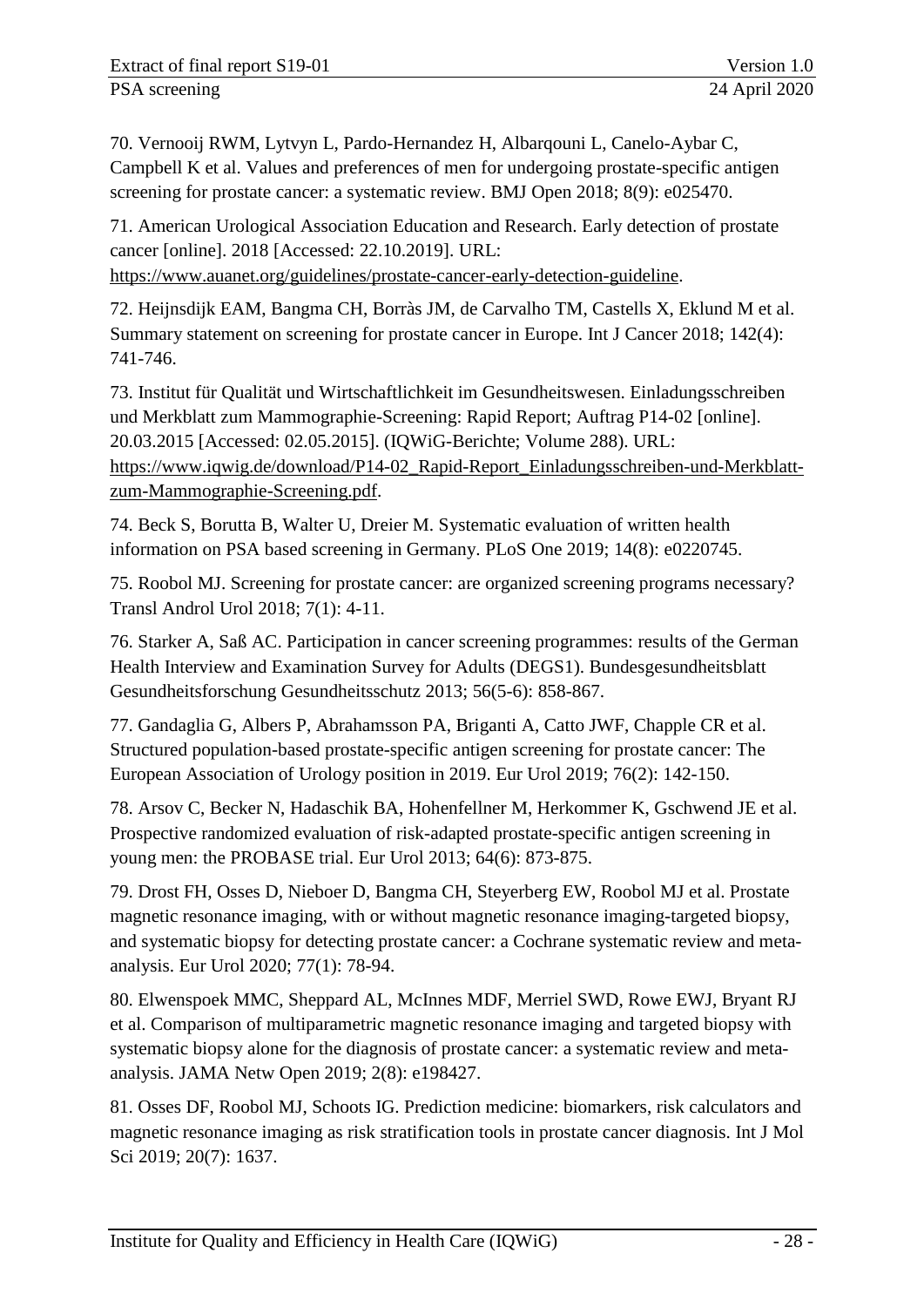82. Tampere University. A randomized trial of early detection of clinically significant prostate cancer (ProScreen) (ProScreen): study details [online]. In: ClinicalTrial.gov. 03.05.2018 [Accessed: 12.08.2019]. URL: https://ClinicalTrials.gov/show/NCT03423303.

83. University of Gothenburg. The GÖTEBORG prostate cancer screening 2 trial [online]. In: ISRCTN Registry. 10.07.2017 [Accessed: 12.08.2019]. URL: http://www.isrctn.com/ISRCTN94604465.

84. Hamdy FC, Donovan JL, Lane JA, Mason M, Metcalfe C, Holding P et al. 10-year outcomes after monitoring, surgery, or radiotherapy for localized prostate cancer. N Engl J Med 2016; 375(15): 1415-1424.

85. Bandini M, Nazzani S, Marchioni M, Preisser F, Tian Z, Moschini M et al. Increasing rate of noninterventional treatment management in localized prostate cancer candidates for active surveillance: a North American population-based study. Clin Genitourin Cancer 2019; 17(1). 72-78.e4.

86. Wong SSL, Wilczynski NL, Haynes RB. Comparison of top-performing search strategies for detecting clinically sound treatment studies and systematic reviews in MEDLINE and EMBASE. J Med Libr Assoc 2006; 94(4): 451-455.

87. Lefebvre C, Manheimer E, Glanville J. Searching for studies [online]. In: Higgings JPT, Green S (Ed). Cochrane handbook for systematic reviews of interventions: version 5.1.0. 03.2011 [Accessed: 05.09.2018]. URL: http://handbook-5- 1.cochrane.org/chapter\_6/6\_searching\_for\_studies.htm.

*The full report (German version) is published under [https://www.iqwig.de/en/projects-results/projects/non-drug-interventions/s-projekte/s19-01](https://www.iqwig.de/en/projects-results/projects/non-drug-interventions/s-projekte/s19-01-prostate-cancer-screening-with-the-psa-test.11857.html) [prostate-cancer-screening-with-the-psa-test.11857.html](https://www.iqwig.de/en/projects-results/projects/non-drug-interventions/s-projekte/s19-01-prostate-cancer-screening-with-the-psa-test.11857.html)*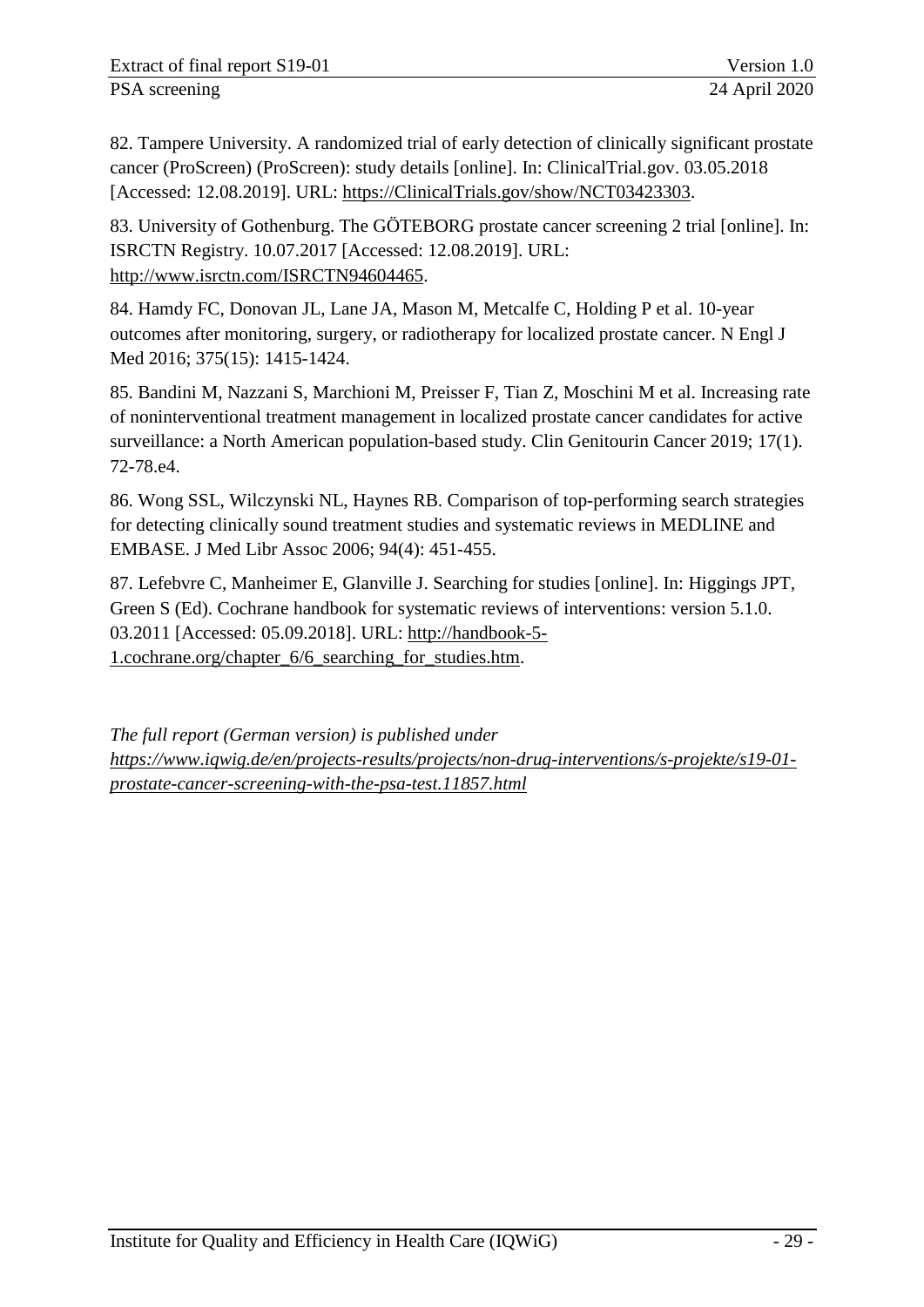## <span id="page-36-0"></span>**Appendix A – Search strategies**

#### <span id="page-36-1"></span>**A.1 – Focused information retrieval for systematic reviews**

## **1. MEDLINE**

## *Search interface: Ovid*

- Ovid MEDLINE(R) 1946 to January Week 3 2019
- Ovid MEDLINE(R) Daily Update January 28, 2019
- Ovid MEDLINE(R) In-Process & Other Non-Indexed Citations 1946 to January 28, 2019
- Ovid MEDLINE(R) Epub Ahead of Print January 28, 2019

The following filter was adopted:

Systematic review: Wong  $[86]$  – High specificity strategy

| #              | <b>Searches</b>                              |
|----------------|----------------------------------------------|
| 1              | exp Prostatic Neoplasms/                     |
| $\overline{2}$ | (prostat* adj5 cancer*).ti,ab.               |
| 3              | or $/1-2$                                    |
| 4              | Mass Screening/                              |
| 5              | "Early Detection of Cancer"/                 |
| 6              | *Prostate-Specific Antigen/                  |
| 7              | prostate-specific antigen*.ti,ab.            |
| 8              | (prostat* adj2 screening*).ti,ab.            |
| 9              | or/4-8                                       |
| 10             | 3 and 9                                      |
| 11             | cochrane database of systematic reviews.jn.  |
| 12             | (search or MEDLINE or systematic review).tw. |
| 13             | meta analysis.pt.                            |
| 14             | $or/11-13$                                   |
| 15             | 14 not (exp animals/ not humans.sh.)         |
| 16             | and/10,15                                    |
| 17             | 16 and (english or german).lg.               |
| 18             | limit $17$ to yr="2013 - Current"            |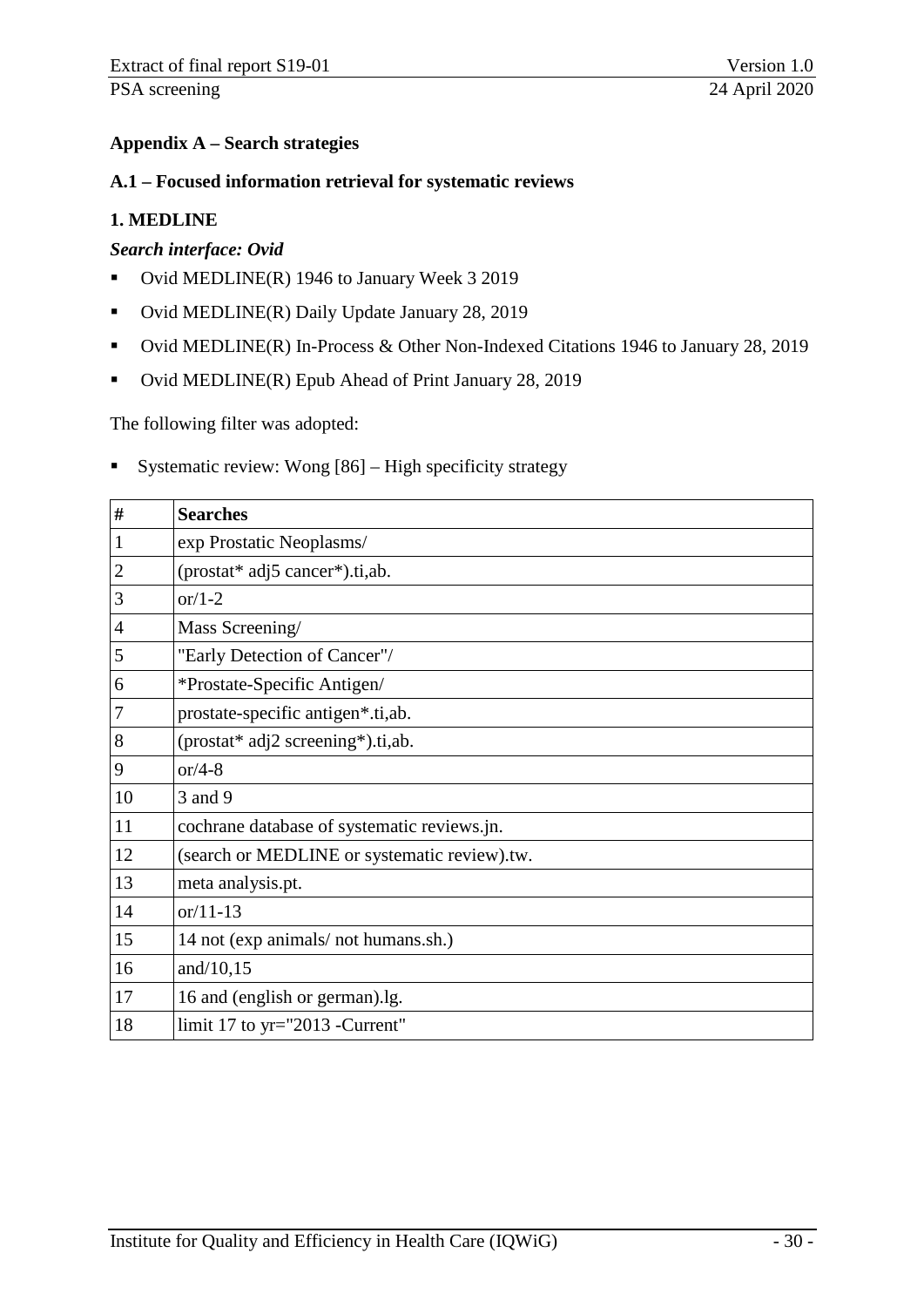## **2. The Cochrane Library**

#### *Search interface: Wiley*

Cochrane Database of Systematic Reviews: Issue 1 of 12, January 2019

| ID  | <b>Search</b>                                                                                                              |
|-----|----------------------------------------------------------------------------------------------------------------------------|
| #1  | [mh "Prostatic Neoplasms"]                                                                                                 |
| #2  | $prostat* NEAR/5 cancer*):$ ti,ab                                                                                          |
| #3  | #1 or #2                                                                                                                   |
| #4  | [mh ^"Mass Screening"]                                                                                                     |
| #5  | [mh ^"Early Detection of Cancer"]                                                                                          |
| #6  | [mh ^"Prostate-Specific Antigen"[mi]]                                                                                      |
| #7  | (prostate-specific* NEXT/1 antigen*):ti,ab                                                                                 |
| #8  | $prostat* NEAR/2 screening*):$ ti,ab                                                                                       |
| #9  | #4 or #5 or #6 or #7 or #8                                                                                                 |
| #10 | #3 and #9 with Cochrane Library publication date Between Jan 2013 and Jan 2019,<br>in Cochrane Reviews, Cochrane Protocols |

## **3. Health Technology Assessment Database**

#### *Search interface: Centre for Reviews and Dissemination*

| Line           | <b>Search</b>                                         |
|----------------|-------------------------------------------------------|
|                | MeSH DESCRIPTOR prostatic neoplasms EXPLODE ALL TREES |
| $\overline{2}$ | (prostat* AND cancer*)                                |
| 3              | #1 OR #2                                              |
| 4              | MeSH DESCRIPTOR mass screening                        |
| 5              | MeSH DESCRIPTOR early detection of cancer             |
| 6              | MeSH DESCRIPTOR Prostate-Specific Antigen             |
| $\overline{7}$ | (prostate-specific antigen*)                          |
| 8              | (prostat* AND screening*)                             |
| 9              | #4 OR #5 OR #6 OR #7 OR #8                            |
| 10             | #3 AND #9                                             |
| 11             | (#10) IN HTA FROM 2013 TO 2019                        |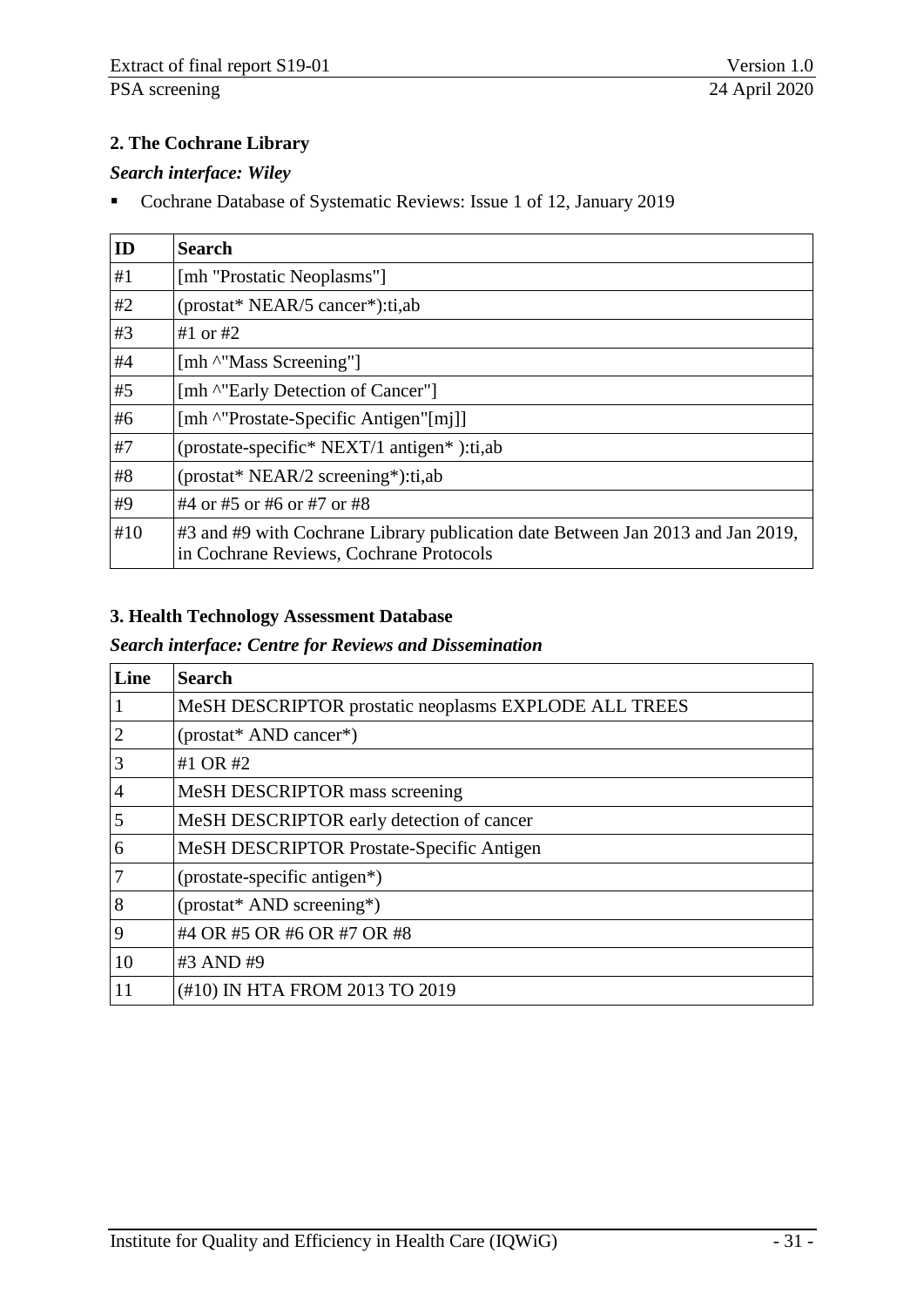## <span id="page-38-0"></span>**A.2 – Bibliographic databases (primary studies)**

#### **1. MEDLINE**

#### *Search interface: Ovid*

- Up Ovid MEDLINE(R) 1946 to May Week 2 2019
- Ovid MEDLINE(R) Daily Update May 17, 2019

The following filter was adopted:

 RCT: Lefebvre [87] – Cochrane Highly Sensitive Search Strategy for identifying randomized trials in MEDLINE: sensitivity-maximizing version (2008 revision)

| $\#$           | <b>Searches</b>                                            |
|----------------|------------------------------------------------------------|
| $\mathbf{1}$   | exp Prostatic Neoplasms/                                   |
| $\overline{2}$ | (prostat* adj5 cancer*).ti,ab.                             |
| 3              | $or/1-2$                                                   |
| $\overline{4}$ | Mass Screening/                                            |
| 5              | "Early Detection of Cancer"/                               |
| 6              | *Prostate-Specific Antigen/                                |
| $\overline{7}$ | prostate-specific antigen*.ti,ab.                          |
| 8              | (prostat* adj2 screening*).ti,ab.                          |
| 9              | $or/4-8$                                                   |
| 10             | 3 and 9                                                    |
| 11             | randomized controlled trial.pt.                            |
| 12             | controlled clinical trial.pt.                              |
| 13             | (randomized or placebo or randomly or trial or groups).ab. |
| 14             | drug therapy.fs.                                           |
| 15             | $or/11-14$                                                 |
| 16             | exp animals/ not humans.sh.                                |
| 17             | 15 not 16                                                  |
| 18             | 10 and 17                                                  |
| 19             | 18 not (comment or editorial).pt.                          |
| 20             | 19 and (english or german).lg.                             |
| 21             | limit 20 to $yr="2018$ -Current"                           |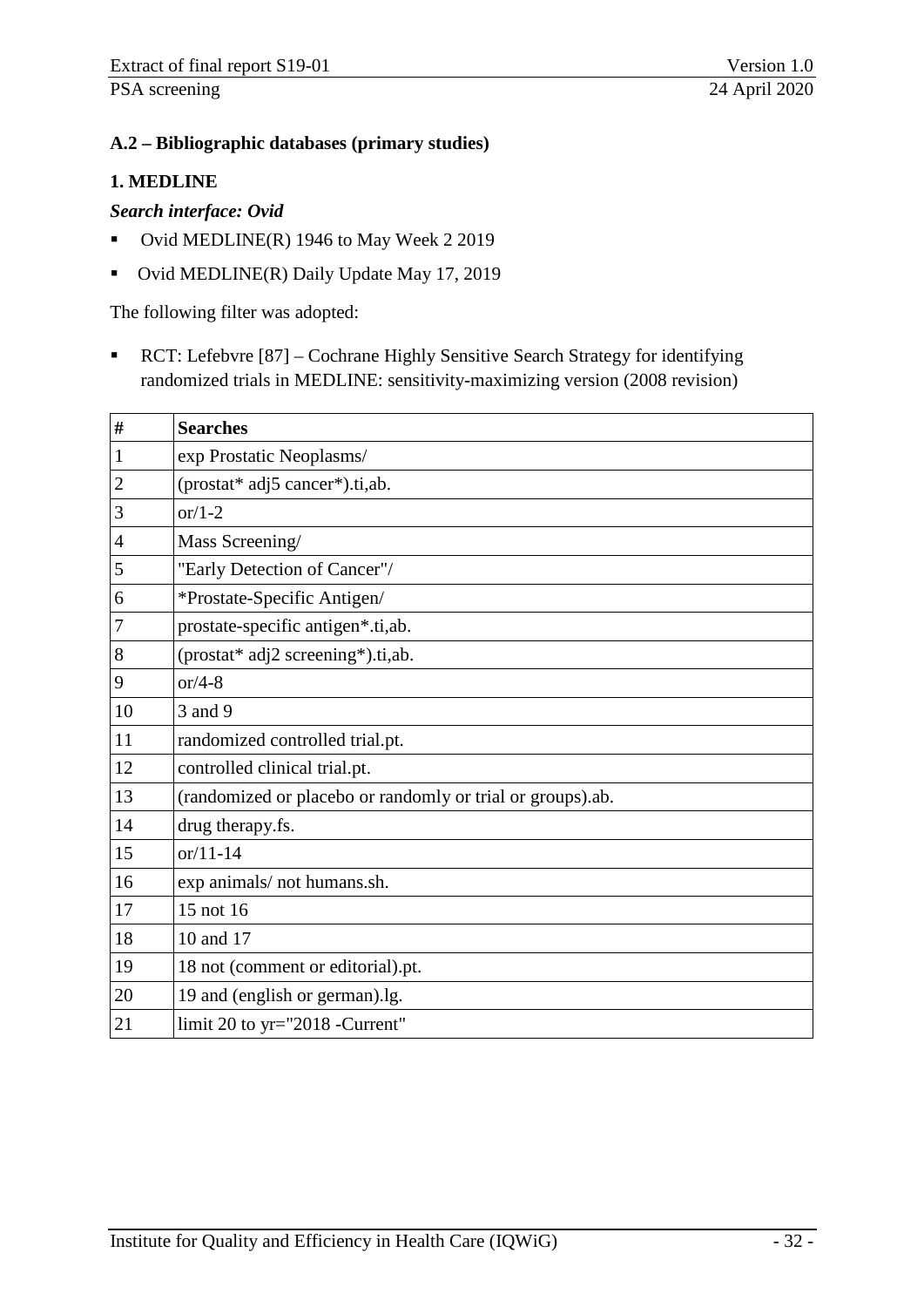## *Search interface: Ovid*

- Ovid MEDLINE(R) In-Process & Other Non-Indexed Citations 1946 to May 17, 2019
- Ovid MEDLINE(R) Epub Ahead of Print May 17, 2019

| $\#$           | <b>Searches</b>                                |
|----------------|------------------------------------------------|
| $\mathbf{1}$   | $prostat*$ adj5 cancer*).ti,ab.                |
| $\overline{2}$ | prostate-specific antigen*.ti,ab.              |
| 3              | (prostat* adj2 screening*).ti,ab.              |
| $\overline{4}$ | or/2-3                                         |
| 5              | (clinical trial* or random* or placebo).ti,ab. |
| 6              | trial.ti.                                      |
| $\overline{7}$ | or/5-6                                         |
| 8              | and/ $1,4,7$                                   |
| 9              | 8 not (comment or editorial).pt.               |
| 10             | 9 and (english or german).lg.                  |
| 11             | limit 10 to $yr="2018-Current"$                |

#### **2. Embase**

#### *Search interface: Ovid*

Embase 1974 to 2019 May 17

The following filter was adopted:

RCT: Wong [86] – Strategy minimizing difference between sensitivity and specificity

| $\#$           | <b>Searches</b>                                         |
|----------------|---------------------------------------------------------|
| $\mathbf{1}$   | exp prostate tumor/                                     |
| $\overline{2}$ | (prostat* adj5 cancer*).ti,ab.                          |
| 3              | or/1-2                                                  |
| $\overline{4}$ | exp mass screening/                                     |
| 5              | *cancer diagnosis/                                      |
| 6              | *early diagnosis/                                       |
| $\overline{7}$ | prostate specific antigen/                              |
| 8              | prostate-specific antigen*.ti,ab.                       |
| 9              | (prostat* adj2 screening*).ti,ab.                       |
| 10             | or/4-9                                                  |
| 11             | (random <sup>*</sup> or double-blind <sup>*</sup> ).tw. |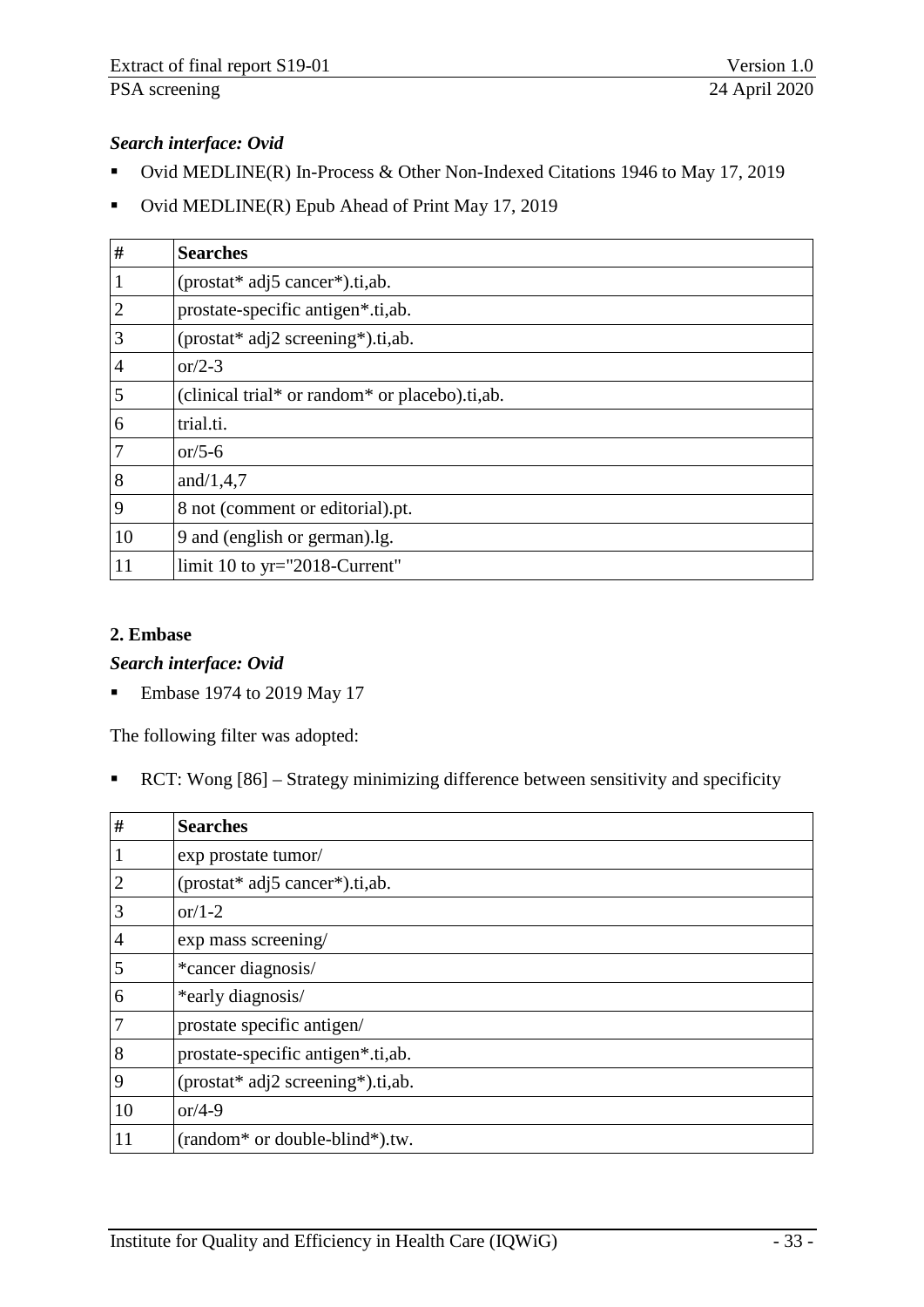| #  | <b>Searches</b>                                                    |
|----|--------------------------------------------------------------------|
| 12 | placebo <sup>*</sup> .mp.                                          |
| 13 | or/11-12                                                           |
| 14 | and/3,10,13                                                        |
| 15 | 14 not medline.cr.                                                 |
| 16 | 15 not (exp animal/ not exp human/)                                |
| 17 | 16 not (Conference Abstract or Conference Review or Editorial).pt. |
| 18 | 17 and (english or german).lg.                                     |
| 19 | limit 18 to $yr="2018$ -Current"                                   |

## **3. The Cochrane Library**

#### *Search interface: Wiley*

Cochrane Central Register of Controlled Trials: Issue 5 of 12, May 2019

| $\overline{ID}$ | <b>Search</b>                                                |
|-----------------|--------------------------------------------------------------|
| #1              | [mh "Prostatic Neoplasms"]                                   |
| #2              | (prostat* NEAR/5 cancer*):ti,ab                              |
| #3              | #1 or #2                                                     |
| #4              | [mh ^"Mass Screening"]                                       |
| #5              | [mh ^"Early Detection of Cancer"]                            |
| #6              | [mh ^"Prostate-Specific Antigen"[mj]]                        |
| #7              | (prostate-specific* NEXT/1 antigen*):ti,ab                   |
| #8              | (prostat* NEAR/2 screening*):ti,ab                           |
| #9              | #4 or #5 or #6 or #7 or #8                                   |
| #10             | #3 and #9 with Publication Year from 2018 to 2019, in Trials |

## <span id="page-40-0"></span>**A.3 – Study registries (primary studies)**

## **1. ClinicalTrials.gov**

#### *Provider: U.S. National Institutes of Health*

- URL: [http://www.clinicaltrials.gov](http://www.clinicaltrials.gov/)
- **Type of search: Basic Search**

#### **Search strategy**

prostate cancer AND screening